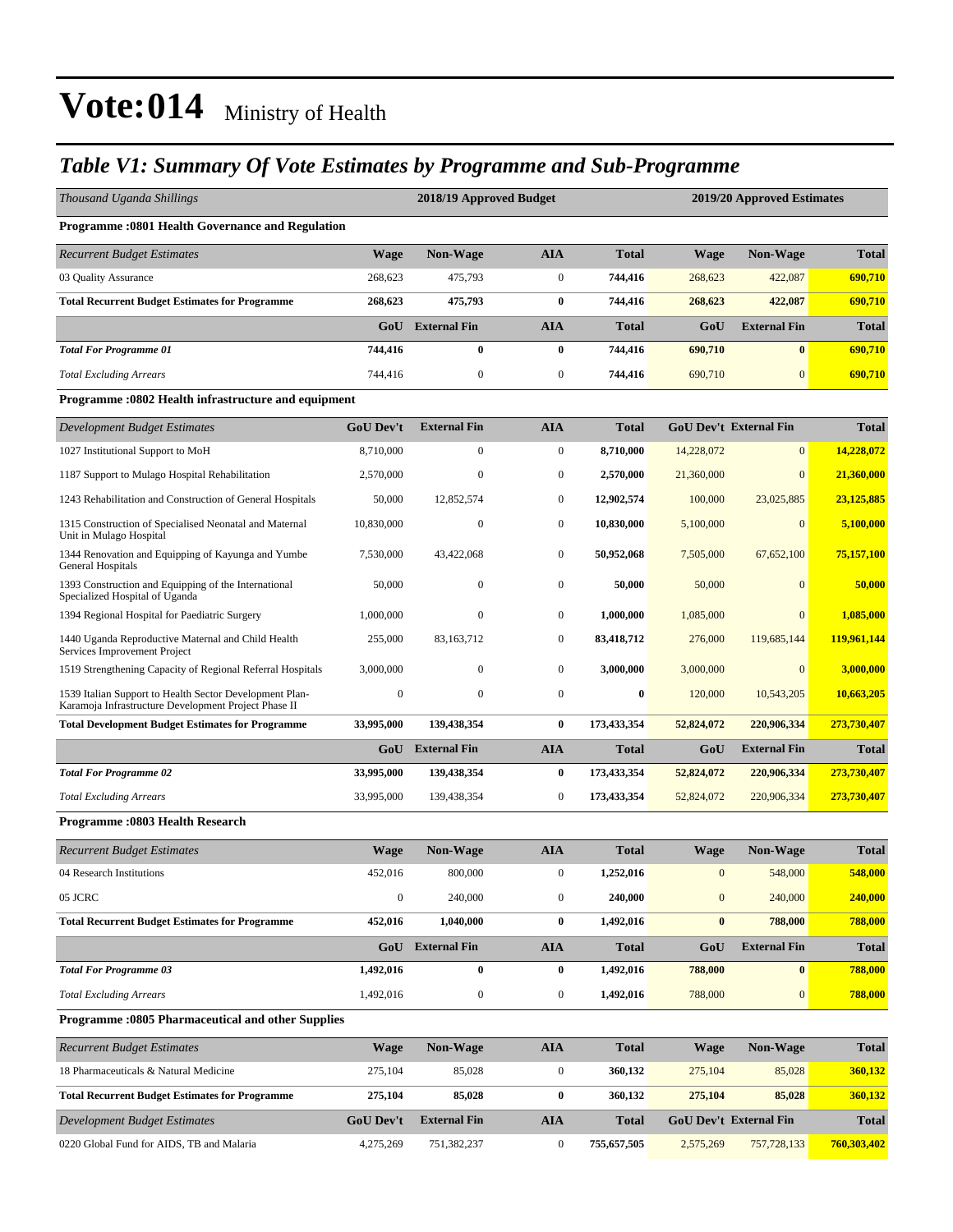| 1436 GAVI Vaccines and Health Sector Development Plan<br>Support                                                         | 12,858,484       | 74,618,668          | $\boldsymbol{0}$ | 87,477,152   | 12,093,484   | 57,618,692                    | 69,712,176    |
|--------------------------------------------------------------------------------------------------------------------------|------------------|---------------------|------------------|--------------|--------------|-------------------------------|---------------|
| <b>Total Development Budget Estimates for Programme</b>                                                                  | 17, 133, 753     | 826,000,904         | $\bf{0}$         | 843,134,657  | 14,668,753   | 815,346,825                   | 830,015,578   |
|                                                                                                                          | GoU              | <b>External Fin</b> | <b>AIA</b>       | Total        | GoU          | <b>External Fin</b>           | <b>Total</b>  |
| <b>Total For Programme 05</b>                                                                                            | 17,493,884       | 826,000,904         | $\bf{0}$         | 843,494,789  | 15,028,884   | 815,346,825                   | 830, 375, 710 |
| <b>Total Excluding Arrears</b>                                                                                           | 17,493,884       | 826,000,904         | $\boldsymbol{0}$ | 843,494,789  | 15,028,884   | 815, 346, 825                 | 830,375,710   |
| <b>Programme:0806 Public Health Services</b>                                                                             |                  |                     |                  |              |              |                               |               |
| <b>Recurrent Budget Estimates</b>                                                                                        | <b>Wage</b>      | Non-Wage            | AIA              | <b>Total</b> | Wage         | Non-Wage                      | <b>Total</b>  |
| 06 Community Health                                                                                                      | 1,759,751        | 320,201             | $\boldsymbol{0}$ | 2,079,952    | 1,759,751    | 82,915                        | 1,842,666     |
| 08 Communicable Diseases Prevention & Control                                                                            | 1,799,945        | 3,864,635           | $\boldsymbol{0}$ | 5,664,580    | 2,251,961    | 2,684,027                     | 4,935,988     |
| 13 Health Education, Promotion & Communication                                                                           | 751,117          | 402,542             | $\boldsymbol{0}$ | 1,153,660    | 151,117      | 192,942                       | 344,059       |
| 14 Reproductive and Child Health                                                                                         | 312,501          | 280,844             | $\boldsymbol{0}$ | 593,344      | 312,501      | 250,844                       | 563,344       |
| 21 Environmental Health                                                                                                  | $\mathbf{0}$     | $\mathbf{0}$        | $\boldsymbol{0}$ | 0            | 600,000      | 253,881                       | 853,881       |
| 22 Non-Communicable Diseases                                                                                             | $\Omega$         | 0                   | $\boldsymbol{0}$ | 0            | $\mathbf{0}$ | 188,280                       | 188,280       |
| 23 National Health Laboratory & Diagnostic Services                                                                      | $\Omega$         | $\mathbf{0}$        | $\boldsymbol{0}$ | 0            | $\mathbf{0}$ | 512,652                       | 512,652       |
| 24 Integrated Epidemiology, Surveillance & Public Health<br>Emergencies                                                  | $\boldsymbol{0}$ | $\boldsymbol{0}$    | $\boldsymbol{0}$ | 0            | $\mathbf{0}$ | 585,566                       | 585,566       |
| <b>Total Recurrent Budget Estimates for Programme</b>                                                                    | 4,623,314        | 4,868,222           | $\bf{0}$         | 9,491,536    | 5,075,330    | 4,751,106                     | 9,826,436     |
| Development Budget Estimates                                                                                             | <b>GoU Dev't</b> | <b>External Fin</b> | <b>AIA</b>       | Total        |              | <b>GoU Dev't External Fin</b> | <b>Total</b>  |
| 1413 East Africa Public Health Laboratory Network project<br>Phase II                                                    | 50,000           | 16,734,429          | $\boldsymbol{0}$ | 16,784,429   | 265,000      | 19,188,238                    | 19,453,238    |
| 1441 Uganda Sanitation Fund Project II                                                                                   | 450,000          | 4,866,975           | $\boldsymbol{0}$ | 5,316,975    | 450,000      | 3,925,137                     | 4,375,137     |
| <b>Total Development Budget Estimates for Programme</b>                                                                  | 500,000          | 21,601,404          | $\bf{0}$         | 22,101,404   | 715,000      | 23, 113, 375                  | 23,828,375    |
|                                                                                                                          | GoU              | <b>External Fin</b> | AIA              | Total        | GoU          | <b>External Fin</b>           | Total         |
| <b>Total For Programme 06</b>                                                                                            | 9,991,536        | 21,601,404          | 0                | 31,592,940   | 10,541,436   | 23, 113, 375                  | 33,654,810    |
| <b>Total Excluding Arrears</b>                                                                                           | 9,991,536        | 21,601,404          | $\boldsymbol{0}$ | 31,592,940   | 10,541,436   | 23,113,375                    | 33,654,810    |
| <b>Programme: 0808 Clinical Health Services</b>                                                                          |                  |                     |                  |              |              |                               |               |
| <b>Recurrent Budget Estimates</b>                                                                                        | <b>Wage</b>      | <b>Non-Wage</b>     | <b>AIA</b>       | <b>Total</b> | <b>Wage</b>  | Non-Wage                      | <b>Total</b>  |
| 09 shared National Services (Interns allowances, transfers to<br>international organisations and transfers to districts) | $\mathbf{0}$     | 38,010,000          | $\boldsymbol{0}$ | 38,010,000   | $\mathbf{0}$ | 40,321,182                    | 40,321,182    |
| 11 Nursing & Midwifery Services                                                                                          | 424,423          | 213,007             | 0                | 637,430      | 424,423      | 207,007                       | 631,430       |
| 15 Clinical Services                                                                                                     | 370,421          | 1,992,861           | 0                | 2,363,282    | 370,421      | 1,796,925                     | 2,167,345     |
| 16 Emergency Medical Services                                                                                            | 534,817          | 422,900             | 0                | 957,716      | 534,817      | 406,500                       | 941,316       |
| 17 Health Infrastructure                                                                                                 | 1,330,440        | 2,429,267           | $\boldsymbol{0}$ | 3,759,707    | 1,330,440    | 2,398,375                     | 3,728,815     |
| <b>Total Recurrent Budget Estimates for Programme</b>                                                                    | 2,660,100        | 43,068,035          | 0                | 45,728,135   | 2,660,100    | 45,129,988                    | 47,790,089    |
|                                                                                                                          | GoU              | <b>External Fin</b> | <b>AIA</b>       | <b>Total</b> | GoU          | <b>External Fin</b>           | <b>Total</b>  |
| <b>Total For Programme 08</b>                                                                                            | 45,728,135       | $\bf{0}$            | 0                | 45,728,135   | 47,790,089   | $\bf{0}$                      | 47,790,089    |
| <b>Total Excluding Arrears</b>                                                                                           | 45,728,135       | $\boldsymbol{0}$    | $\boldsymbol{0}$ | 45,728,135   | 47,790,089   | $\mathbf{0}$                  | 47,790,089    |
| Programme : 0849 Policy, Planning and Support Services                                                                   |                  |                     |                  |              |              |                               |               |
| <b>Recurrent Budget Estimates</b>                                                                                        | <b>Wage</b>      | Non-Wage            | <b>AIA</b>       | <b>Total</b> | <b>Wage</b>  | <b>Non-Wage</b>               | <b>Total</b>  |
| 01 Headquarters                                                                                                          | 1 304 835        | 13 088 190          | $\Omega$         | 14.393.025   | 1 304 835    | 14 089 125                    | 15.393.960    |

| 01 Headquarters                         | .304.835 | 13.088.190 | 14.393.025 | 1.304.835 | 14,089,125 | 15,393,960 |
|-----------------------------------------|----------|------------|------------|-----------|------------|------------|
| 02 Health Sector Strategy and Policy    | ,233,998 | .199.542   | 2.433.540  | 1,233,998 | 950,836    | 2,184,834  |
| 10 Internal Audit Department            | 104.086  | 257.599    | 361,685    | 104.086   | 328,452    | 432,538    |
| 12 Human Resource Management Department | 496.699  | 788,102    | 1.284.801  | 3,695,381 | 753,152    | 4,448,533  |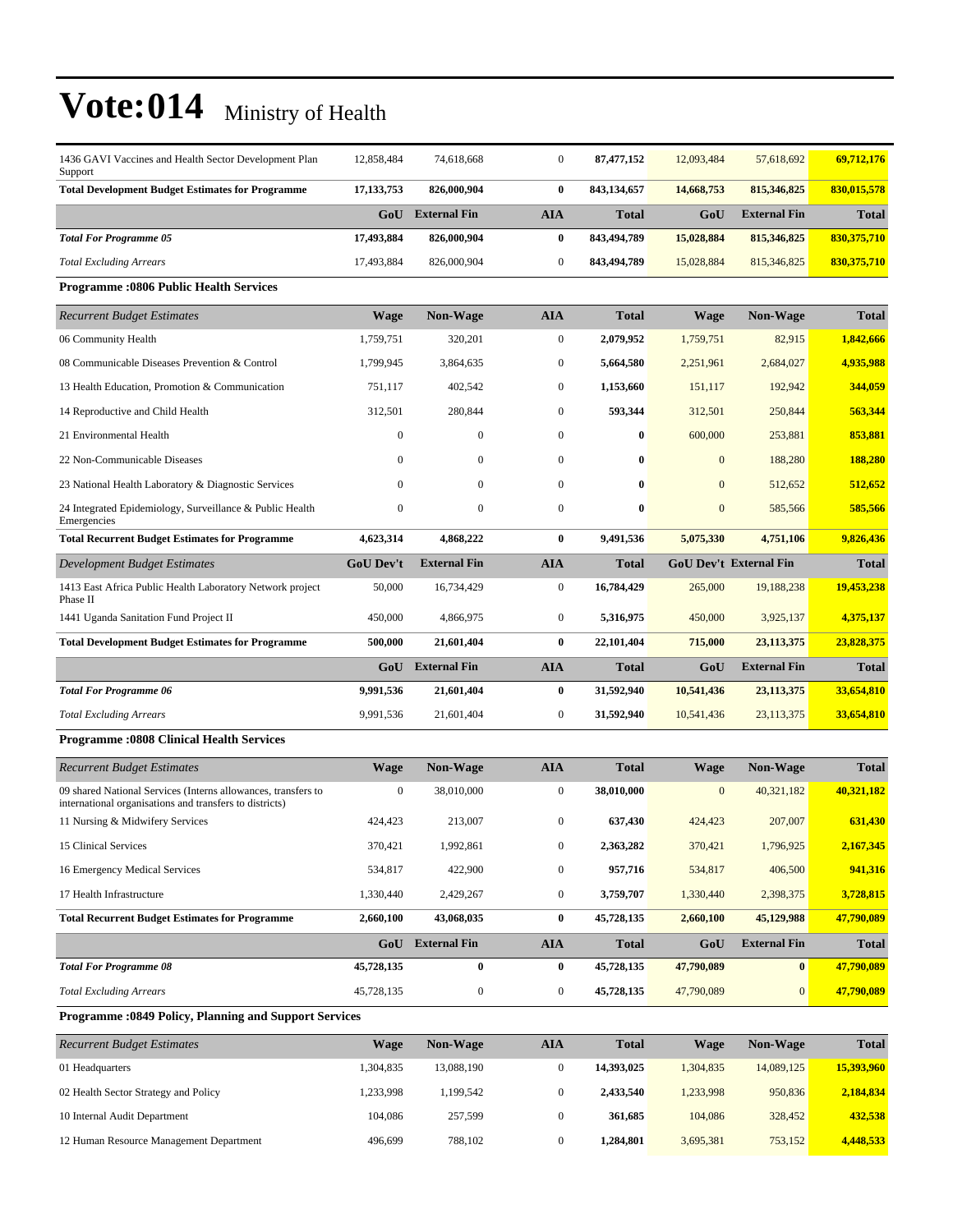| 19 Health Sector Partners & Multi-Sectoral Coordination                | $\Omega$         | $\mathbf{0}$        | $\mathbf{0}$ | $\bf{0}$      | $\mathbf{0}$   | 200,000                       | 200,000       |
|------------------------------------------------------------------------|------------------|---------------------|--------------|---------------|----------------|-------------------------------|---------------|
| <b>Total Recurrent Budget Estimates for Programme</b>                  | 3,139,618        | 15,333,433          | $\bf{0}$     | 18,473,051    | 6,338,300      | 16,321,565                    | 22,659,866    |
| <b>Development Budget Estimates</b>                                    | <b>GoU Dev't</b> | <b>External Fin</b> | <b>AIA</b>   | <b>Total</b>  |                | <b>GoU Dev't External Fin</b> | <b>Total</b>  |
| 1500 Institutional Capacity Building in the Health Sector-<br>Phase II | $\overline{0}$   | 10.404.781          | $\mathbf{0}$ | 10,404,781    | $\overline{0}$ |                               | $\mathbf{0}$  |
| <b>Total Development Budget Estimates for Programme</b>                | $\bf{0}$         | 10.404.781          | $\bf{0}$     | 10,404,781    | $\bf{0}$       |                               | $\mathbf{0}$  |
|                                                                        |                  |                     |              |               |                |                               |               |
|                                                                        | GoU              | <b>External Fin</b> | <b>AIA</b>   | <b>Total</b>  | GoU            | <b>External Fin</b>           | <b>Total</b>  |
| <b>Total For Programme 49</b>                                          | 18,473,051       | 10,404,781          | $\bf{0}$     | 28,877,832    | 22,659,866     |                               | 22,659,866    |
| <b>Total Excluding Arrears</b>                                         | 18,275,610       | 10,404,781          | $\mathbf{0}$ | 28,680,392    | 22,431,251     | $\mathbf{0}$                  | 22,431,251    |
| <b>Total Vote 014</b>                                                  | 127,918,039      | 997,445,444         | $\bf{0}$     | 1,125,363,483 | 150,323,057    | 1,059,366,535                 | 1,209,689,592 |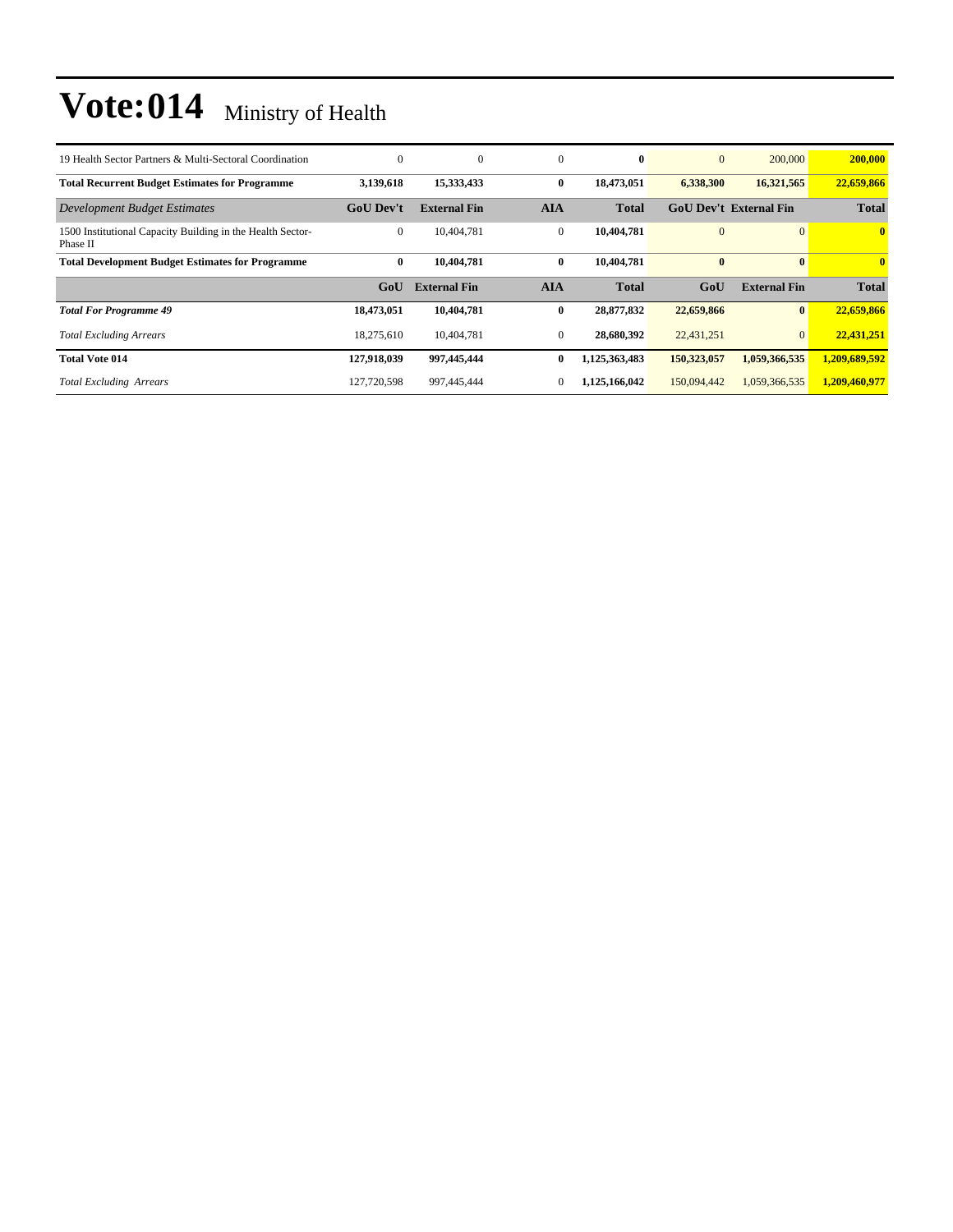### *Table V2: Summary Vote Estimates by Item*

| Thousand Uganda Shillings                                                |                  | 2018/19 Approved Budget |          |              | 2019/20Approved Estimates |                     |                         |
|--------------------------------------------------------------------------|------------------|-------------------------|----------|--------------|---------------------------|---------------------|-------------------------|
|                                                                          | GoU              | <b>External Fin</b>     | AIA      | <b>Total</b> | GoU                       | <b>External Fin</b> | <b>Total</b>            |
| <b>Employees, Goods and Services (Outputs Provided)</b>                  | 61,894,465       | 836,475,253             | $\bf{0}$ | 898,369,718  | 66,747,442                | 821,120,458         | 887,867,900             |
| 211101 General Staff Salaries                                            | 10,242,898       | $\bf{0}$                | $\bf{0}$ | 10,242,898   | 13,714,745                | $\bf{0}$            | 13,714,745              |
| 211102 Contract Staff Salaries                                           | 3,214,239        | 12,203,634              | $\bf{0}$ | 15,417,872   | 2,799,492                 | 10,102,131          | 12,901,623              |
| 211103 Allowances (Inc. Casuals, Temporary)                              | 2,482,166        | 1,993,757               | $\bf{0}$ | 4,475,923    | 2,539,187                 | 1,665,465           | 4,204,652               |
| 212101 Social Security Contributions                                     | 371,502          | 1,170,250               | 0        | 1,541,753    | 332,998                   | 958,164             | 1,291,162               |
| 212102 Pension for General Civil Service                                 | 7,481,761        | $\bf{0}$                | $\bf{0}$ | 7,481,761    | 8,364,795                 | $\bf{0}$            | 8,364,795               |
| 213001 Medical expenses (To employees)                                   | 281,177          | 0                       | $\bf{0}$ | 281,177      | 203,118                   | $\bf{0}$            | 203,118                 |
| 213002 Incapacity, death benefits and funeral expenses                   | 79,745           | $\bf{0}$                | $\bf{0}$ | 79,745       | 71,556                    | $\bf{0}$            | 71,556                  |
| 213004 Gratuity Expenses                                                 | 2,295,124        | $\bf{0}$                | $\bf{0}$ | 2,295,124    | 2,295,124                 | $\mathbf{0}$        | 2,295,124               |
| 221001 Advertising and Public Relations                                  | 568,492          | 1,011,274               | $\bf{0}$ | 1,579,767    | 272,750                   | 703,913             | 976,663                 |
| 221002 Workshops and Seminars                                            | 677,885          | 17,419,937              | $\bf{0}$ | 18,097,821   | 1,239,162                 | 5,795,689           | 7,034,851               |
| 221003 Staff Training                                                    | 711,239          | 15,297,803              | $\bf{0}$ | 16,009,042   | 416,651                   | 6,271,555           | 6,688,206               |
| 221004 Recruitment Expenses                                              | 50,000           | 0                       | $\bf{0}$ | 50,000       | 20,000                    | $\bf{0}$            | 20,000                  |
| 221005 Hire of Venue (chairs, projector, etc)                            | 7,000            | 1,091,000               | $\bf{0}$ | 1,098,000    | 7,000                     | $\mathbf{0}$        | 7,000                   |
| 221007 Books, Periodicals & Newspapers                                   | 16,412           | 371,615                 | 0        | 388,027      | 43,889                    | 268,522             | 312,410                 |
| 221008 Computer supplies and Information Technology<br>(TT)              | 182,172          | 526,462                 | $\bf{0}$ | 708,634      | 242,972                   | 411,821             | 654,793                 |
| 221009 Welfare and Entertainment                                         | 489,049          | 493,220                 | $\bf{0}$ | 982,269      | 674,667                   | 391,210             | 1,065,877               |
| 221011 Printing, Stationery, Photocopying and Binding                    | 1,711,749        | 11,505,689              | $\bf{0}$ | 13,217,438   | 1,519,249                 | 3,364,644           | 4,883,894               |
| 221012 Small Office Equipment                                            | 241,605          | 115,186                 | $\bf{0}$ | 356,791      | 205,021                   | $\bf{0}$            | 205,021                 |
| 221015 Financial and related costs (e.g. shortages,<br>pilferages, etc.) | 0                | 1,436                   | $\bf{0}$ | 1,436        | $\bf{0}$                  | $\bf{0}$            | $\overline{\mathbf{0}}$ |
| 221016 IFMS Recurrent costs                                              | 50,000           | 0                       | $\bf{0}$ | 50,000       | 60,000                    | $\bf{0}$            | 60,000                  |
| 221017 Subscriptions                                                     | 0                | 480,000                 | $\bf{0}$ | 480,000      | 11,250                    | 680,099             | 691,349                 |
| 221020 IPPS Recurrent Costs                                              | 10,000           | $\bf{0}$                | $\bf{0}$ | 10,000       | 15,000                    | $\bf{0}$            | <b>15,000</b>           |
| 222001 Telecommunications                                                | 162,053          | 236,590                 | $\bf{0}$ | 398,643      | 160,313                   | 15,541              | 175,854                 |
| 222002 Postage and Courier                                               | 15,540           | 53,563                  | $\bf{0}$ | 69,104       | 56,100                    | 264                 | 56,364                  |
| 222003 Information and communications technology<br>(ICT)                | 18,703           | 1,139,311               | $\bf{0}$ | 1,158,014    | 44,600                    | 101,970             | 146,570                 |
| 223001 Property Expenses                                                 | 88,157           | 0                       | $\bf{0}$ | 88,157       | 78,394                    | $\bf{0}$            | 78,394                  |
| 223004 Guard and Security services                                       | 93,635           | $\bf{0}$                | $\bf{0}$ | 93,635       | 217,600                   | $\bf{0}$            | 217,600                 |
| 223005 Electricity                                                       | 416,735          | 0                       | $\bf{0}$ | 416,735      | 820,400                   | $\bf{0}$            | 820,400                 |
| 223006 Water                                                             | 215,383          | $\bf{0}$                | $\bf{0}$ | 215,383      | 189,033                   | $\bf{0}$            | 189,033                 |
| 223007 Other Utilities- (fuel, gas, firewood, charcoal)                  | $\boldsymbol{0}$ | 930,955                 | $\bf{0}$ | 930,955      | $\bf{0}$                  | $\bf{0}$            | $\bf{0}$                |
| 224001 Medical Supplies                                                  | 15,355,000       | 638,920,167             | $\bf{0}$ | 654,275,167  | 12,804,981                | 553,578,259         | 566,383,240             |
| 224004 Cleaning and Sanitation                                           | 137,617          | 0                       | $\bf{0}$ | 137,617      | 306,297                   | $\bf{0}$            | 306,297                 |
| 224005 Uniforms, Beddings and Protective Gear                            | 4,000,000        | $\bf{0}$                | $\bf{0}$ | 4,000,000    | 4,100,000                 | $\bf{0}$            | 4,100,000               |
| 225001 Consultancy Services- Short term                                  | 480,000          | 15, 141, 193            | $\bf{0}$ | 15,621,193   | 807,000                   | 5,111,224           | 5,918,224               |
| 225002 Consultancy Services-Long-term                                    | 5,000            | 3,050,725               | 0        | 3,055,725    | $\bf{0}$                  | 6,015,801           | 6,015,801               |
| 227001 Travel inland                                                     | 3,619,957        | 48,457,697              | $\bf{0}$ | 52,077,654   | 3,811,426                 | 19,427,801          | 23,239,226              |
| 227002 Travel abroad                                                     | 410,593          | 1,338,102               | $\bf{0}$ | 1,748,696    | 519,976                   | 726,313             | 1,246,289               |
| 227003 Carriage, Haulage, Freight and transport hire                     | 0                | 53,209,370              | $\bf{0}$ | 53,209,370   | 2,300,000                 | 201,717,378         | 204,017,378             |
| 227004 Fuel, Lubricants and Oils                                         | 2,391,508        | 3,713,390               | $\bf{0}$ | 6,104,898    | 2,380,298                 | 481,516             | 2,861,814               |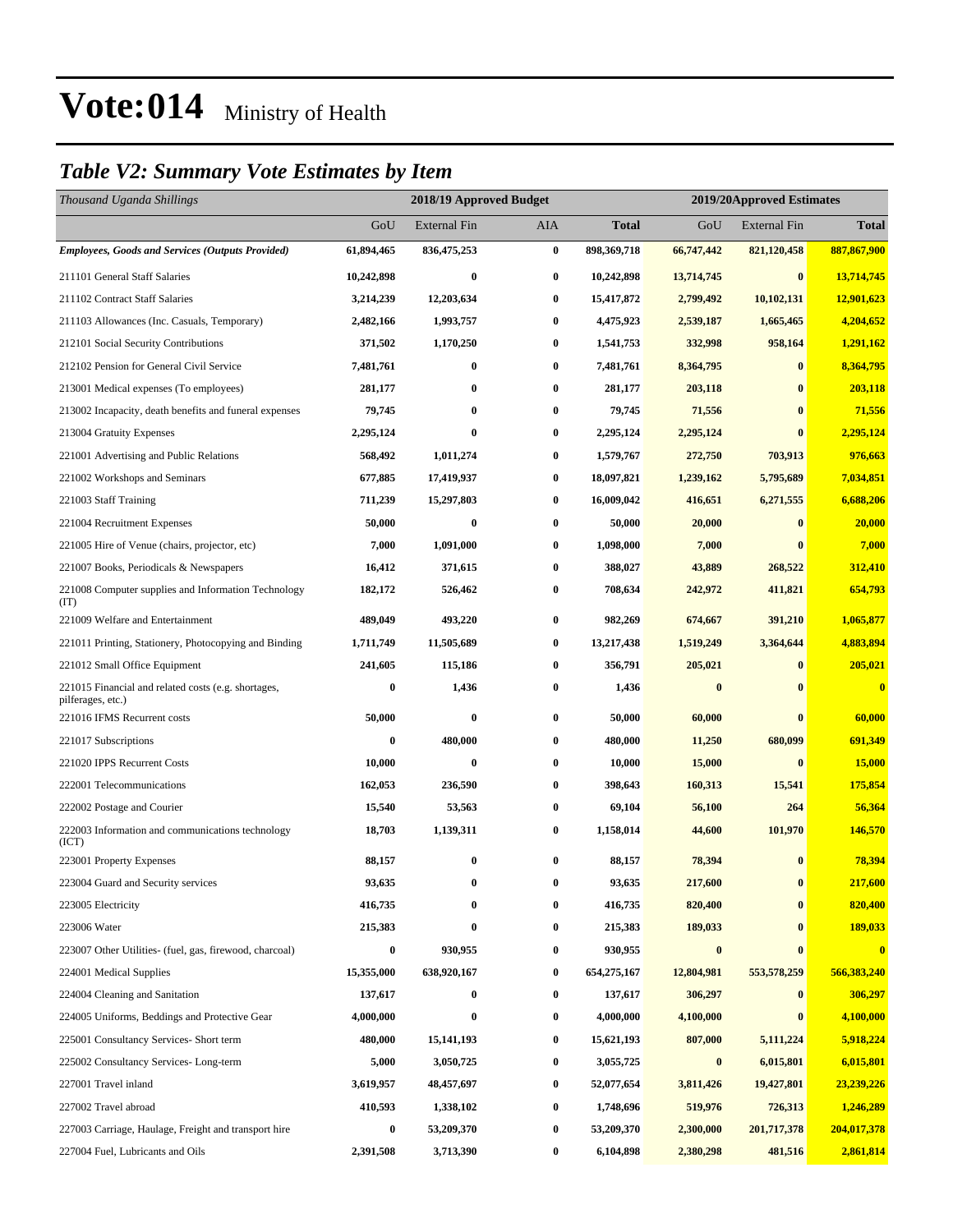| 228001 Maintenance - Civil                                       | 5,000       | $\bf{0}$    | $\bf{0}$     | 5,000         | $\bf{0}$    | $\bf{0}$      | $\overline{\mathbf{0}}$ |
|------------------------------------------------------------------|-------------|-------------|--------------|---------------|-------------|---------------|-------------------------|
| 228002 Maintenance - Vehicles                                    | 934,248     | 682,083     | $\bf{0}$     | 1,616,331     | 777,100     | 15,186        | 792,286                 |
| 228003 Maintenance – Machinery, Equipment &<br>Furniture         | 2,075,000   | 7,593       | $\bf{0}$     | 2,082,593     | 2,072,117   | 7,593         | 2,079,709               |
| 228004 Maintenance - Other                                       | 6,121       | 10,758      | $\bf{0}$     | 16,879        | 46,121      | $\bf{0}$      | 46,121                  |
| 273101 Medical expenses (To general Public)                      | $\bf{0}$    | 574,454     | $\bf{0}$     | 574,454       | 7,059       |               | 7,059                   |
| 282103 Scholarships and related costs                            | 300,000     | 5,328,040   | $\bf{0}$     | 5,628,040     | 200,000     | 3,308,400     | 3,508,400               |
| Grants, Transfers and Subsides (Outputs Funded)                  | 40,422,016  | 21,684,984  | $\bf{0}$     | 62,107,000    | 42,024,001  | 48,670,335    | 90,694,335              |
| 262101 Contributions to International Organisations<br>(Current) | 1,960,000   | $\bf{0}$    | $\bf{0}$     | 1,960,000     | 1,960,000   | $\bf{0}$      | 1,960,000               |
| 263104 Transfers to other govt. Units (Current)                  | 20,412,016  | 21,684,984  | $\bf{0}$     | 42,097,000    | 20,082,020  | 48,670,335    | 68,752,355              |
| 263106 Other Current grants (Current)                            | 7,400,000   | $\bf{0}$    | $\bf{0}$     | 7,400,000     | 7,400,000   | $\bf{0}$      | 7,400,000               |
| 263204 Transfers to other govt. Units (Capital)                  | 1,910,000   | $\bf{0}$    | $\bf{0}$     | 1,910,000     | 1,583,072   | $\bf{0}$      | 1,583,072               |
| 263206 Other Capital grants (Capital)                            | $\bf{0}$    | $\bf{0}$    | $\bf{0}$     | $\bf{0}$      | 500,000     | $\bf{0}$      | 500,000                 |
| 263321 Conditional trans. Autonomous Inst (Wage<br>subvention    | 240,000     | $\bf{0}$    | $\bf{0}$     | 240,000       | $\bf{0}$    | $\mathbf{0}$  | $\overline{\mathbf{0}}$ |
| 264101 Contributions to Autonomous Institutions                  | 1,000,000   | $\bf{0}$    | $\bf{0}$     | 1,000,000     | 10,498,908  | $\bf{0}$      | 10,498,908              |
| 291001 Transfers to Government Institutions                      | 7,500,000   | $\bf{0}$    | $\bf{0}$     | 7,500,000     | $\bf{0}$    | $\bf{0}$      | $\overline{\mathbf{0}}$ |
| <b>Investment</b> (Capital Purchases)                            | 25,404,118  | 139,285,206 | $\bf{0}$     | 164,689,324   | 41,323,000  | 189,575,742   | 230,898,742             |
| 281501 Environment Impact Assessment for Capital<br>Works        | $\bf{0}$    | 203,526     | $\bf{0}$     | 203,526       | $\bf{0}$    | 36,762        | 36,762                  |
| 281504 Monitoring, Supervision & Appraisal of capital<br>works   | $\bf{0}$    | $\bf{0}$    | $\bf{0}$     | $\bf{0}$      | $\bf{0}$    | 919,053       | 919,053                 |
| 312101 Non-Residential Buildings                                 | 21,349,000  | 104,145,899 | $\bf{0}$     | 125,494,899   | 31,831,420  | 112,458,606   | 144,290,026             |
| 312201 Transport Equipment                                       | 720,000     | 8,300,213   | $\bf{0}$     | 9,020,213     | $\bf{0}$    | 16,258,029    | 16,258,029              |
| 312202 Machinery and Equipment                                   | 3,130,118   | 26,426,569  | $\bf{0}$     | 29,556,686    | 4,260,580   | 59,796,682    | 64,057,262              |
| 312203 Furniture & Fixtures                                      | 100,000     | 0           | $\bf{0}$     | 100,000       | 95,000      | $\bf{0}$      | 95,000                  |
| 312212 Medical Equipment                                         | 50,000      | $\bf{0}$    | $\bf{0}$     | 50,000        | $\bf{0}$    | $\mathbf{0}$  | $\overline{0}$          |
| 312213 ICT Equipment                                             | 55,000      | 209,000     | $\bf{0}$     | 264,000       | 5,136,000   | 106,610       | 5,242,610               |
| <b>Arrears</b>                                                   | 197,441     | $\bf{0}$    | $\bf{0}$     | 197,441       | 228,615     | $\bf{0}$      | 228,615                 |
| 321608 General Public Service Pension arrears<br>(Budgeting)     | 162,814     | $\bf{0}$    | $\bf{0}$     | 162,814       | 11,551      | $\bf{0}$      | 11,551                  |
| 321612 Water arrears(Budgeting)                                  | $\bf{0}$    | $\bf{0}$    | $\bf{0}$     | $\bf{0}$      | 36,020      | $\bf{0}$      | 36,020                  |
| 321613 Telephone arrears (Budgeting)                             | $\bf{0}$    | $\bf{0}$    | $\bf{0}$     | $\bf{0}$      | 36,020      | $\bf{0}$      | 36,020                  |
| 321614 Electricity arrears (Budgeting)                           | $\bf{0}$    | $\bf{0}$    | $\bf{0}$     | $\bf{0}$      | 89,763      | $\bf{0}$      | 89,763                  |
| 321617 Salary Arrears (Budgeting)                                | 34,627      | $\bf{0}$    | $\bf{0}$     | 34,627        | 55,260      | $\bf{0}$      | 55,260                  |
| <b>Grand Total Vote 014</b>                                      | 127,918,039 | 997,445,444 | $\bf{0}$     | 1,125,363,483 | 150,323,057 | 1,059,366,535 | 1,209,689,592           |
| <b>Total Excluding Arrears</b>                                   | 127,720,598 | 997,445,444 | $\mathbf{0}$ | 1,125,166,042 | 150,094,442 | 1,059,366,535 | 1,209,460,977           |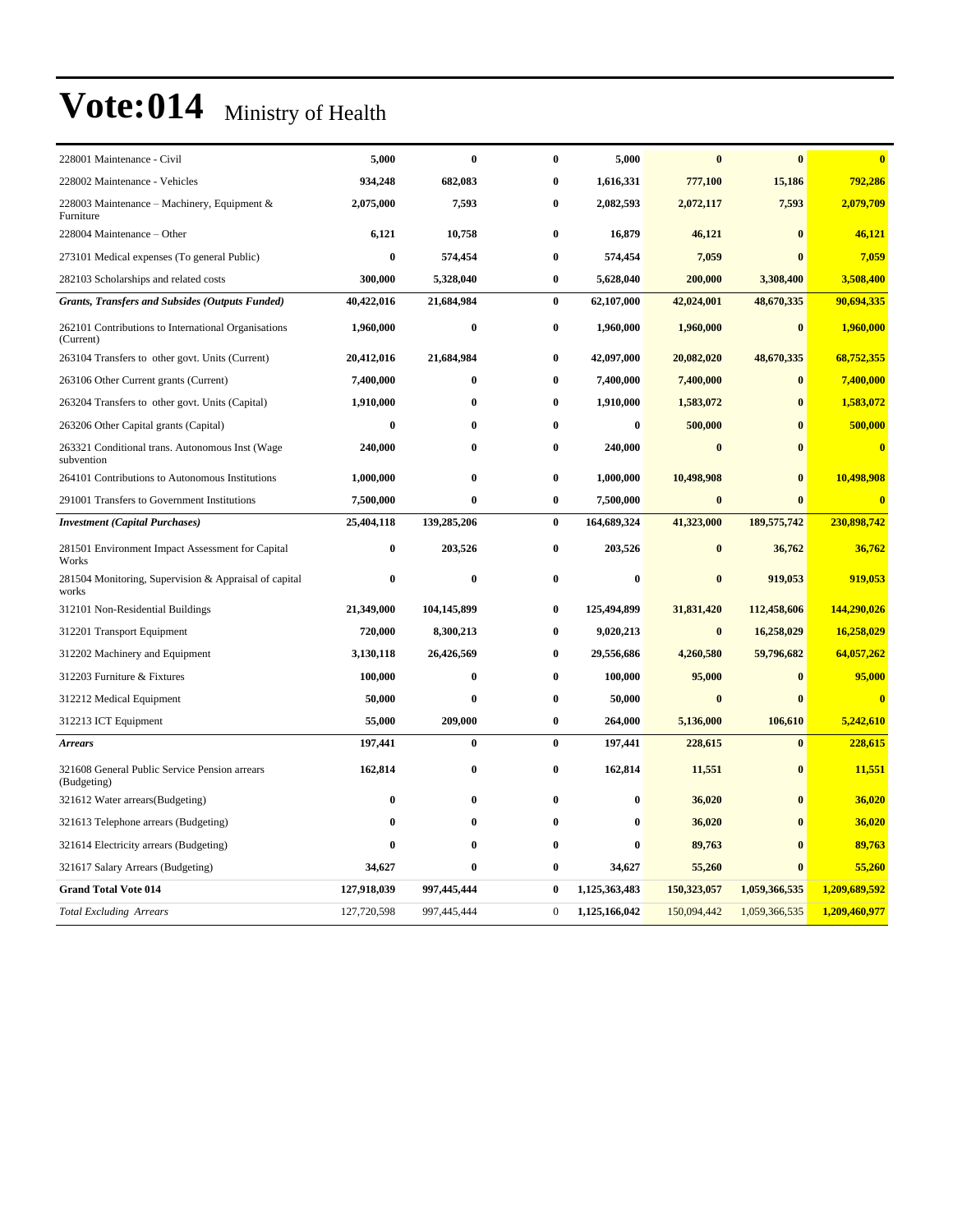### *Table V3: Detailed Estimates by Programme, Sub Programme, Output and Item*

### *Programme :0801 Health Governance and Regulation*

*Recurrent Budget Estimates*

### **SubProgramme 03 Quality Assurance**

| Thousand Uganda Shillings                                                              |                       | 2018/19 Approved Budget |                  |              |                       | 2019/20 Approved Estimates |               |
|----------------------------------------------------------------------------------------|-----------------------|-------------------------|------------------|--------------|-----------------------|----------------------------|---------------|
| <b>Outputs Provided</b>                                                                | Wage                  | Non Wage                | AIA              | <b>Total</b> | Wage                  | Non Wage                   | <b>Total</b>  |
| Output 080101 Sector performance monitored and evaluated                               |                       |                         |                  |              |                       |                            |               |
| 211101 General Staff Salaries                                                          | 268,623               | $\boldsymbol{0}$        | $\mathbf{0}$     | 268,623      | $\overline{0}$        | $\overline{0}$             | $\bf{0}$      |
| 211102 Contract Staff Salaries                                                         | $\mathbf{0}$          | $\overline{0}$          | 0                | $\bf{0}$     | 268,623               | $\overline{0}$             | 268,623       |
| 211103 Allowances (Inc. Casuals, Temporary)                                            | $\boldsymbol{0}$      | 13,200                  | 0                | 13,200       | $\mathbf{0}$          | 13,200                     | 13,200        |
| 221008 Computer supplies and Information Technology (IT)                               | $\boldsymbol{0}$      | 5,125                   | $\boldsymbol{0}$ | 5,125        | $\mathbf{0}$          | 5,125                      | 5,125         |
| 221009 Welfare and Entertainment                                                       | $\boldsymbol{0}$      | 9,000                   | 0                | 9,000        | $\mathbf{0}$          | 9,000                      | 9,000         |
| 221011 Printing, Stationery, Photocopying and Binding                                  | $\boldsymbol{0}$      | 16.764                  | 0                | 16,764       | $\mathbf{0}$          | 16,764                     | 16,764        |
| 223006 Water                                                                           | $\mathbf{0}$          | 8,471                   | $\mathbf{0}$     | 8,471        | $\mathbf{0}$          | $\overline{0}$             | $\bf{0}$      |
| 227002 Travel abroad                                                                   | $\mathbf{0}$          | 20,430                  | 0                | 20,430       | $\mathbf{0}$          | 20,430                     | 20,430        |
| 228002 Maintenance - Vehicles                                                          | $\boldsymbol{0}$      | 12,700                  | $\boldsymbol{0}$ | 12,700       | $\mathbf{0}$          | 12,700                     | <b>12,700</b> |
| <b>Total Cost of Output 01</b>                                                         | 268,623               | 85,690                  | 0                | 354,313      | 268,623               | 77,219                     | 345,842       |
| Output 080102 Standards and guidelines disseminated                                    |                       |                         |                  |              |                       |                            |               |
| 213001 Medical expenses (To employees)                                                 | $\boldsymbol{0}$      | 7,059                   | 0                | 7,059        | $\mathbf{0}$          | $\mathbf{0}$               | $\bf{0}$      |
| 213002 Incapacity, death benefits and funeral expenses                                 | $\mathbf{0}$          | 7,059                   | 0                | 7,059        | $\mathbf{0}$          | 7,050                      | 7,050         |
| 221011 Printing, Stationery, Photocopying and Binding                                  | $\boldsymbol{0}$      | 11,600                  | 0                | 11,600       | $\mathbf{0}$          | 9,318                      | 9,318         |
| 227001 Travel inland                                                                   | $\mathbf{0}$          | 21,159                  | $\mathbf{0}$     | 21,159       | $\mathbf{0}$          | 12,291                     | 12,291        |
| 227004 Fuel, Lubricants and Oils                                                       | $\mathbf{0}$          | 10,000                  | 0                | 10,000       | $\mathbf{0}$          | 21,159                     | 21,159        |
| 228002 Maintenance - Vehicles                                                          | $\mathbf{0}$          | 7,800                   | 0                | 7,800        | $\mathbf{0}$          | 7,800                      | 7,800         |
| 273101 Medical expenses (To general Public)                                            | $\mathbf{0}$          | $\boldsymbol{0}$        | $\mathbf{0}$     | $\bf{0}$     | $\mathbf{0}$          | 7,059                      | 7,059         |
| <b>Total Cost of Output 02</b>                                                         | $\boldsymbol{\theta}$ | 64,677                  | 0                | 64,677       | $\boldsymbol{\theta}$ | 64,677                     | 64,677        |
| Output 080103 Support supervision provided to Local Governments and referral hospitals |                       |                         |                  |              |                       |                            |               |
| 211103 Allowances (Inc. Casuals, Temporary)                                            | $\boldsymbol{0}$      | 58,800                  | $\boldsymbol{0}$ | 58,800       | $\mathbf{0}$          | 58,800                     | 58,800        |
| 221011 Printing, Stationery, Photocopying and Binding                                  | $\boldsymbol{0}$      | 7,200                   | 0                | 7,200        | $\mathbf{0}$          | 7,200                      | 7,200         |
| 222001 Telecommunications                                                              | $\mathbf{0}$          | 7,059                   | 0                | 7,059        | $\mathbf{0}$          | 7,059                      | 7,059         |
| 223004 Guard and Security services                                                     | $\mathbf{0}$          | 7,059                   | 0                | 7,059        | $\mathbf{0}$          | $\overline{0}$             | $\bf{0}$      |
| 224004 Cleaning and Sanitation                                                         | $\boldsymbol{0}$      | 15,529                  | 0                | 15,529       | $\mathbf{0}$          | $\overline{0}$             | $\mathbf{0}$  |
| 227001 Travel inland                                                                   | $\boldsymbol{0}$      | 47,764                  | 0                | 47,764       | $\mathbf{0}$          | 47,764                     | 47,764        |
| 227004 Fuel, Lubricants and Oils                                                       | $\boldsymbol{0}$      | 68,740                  | 0                | 68,740       | $\mathbf{0}$          | 63,740                     | 63,740        |
| 228002 Maintenance - Vehicles                                                          | $\boldsymbol{0}$      | 17,400                  | $\boldsymbol{0}$ | 17,400       | $\boldsymbol{0}$      | 17,400                     | 17,400        |
| <b>Total Cost of Output 03</b>                                                         | $\pmb{\theta}$        | 229,551                 | 0                | 229,551      | $\pmb{\theta}$        | 201,963                    | 201,963       |
| Output 080104 Standards and guidelines developed                                       |                       |                         |                  |              |                       |                            |               |
| 211103 Allowances (Inc. Casuals, Temporary)                                            | $\boldsymbol{0}$      | 24,200                  | $\boldsymbol{0}$ | 24,200       | $\mathbf{0}$          | 24,200                     | 24,200        |
| 221005 Hire of Venue (chairs, projector, etc)                                          | $\boldsymbol{0}$      | 7,000                   | $\boldsymbol{0}$ | 7,000        | $\boldsymbol{0}$      | 7,000                      | 7,000         |
| 221009 Welfare and Entertainment                                                       | $\boldsymbol{0}$      | 7,000                   | $\boldsymbol{0}$ | 7,000        | $\mathbf{0}$          | 7,000                      | 7,000         |
| 221011 Printing, Stationery, Photocopying and Binding                                  | $\boldsymbol{0}$      | 40,028                  | $\boldsymbol{0}$ | 40,028       | $\boldsymbol{0}$      | 40,028                     | 40,028        |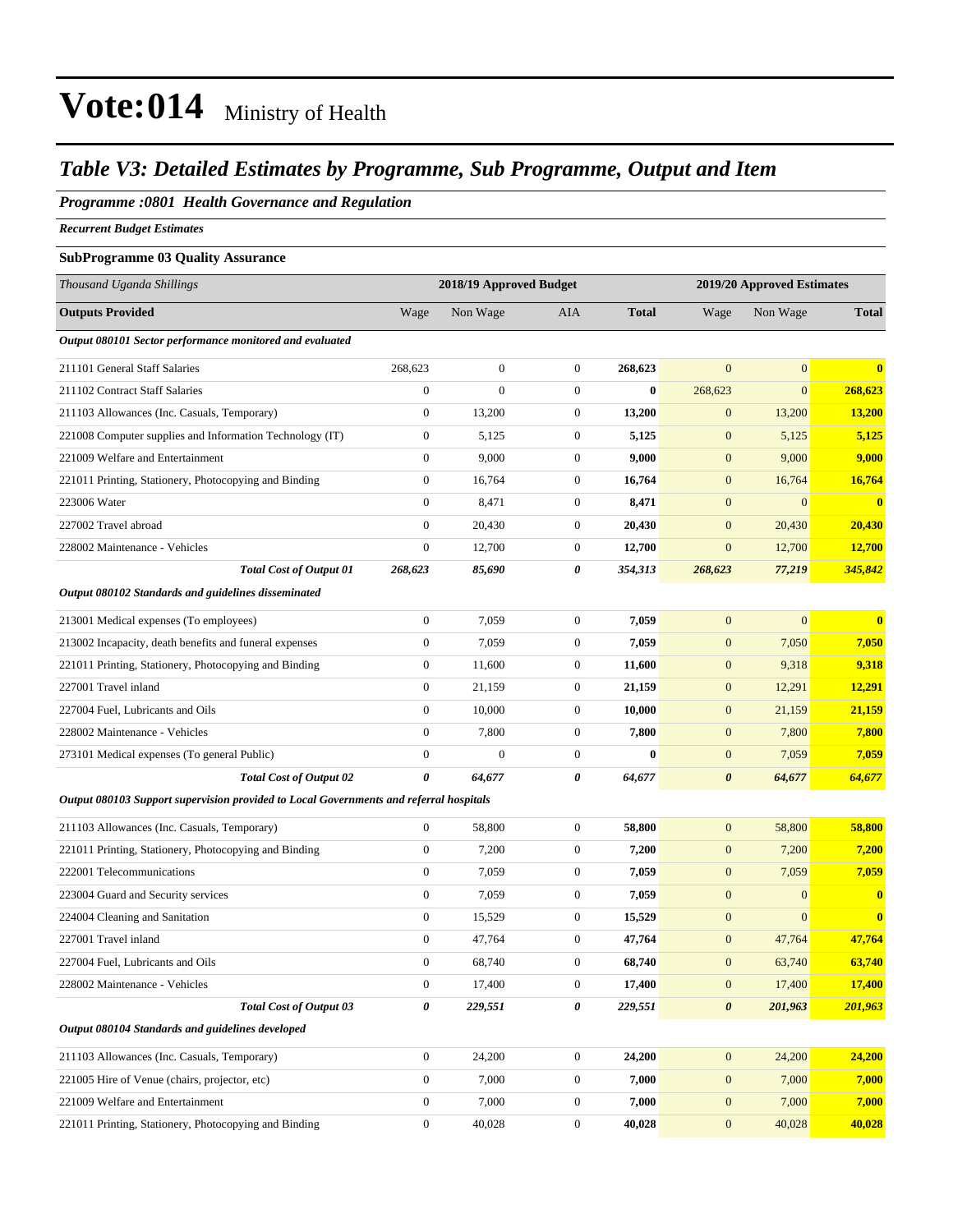| 223005 Electricity                                                                                                                                                                                                                                                                                                            | $\mathbf{0}$ | 17,647              | $\theta$   | 17,647       | $\overline{0}$        | $\overline{0}$      | $\mathbf{0}$ |
|-------------------------------------------------------------------------------------------------------------------------------------------------------------------------------------------------------------------------------------------------------------------------------------------------------------------------------|--------------|---------------------|------------|--------------|-----------------------|---------------------|--------------|
| <b>Total Cost of Output 04</b>                                                                                                                                                                                                                                                                                                | 0            | 95,875              | 0          | 95,875       | $\boldsymbol{\theta}$ | 78,228              | 78,228       |
| <b>Total Cost Of Outputs Provided</b>                                                                                                                                                                                                                                                                                         | 268,623      | 475,793             | $\bf{0}$   | 744,416      | 268,623               | 422,087             | 690,710      |
| <b>Total Cost for SubProgramme 03</b>                                                                                                                                                                                                                                                                                         | 268,623      | 475,793             | $\bf{0}$   | 744,416      | 268,623               | 422,087             | 690,710      |
| <b>Total Excluding Arrears</b>                                                                                                                                                                                                                                                                                                | 268,623      | 475,793             | $\theta$   | 744,416      | 268,623               | 422,087             | 690,710      |
| N/A                                                                                                                                                                                                                                                                                                                           |              |                     |            |              |                       |                     |              |
|                                                                                                                                                                                                                                                                                                                               | GoU          | <b>External Fin</b> | <b>AIA</b> | <b>Total</b> | GoU                   | <b>External Fin</b> | <b>Total</b> |
| <b>Total Cost for Programme 01</b>                                                                                                                                                                                                                                                                                            | 744,416      | $\bf{0}$            | $\bf{0}$   | 744,416      | 690,710               | $\bf{0}$            | 690,710      |
| <b>Total Excluding Arrears</b>                                                                                                                                                                                                                                                                                                | 744,416      | $\boldsymbol{0}$    | $\theta$   | 744,416      | 690,710               | $\overline{0}$      | 690,710      |
| $\mathbf{n}$ and $\mathbf{n}$ and $\mathbf{n}$ and $\mathbf{n}$ and $\mathbf{n}$ and $\mathbf{n}$ and $\mathbf{n}$ and $\mathbf{n}$ and $\mathbf{n}$ and $\mathbf{n}$ and $\mathbf{n}$ and $\mathbf{n}$ and $\mathbf{n}$ and $\mathbf{n}$ and $\mathbf{n}$ and $\mathbf{n}$ and $\mathbf{n}$ and $\mathbf{n}$ and $\mathbf{n$ |              |                     |            |              |                       |                     |              |

#### *Programme :0802 Health infrastructure and equipment*

N/A

#### *Development Budget Estimates*

#### **Project 1027 Institutional Support to MoH**

| Thousand Uganda Shillings                                                            |                               | 2018/19 Approved Budget |                  |              |                          | 2019/20 Approved Estimates    |              |  |
|--------------------------------------------------------------------------------------|-------------------------------|-------------------------|------------------|--------------|--------------------------|-------------------------------|--------------|--|
| <b>Outputs Provided</b>                                                              | <b>GoU Dev't External Fin</b> |                         | <b>AIA</b>       | <b>Total</b> |                          | <b>GoU Dev't External Fin</b> | <b>Total</b> |  |
| Output 080201 Monitoring, Supervision and Evaluation of Health Systems               |                               |                         |                  |              |                          |                               |              |  |
| 211103 Allowances (Inc. Casuals, Temporary)                                          | 50,000                        | $\boldsymbol{0}$        | $\mathbf{0}$     | 50,000       | 121,050                  | $\overline{0}$                | 121,050      |  |
| 213001 Medical expenses (To employees)                                               | 7,059                         | $\boldsymbol{0}$        | $\boldsymbol{0}$ | 7,059        | 7,059                    | $\overline{0}$                | 7,059        |  |
| 213002 Incapacity, death benefits and funeral expenses                               | 7.059                         | $\mathbf{0}$            | $\mathbf{0}$     | 7.059        | 7,059                    | $\overline{0}$                | 7,059        |  |
| 221011 Printing, Stationery, Photocopying and Binding                                | 1,000,000                     | $\mathbf{0}$            | $\mathbf{0}$     | 1,000,000    | 1,000,000                | $\overline{0}$                | 1,000,000    |  |
| 222001 Telecommunications                                                            | 7,059                         | $\boldsymbol{0}$        | $\mathbf{0}$     | 7,059        | 7,059                    | $\overline{0}$                | 7,059        |  |
| 223004 Guard and Security services                                                   | 7.059                         | $\overline{0}$          | $\overline{0}$   | 7,059        | 134,273                  | $\overline{0}$                | 134,273      |  |
| 223005 Electricity                                                                   | 17,647                        | $\overline{0}$          | $\overline{0}$   | 17,647       | 210,953                  | $\overline{0}$                | 210,953      |  |
| 223006 Water                                                                         | 8,471                         | $\boldsymbol{0}$        | $\boldsymbol{0}$ | 8,471        | 9,471                    | $\overline{0}$                | 9,471        |  |
| 224004 Cleaning and Sanitation                                                       | 15,529                        | $\boldsymbol{0}$        | $\overline{0}$   | 15,529       | 97,960                   | $\overline{0}$                | 97,960       |  |
| 224005 Uniforms, Beddings and Protective Gear                                        | 4,000,000                     | $\mathbf{0}$            | $\mathbf{0}$     | 4,000,000    | 4,100,000                | $\overline{0}$                | 4,100,000    |  |
| 227001 Travel inland                                                                 | 30,000                        | $\boldsymbol{0}$        | $\overline{0}$   | 30,000       | 20,000                   | $\overline{0}$                | 20,000       |  |
| 227003 Carriage, Haulage, Freight and transport hire                                 | $\mathbf{0}$                  | $\boldsymbol{0}$        | $\overline{0}$   | $\bf{0}$     | 2,300,000                | $\overline{0}$                | 2,300,000    |  |
| 227004 Fuel, Lubricants and Oils                                                     | 92,000                        | $\mathbf{0}$            | $\overline{0}$   | 92,000       | 72,118                   | $\overline{0}$                | 72,118       |  |
| Total Cost Of Output 080201                                                          | 5,241,882                     | 0                       | 0                | 5,241,882    | 8,087,000                | $\boldsymbol{\theta}$         | 8,087,000    |  |
| <b>Total Cost for Outputs Provided</b>                                               | 5,241,882                     | $\mathbf{0}$            | $\mathbf{0}$     | 5,241,882    | 8,087,000                | $\overline{0}$                | 8,087,000    |  |
| <b>Outputs Funded</b>                                                                | <b>GoU Dev't External Fin</b> |                         | <b>AIA</b>       | <b>Total</b> |                          | <b>GoU Dev't External Fin</b> | <b>Total</b> |  |
| <b>Output 080251 Support to Local Governments</b>                                    |                               |                         |                  |              |                          |                               |              |  |
| 263204 Transfers to other govt. Units (Capital)                                      | 1,610,000                     | $\boldsymbol{0}$        | $\boldsymbol{0}$ | 1,610,000    | 1,283,072                | $\boldsymbol{0}$              | 1,283,072    |  |
| o/w Completion of Health infrastructure in Districts and<br><b>Local Governments</b> | 1,610,000                     | 0                       | 0                | 1,610,000    | $\overline{\mathcal{O}}$ | $\theta$                      | $\mathbf{0}$ |  |
| o/w support to Local Government capital development                                  | $\boldsymbol{\theta}$         | $\theta$                | $\theta$         | $\bf{0}$     | 1,283,072                | $\boldsymbol{\theta}$         | 1,283,072    |  |
| 263206 Other Capital grants (Capital)                                                | $\mathbf{0}$                  | $\boldsymbol{0}$        | $\mathbf{0}$     | $\bf{0}$     | 500,000                  | $\overline{0}$                | 500,000      |  |
| o/w Transfer to Joint Medical Stores for land purchase                               | $\theta$                      | 0                       | $\theta$         | $\bf{0}$     | 500,000                  | $\boldsymbol{\theta}$         | 500,000      |  |
| Total Cost Of Output 080251                                                          | 1,610,000                     | 0                       | 0                | 1,610,000    | 1,783,072                | 0                             | 1,783,072    |  |
| <b>Total Cost for Outputs Funded</b>                                                 | 1.610.000                     | $\mathbf{0}$            | $\Omega$         | 1.610.000    | 1,783,072                | $\overline{0}$                | 1,783,072    |  |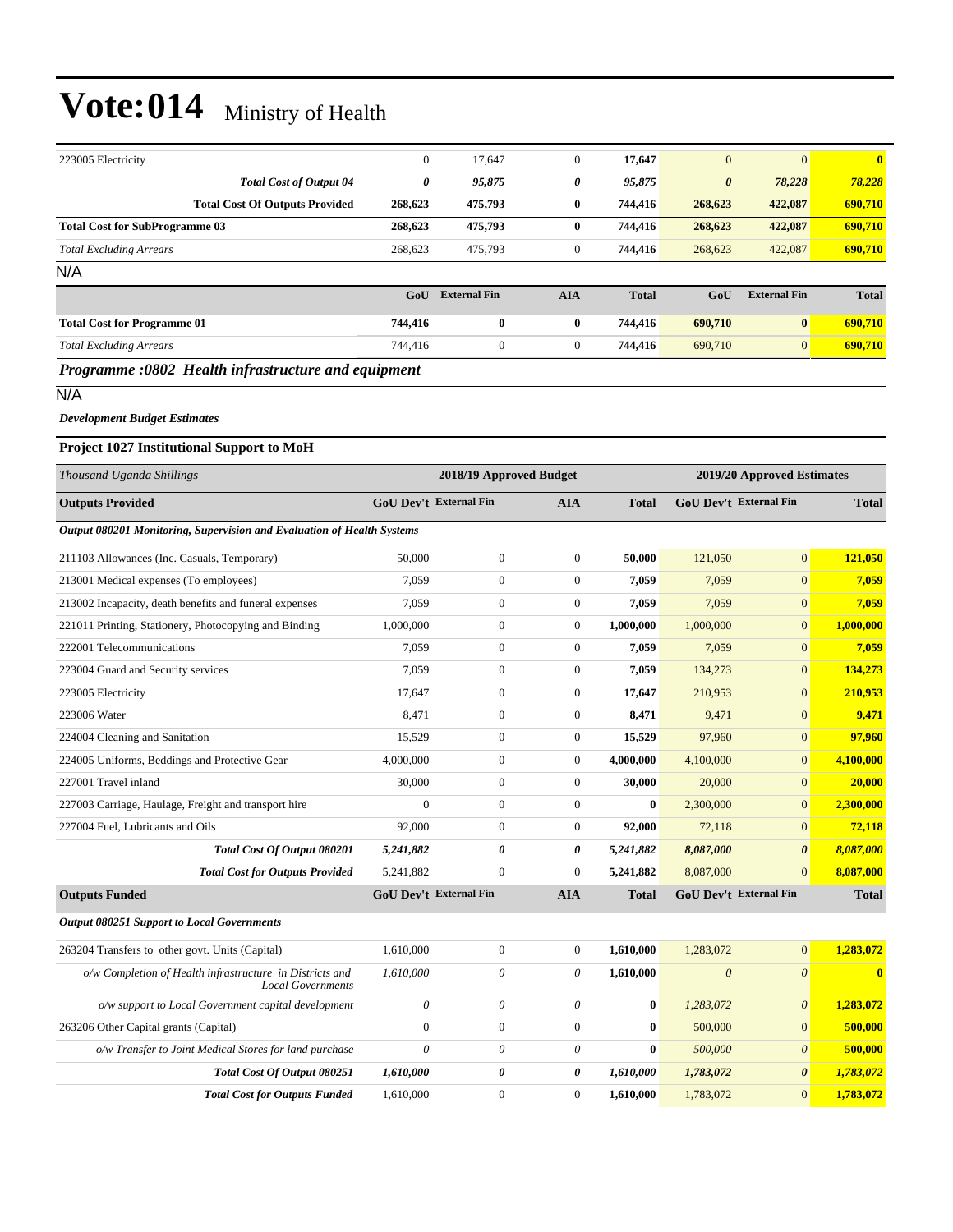| <b>Capital Purchases</b>                                                | <b>GoU Dev't External Fin</b> |                         | <b>AIA</b>            | <b>Total</b>          | <b>GoU Dev't External Fin</b> |                       | <b>Total</b>          |
|-------------------------------------------------------------------------|-------------------------------|-------------------------|-----------------------|-----------------------|-------------------------------|-----------------------|-----------------------|
| Output 080272 Government Buildings and Administrative Infrastructure    |                               |                         |                       |                       |                               |                       |                       |
| 312101 Non-Residential Buildings                                        | 853,000                       | $\boldsymbol{0}$        | $\boldsymbol{0}$      | 853,000               | 877,000                       | $\mathbf{0}$          | 877,000               |
| Total Cost Of Output 080272                                             | 853,000                       | 0                       | $\boldsymbol{\theta}$ | 853,000               | 877,000                       | $\boldsymbol{\theta}$ | 877,000               |
| Output 080275 Purchase of Motor Vehicles and Other Transport Equipment  |                               |                         |                       |                       |                               |                       |                       |
| 312201 Transport Equipment                                              | 720,000                       | $\mathbf{0}$            | $\boldsymbol{0}$      | 720,000               | $\mathbf{0}$                  | $\mathbf{0}$          | $\bf{0}$              |
| Total Cost Of Output 080275                                             | 720,000                       | 0                       | $\boldsymbol{\theta}$ | 720,000               | $\boldsymbol{\theta}$         | $\boldsymbol{\theta}$ | $\boldsymbol{\theta}$ |
| Output 080276 Purchase of Office and ICT Equipment, including Software  |                               |                         |                       |                       |                               |                       |                       |
| 312213 ICT Equipment                                                    | 55,000                        | $\mathbf{0}$            | $\boldsymbol{0}$      | 55,000                | 136,000                       | $\mathbf{0}$          | 136,000               |
| Total Cost Of Output 080276                                             | 55,000                        | 0                       | 0                     | 55,000                | 136,000                       | $\boldsymbol{\theta}$ | 136,000               |
| Output 080277 Purchase of Specialised Machinery & Equipment             |                               |                         |                       |                       |                               |                       |                       |
| 312202 Machinery and Equipment                                          | 130,118                       | $\mathbf{0}$            | $\mathbf{0}$          | 130,118               | 100,000                       | $\mathbf{0}$          | 100,000               |
| Total Cost Of Output 080277                                             | 130,118                       | 0                       | 0                     | 130,118               | 100,000                       | $\boldsymbol{\theta}$ | 100,000               |
| Output 080278 Purchase of Office and Residential Furniture and Fittings |                               |                         |                       |                       |                               |                       |                       |
| 312203 Furniture & Fixtures                                             | 100,000                       | $\mathbf{0}$            | $\mathbf{0}$          | 100,000               | 95,000                        | $\mathbf{0}$          | 95,000                |
| Total Cost Of Output 080278                                             | 100,000                       | 0                       | 0                     | 100,000               | 95,000                        | $\boldsymbol{\theta}$ | 95,000                |
| Output 080280 Hospital Construction/rehabilitation                      |                               |                         |                       |                       |                               |                       |                       |
| 312101 Non-Residential Buildings                                        | $\mathbf{0}$                  | $\mathbf{0}$            | $\mathbf{0}$          | $\bf{0}$              | 3,150,000                     | $\mathbf{0}$          | 3,150,000             |
| Total Cost Of Output 080280                                             | $\pmb{\theta}$                | 0                       | 0                     | $\boldsymbol{\theta}$ | 3,150,000                     | $\boldsymbol{\theta}$ | 3,150,000             |
| <b>Total Cost for Capital Purchases</b>                                 | 1,858,118                     | $\boldsymbol{0}$        | $\boldsymbol{0}$      | 1,858,118             | 4,358,000                     | $\mathbf{0}$          | 4,358,000             |
| <b>Total Cost for Project: 1027</b>                                     | 8,710,000                     | $\boldsymbol{0}$        | $\boldsymbol{0}$      | 8,710,000             | 14,228,072                    | $\mathbf{0}$          | 14,228,072            |
| <b>Total Excluding Arrears</b>                                          | 8,710,000                     | $\boldsymbol{0}$        | $\boldsymbol{0}$      | 8,710,000             | 14,228,072                    | $\mathbf{0}$          | 14,228,072            |
| Project 1187 Support to Mulago Hospital Rehabilitation                  |                               |                         |                       |                       |                               |                       |                       |
| Thousand Uganda Shillings                                               |                               | 2018/19 Approved Budget |                       |                       | 2019/20 Approved Estimates    |                       |                       |
| <b>Outputs Provided</b>                                                 | <b>GoU Dev't External Fin</b> |                         | <b>AIA</b>            | <b>Total</b>          | GoU Dev't External Fin        |                       | <b>Total</b>          |
| Output 080201 Monitoring, Supervision and Evaluation of Health Systems  |                               |                         |                       |                       |                               |                       |                       |
| 211102 Contract Staff Salaries                                          | 134,000                       | $\boldsymbol{0}$        | $\mathbf{0}$          | 134,000               | $\mathbf{0}$                  | $\mathbf{0}$          | $\bf{0}$              |
| 211103 Allowances (Inc. Casuals, Temporary)                             | 23,000                        | $\boldsymbol{0}$        | $\mathbf{0}$          | 23,000                | $\boldsymbol{0}$              | $\mathbf{0}$          | $\bf{0}$              |
| 212101 Social Security Contributions                                    | 13,400                        | $\boldsymbol{0}$        | $\boldsymbol{0}$      | 13,400                | $\boldsymbol{0}$              | $\boldsymbol{0}$      | $\bf{0}$              |
| 221003 Staff Training                                                   | 25,000                        | $\boldsymbol{0}$        | $\mathbf{0}$          | 25,000                | $\mathbf{0}$                  | $\mathbf{0}$          | $\bf{0}$              |
| 221009 Welfare and Entertainment                                        | 3,600                         | $\boldsymbol{0}$        | $\boldsymbol{0}$      | 3,600                 | $\mathbf{0}$                  | $\mathbf{0}$          | $\bf{0}$              |
| 227004 Fuel, Lubricants and Oils                                        | 40,000                        | $\boldsymbol{0}$        | $\boldsymbol{0}$      | 40,000                | $\boldsymbol{0}$              | $\mathbf{0}$          | $\bf{0}$              |
| 228002 Maintenance - Vehicles                                           | 25,000                        | $\boldsymbol{0}$        | $\boldsymbol{0}$      | 25,000                | $\boldsymbol{0}$              | $\mathbf{0}$          | $\bf{0}$              |
| Total Cost Of Output 080201                                             | 264,000                       | 0                       | 0                     | 264,000               | 0                             | $\boldsymbol{\theta}$ | $\boldsymbol{\theta}$ |
| <b>Total Cost for Outputs Provided</b>                                  | 264,000                       | $\boldsymbol{0}$        | $\mathbf{0}$          | 264,000               | $\mathbf{0}$                  | $\mathbf{0}$          | $\bf{0}$              |
| <b>Capital Purchases</b>                                                | GoU Dev't External Fin        |                         | <b>AIA</b>            | <b>Total</b>          | GoU Dev't External Fin        |                       | <b>Total</b>          |
| Output 080280 Hospital Construction/rehabilitation                      |                               |                         |                       |                       |                               |                       |                       |
| 312101 Non-Residential Buildings                                        | 2,306,000                     | $\boldsymbol{0}$        | $\boldsymbol{0}$      | 2,306,000             | 21,360,000                    | $\mathbf{0}$          | 21,360,000            |
| Total Cost Of Output 080280                                             | 2,306,000                     | 0                       | 0                     | 2,306,000             | 21,360,000                    | $\boldsymbol{\theta}$ | 21,360,000            |
| <b>Total Cost for Capital Purchases</b>                                 | 2,306,000                     | $\boldsymbol{0}$        | $\boldsymbol{0}$      | 2,306,000             | 21,360,000                    | $\mathbf{0}$          | 21,360,000            |
| <b>Total Cost for Project: 1187</b>                                     | 2,570,000                     | $\boldsymbol{0}$        | $\boldsymbol{0}$      | 2,570,000             | 21,360,000                    | $\mathbf{0}$          | 21,360,000            |
| <b>Total Excluding Arrears</b>                                          | 2,570,000                     | $\boldsymbol{0}$        | $\boldsymbol{0}$      | 2,570,000             | 21,360,000                    | $\mathbf{0}$          | 21,360,000            |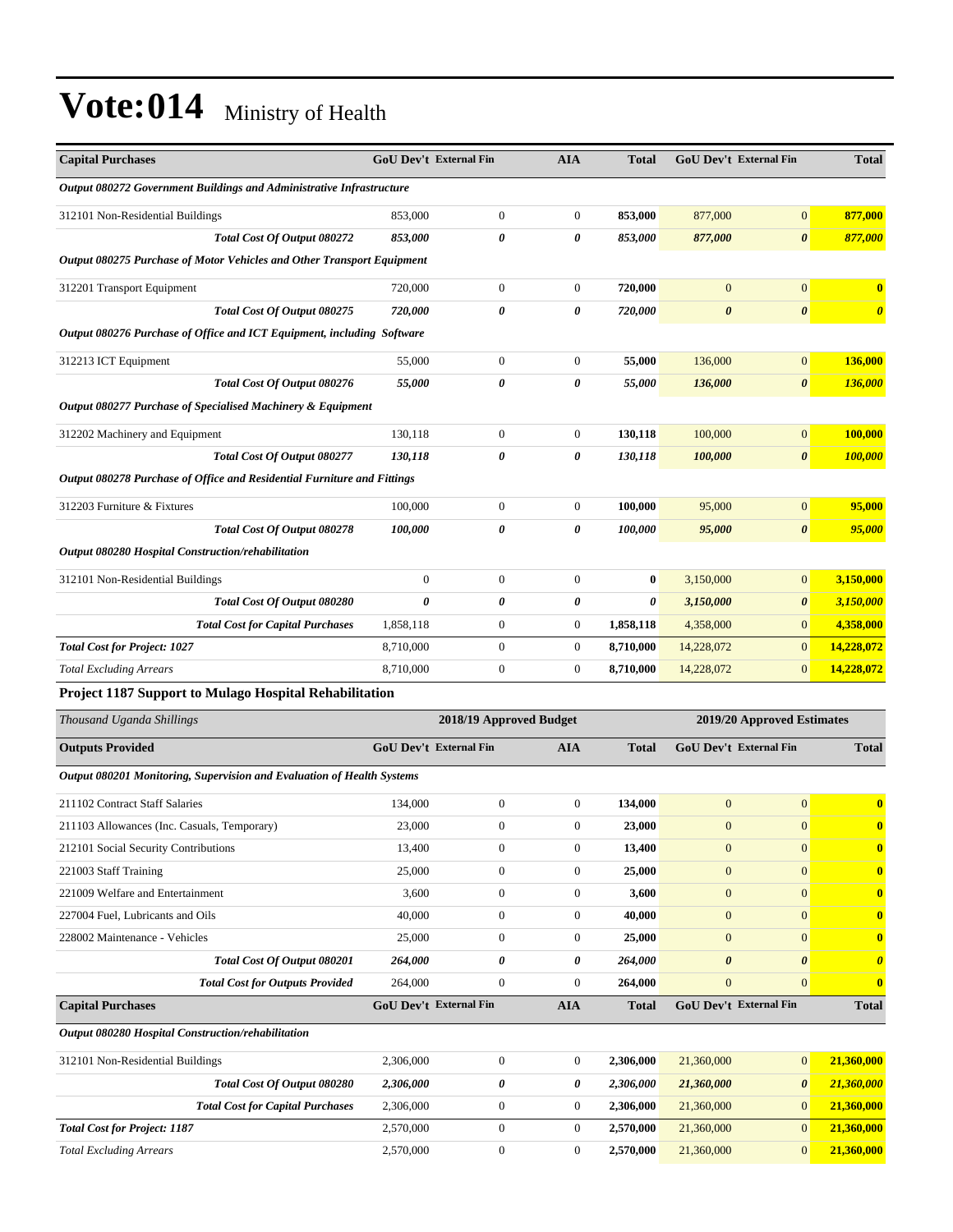### **Project 1243 Rehabilitation and Construction of General Hospitals**

| Thousand Uganda Shillings                                                              | 2018/19 Approved Budget<br>2019/20 Approved Estimates |                         |                  |              |                       |                               |                       |
|----------------------------------------------------------------------------------------|-------------------------------------------------------|-------------------------|------------------|--------------|-----------------------|-------------------------------|-----------------------|
| <b>Outputs Provided</b>                                                                | <b>GoU Dev't External Fin</b>                         |                         | <b>AIA</b>       | <b>Total</b> |                       | <b>GoU Dev't External Fin</b> | <b>Total</b>          |
| Output 080201 Monitoring, Supervision and Evaluation of Health Systems                 |                                                       |                         |                  |              |                       |                               |                       |
| 211103 Allowances (Inc. Casuals, Temporary)                                            | 10,000                                                | $\boldsymbol{0}$        | $\boldsymbol{0}$ | 10,000       | 30,000                | $\mathbf{0}$                  | 30,000                |
| 221002 Workshops and Seminars                                                          | $\mathbf{0}$                                          | $\boldsymbol{0}$        | $\boldsymbol{0}$ | $\bf{0}$     | 5,000                 | $\mathbf{0}$                  | 5,000                 |
| 227001 Travel inland                                                                   | 20,000                                                | $\boldsymbol{0}$        | $\boldsymbol{0}$ | 20,000       | 20,000                | $\mathbf{0}$                  | 20,000                |
| 227004 Fuel, Lubricants and Oils                                                       | 20,000                                                | $\boldsymbol{0}$        | $\boldsymbol{0}$ | 20,000       | 40,000                | $\mathbf{0}$                  | 40,000                |
| 228002 Maintenance - Vehicles                                                          | $\mathbf{0}$                                          | $\boldsymbol{0}$        | $\boldsymbol{0}$ | $\bf{0}$     | 5,000                 | $\mathbf{0}$                  | 5,000                 |
| Total Cost Of Output 080201                                                            | 50,000                                                | 0                       | 0                | 50,000       | 100,000               | $\boldsymbol{\theta}$         | 100,000               |
| <b>Total Cost for Outputs Provided</b>                                                 | 50,000                                                | $\boldsymbol{0}$        | $\boldsymbol{0}$ | 50,000       | 100,000               | $\mathbf{0}$                  | <b>100,000</b>        |
| <b>Capital Purchases</b>                                                               | <b>GoU Dev't External Fin</b>                         |                         | <b>AIA</b>       | <b>Total</b> |                       | GoU Dev't External Fin        | <b>Total</b>          |
| Output 080280 Hospital Construction/rehabilitation                                     |                                                       |                         |                  |              |                       |                               |                       |
| 312101 Non-Residential Buildings                                                       | $\boldsymbol{0}$                                      | 12,852,574              | $\mathbf{0}$     | 12,852,574   | $\mathbf{0}$          | 23,025,885                    | 23,025,885            |
| Total Cost Of Output 080280                                                            | $\boldsymbol{\theta}$                                 | 12,852,574              | 0                | 12,852,574   | $\boldsymbol{\theta}$ | 23,025,885                    | 23,025,885            |
| <b>Total Cost for Capital Purchases</b>                                                | $\mathbf{0}$                                          | 12,852,574              | $\boldsymbol{0}$ | 12,852,574   | $\boldsymbol{0}$      | 23,025,885                    | 23,025,885            |
| <b>Total Cost for Project: 1243</b>                                                    | 50,000                                                | 12,852,574              | $\boldsymbol{0}$ | 12,902,574   | 100,000               | 23,025,885                    | 23,125,885            |
| <b>Total Excluding Arrears</b>                                                         | 50,000                                                | 12,852,574              | $\boldsymbol{0}$ | 12,902,574   | 100,000               | 23,025,885                    | 23,125,885            |
| Project 1315 Construction of Specialised Neonatal and Maternal Unit in Mulago Hospital |                                                       |                         |                  |              |                       |                               |                       |
| Thousand Uganda Shillings                                                              |                                                       | 2018/19 Approved Budget |                  |              |                       | 2019/20 Approved Estimates    |                       |
| <b>Outputs Provided</b>                                                                | GoU Dev't External Fin                                |                         | <b>AIA</b>       | <b>Total</b> |                       | GoU Dev't External Fin        | <b>Total</b>          |
| Output 080201 Monitoring, Supervision and Evaluation of Health Systems                 |                                                       |                         |                  |              |                       |                               |                       |
| 211102 Contract Staff Salaries                                                         | 132,000                                               | $\boldsymbol{0}$        | $\boldsymbol{0}$ | 132,000      | $\overline{0}$        | $\boldsymbol{0}$              | $\bf{0}$              |
| 211103 Allowances (Inc. Casuals, Temporary)                                            | 6,000                                                 | $\boldsymbol{0}$        | $\boldsymbol{0}$ | 6,000        | $\mathbf{0}$          | $\boldsymbol{0}$              | $\bf{0}$              |
| 212101 Social Security Contributions                                                   | 13,200                                                | $\boldsymbol{0}$        | $\boldsymbol{0}$ | 13,200       | $\boldsymbol{0}$      | $\mathbf{0}$                  | $\mathbf{0}$          |
| 222001 Telecommunications                                                              | 2,000                                                 | $\boldsymbol{0}$        | $\boldsymbol{0}$ | 2,000        | $\mathbf{0}$          | $\mathbf{0}$                  | $\bf{0}$              |
| 224004 Cleaning and Sanitation                                                         | $\mathbf{0}$                                          | $\boldsymbol{0}$        | $\boldsymbol{0}$ | 0            | 30,000                | $\mathbf{0}$                  | 30,000                |
| 227001 Travel inland                                                                   | $\mathbf{0}$                                          | $\boldsymbol{0}$        | $\boldsymbol{0}$ | $\bf{0}$     | 20,000                | $\mathbf{0}$                  | 20,000                |
| 227004 Fuel, Lubricants and Oils                                                       | 44,800                                                | $\boldsymbol{0}$        | $\boldsymbol{0}$ | 44,800       | 40,000                | $\boldsymbol{0}$              | 40,000                |
| 228002 Maintenance - Vehicles                                                          | 2,000                                                 | $\boldsymbol{0}$        | $\mathbf{0}$     | 2,000        | 10,000                | $\mathbf{0}$                  | 10,000                |
| Total Cost Of Output 080201                                                            | 200,000                                               | 0                       | 0                | 200,000      | 100,000               | $\pmb{\theta}$                | 100,000               |
| <b>Total Cost for Outputs Provided</b>                                                 | 200,000                                               | $\boldsymbol{0}$        | $\boldsymbol{0}$ | 200,000      | 100,000               | $\mathbf{0}$                  | 100,000               |
| <b>Capital Purchases</b>                                                               | GoU Dev't External Fin                                |                         | <b>AIA</b>       | <b>Total</b> |                       | GoU Dev't External Fin        | <b>Total</b>          |
| Output 080276 Purchase of Office and ICT Equipment, including Software                 |                                                       |                         |                  |              |                       |                               |                       |
| 312213 ICT Equipment                                                                   | $\boldsymbol{0}$                                      | $\boldsymbol{0}$        | $\boldsymbol{0}$ | $\bf{0}$     | 5,000,000             | $\mathbf{0}$                  | 5,000,000             |
| Total Cost Of Output 080276                                                            | $\boldsymbol{\theta}$                                 | 0                       | 0                | 0            | 5,000,000             | $\boldsymbol{\theta}$         | 5,000,000             |
| Output 080277 Purchase of Specialised Machinery & Equipment                            |                                                       |                         |                  |              |                       |                               |                       |
| 312212 Medical Equipment                                                               | 50,000                                                | $\boldsymbol{0}$        | $\boldsymbol{0}$ | 50,000       | $\boldsymbol{0}$      | $\boldsymbol{0}$              | $\bf{0}$              |
| Total Cost Of Output 080277                                                            | 50,000                                                | 0                       | 0                | 50,000       | $\pmb{\theta}$        | $\pmb{\theta}$                | $\boldsymbol{\theta}$ |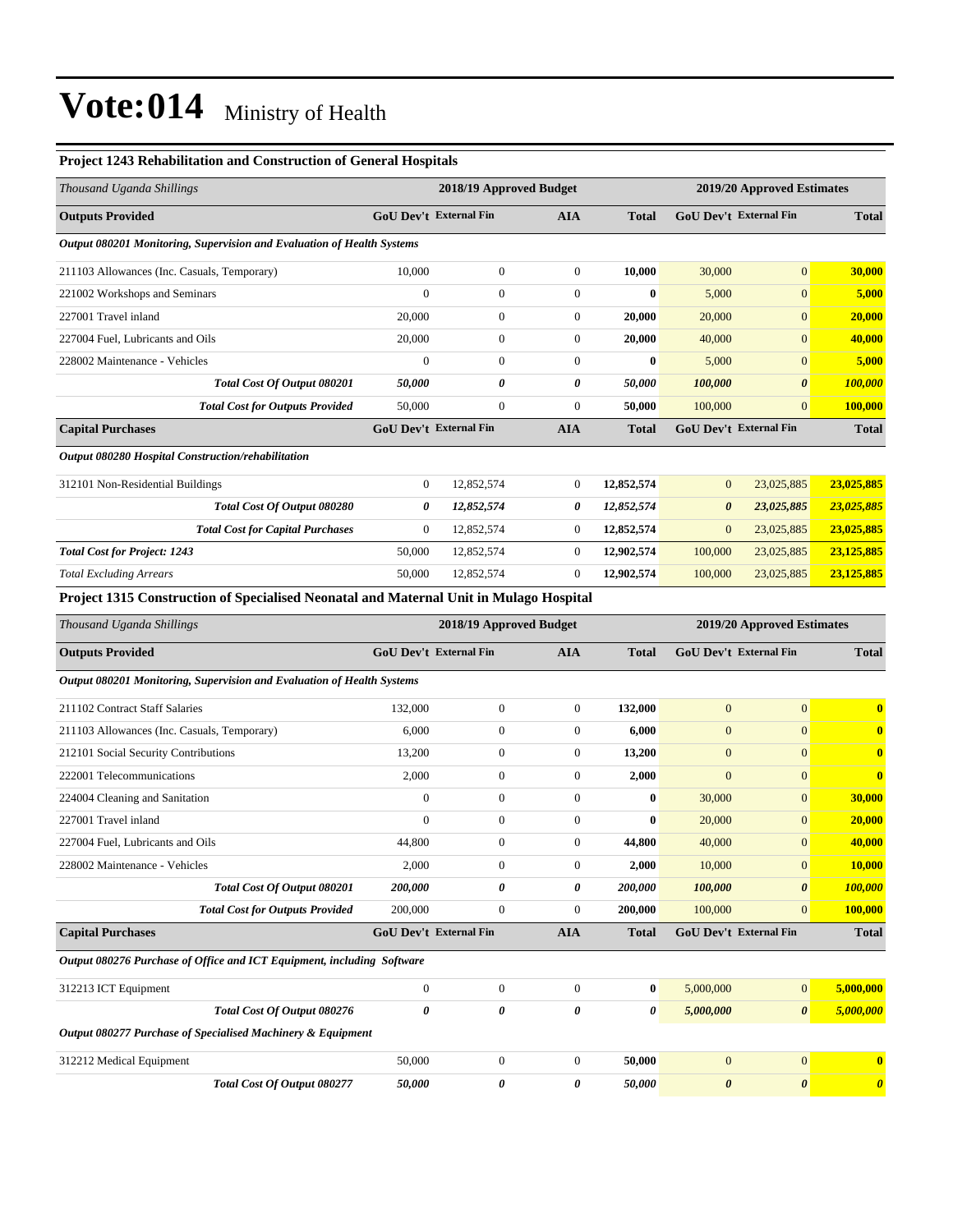#### *Output 080280 Hospital Construction/rehabilitation*

| 312101 Non-Residential Buildings    |                                         | 10,580,000 |  | 10.580,000 |           |   |           |
|-------------------------------------|-----------------------------------------|------------|--|------------|-----------|---|-----------|
|                                     | Total Cost Of Output 080280             | 10,580,000 |  | 10.580.000 |           | 0 | 0         |
|                                     | <b>Total Cost for Capital Purchases</b> | 10.630,000 |  | 10.630,000 | 5,000,000 |   | 5,000,000 |
| <b>Total Cost for Project: 1315</b> |                                         | 10.830,000 |  | 10.830,000 | 5,100,000 |   | 5,100,000 |
| <b>Total Excluding Arrears</b>      |                                         | 10,830,000 |  | 10.830,000 | 5,100,000 |   | 5,100,000 |

**Project 1344 Renovation and Equipping of Kayunga and Yumbe General Hospitals**

| Thousand Uganda Shillings                                              |                | 2018/19 Approved Budget       |                  |              |                  | 2019/20 Approved Estimates    |                         |  |
|------------------------------------------------------------------------|----------------|-------------------------------|------------------|--------------|------------------|-------------------------------|-------------------------|--|
| <b>Outputs Provided</b>                                                |                | <b>GoU Dev't External Fin</b> | <b>AIA</b>       | <b>Total</b> |                  | <b>GoU Dev't External Fin</b> | <b>Total</b>            |  |
| Output 080201 Monitoring, Supervision and Evaluation of Health Systems |                |                               |                  |              |                  |                               |                         |  |
| 211102 Contract Staff Salaries                                         | 279,472        | 501,130                       | $\theta$         | 780,602      | 283,200          | 520,388                       | 803,588                 |  |
| 212101 Social Security Contributions                                   | 78,060         | $\mathbf{0}$                  | $\theta$         | 78.060       | 80,359           | $\Omega$                      | 80,359                  |  |
| 221001 Advertising and Public Relations                                | 19,000         | $\boldsymbol{0}$              | $\theta$         | 19,000       | 7,735            | $\overline{0}$                | 7,735                   |  |
| 221007 Books, Periodicals & Newspapers                                 | 1,800          | $\boldsymbol{0}$              | $\theta$         | 1,800        | 1,800            | $\overline{0}$                | 1.800                   |  |
| 221009 Welfare and Entertainment                                       | 12,000         | $\boldsymbol{0}$              | $\overline{0}$   | 12,000       | 12,000           | $\overline{0}$                | 12,000                  |  |
| 221011 Printing, Stationery, Photocopying and Binding                  | 11,520         | $\boldsymbol{0}$              | $\boldsymbol{0}$ | 11,520       | 6,920            | $\boldsymbol{0}$              | 6,920                   |  |
| 222002 Postage and Courier                                             | 5,540          | $\boldsymbol{0}$              | $\theta$         | 5,540        | 24,100           | $\overline{0}$                | 24,100                  |  |
| 222003 Information and communications technology (ICT)                 | 18,703         | $\boldsymbol{0}$              | $\boldsymbol{0}$ | 18,703       | 43,600           | $\boldsymbol{0}$              | 43,600                  |  |
| 223004 Guard and Security services                                     | 3,250          | $\boldsymbol{0}$              | $\theta$         | 3,250        | $\mathbf{0}$     | $\overline{0}$                | $\overline{\mathbf{0}}$ |  |
| 223005 Electricity                                                     | 17,000         | $\overline{0}$                | $\theta$         | 17,000       | $\overline{0}$   | $\Omega$                      | $\overline{\mathbf{0}}$ |  |
| 223006 Water                                                           | 1,000          | $\boldsymbol{0}$              | $\theta$         | 1,000        | $\overline{0}$   | $\Omega$                      | $\overline{\mathbf{0}}$ |  |
| 224004 Cleaning and Sanitation                                         | 3,750          | $\boldsymbol{0}$              | $\boldsymbol{0}$ | 3,750        | $\boldsymbol{0}$ | $\overline{0}$                | $\mathbf{0}$            |  |
| 225002 Consultancy Services-Long-term                                  | 5,000          | 1,224,830                     | $\theta$         | 1,229,830    | $\overline{0}$   | 1,271,820                     | 1,271,820               |  |
| 227001 Travel inland                                                   | 258,025        | $\boldsymbol{0}$              | $\boldsymbol{0}$ | 258,025      | 270,000          | $\mathbf{0}$                  | 270,000                 |  |
| 227004 Fuel. Lubricants and Oils                                       | 53.880         | $\boldsymbol{0}$              | $\theta$         | 53,880       | 103,186          | $\mathbf{0}$                  | 103,186                 |  |
| 228001 Maintenance - Civil                                             | 5.000          | $\overline{0}$                | $\overline{0}$   | 5,000        | $\overline{0}$   | $\overline{0}$                | $\overline{\mathbf{0}}$ |  |
| 228002 Maintenance - Vehicles                                          | 115,000        | $\mathbf{0}$                  | $\overline{0}$   | 115,000      | 60,000           | $\overline{0}$                | 60,000                  |  |
| 228003 Maintenance - Machinery, Equipment & Furniture                  | 12,000         | $\mathbf{0}$                  | $\mathbf{0}$     | 12,000       | 7,100            | $\overline{0}$                | 7,100                   |  |
| Total Cost Of Output 080201                                            | 900,000        | 1,725,961                     | 0                | 2,625,961    | 900,000          | 1,792,208                     | 2,692,208               |  |
| <b>Total Cost for Outputs Provided</b>                                 | 900,000        | 1,725,961                     | $\theta$         | 2,625,961    | 900,000          | 1,792,208                     | 2,692,208               |  |
| <b>Capital Purchases</b>                                               |                | <b>GoU Dev't External Fin</b> | <b>AIA</b>       | <b>Total</b> |                  | <b>GoU Dev't External Fin</b> | <b>Total</b>            |  |
| Output 080277 Purchase of Specialised Machinery & Equipment            |                |                               |                  |              |                  |                               |                         |  |
| 312202 Machinery and Equipment                                         | $\overline{0}$ | 5,000,000                     | $\theta$         | 5,000,000    | 1,160,580        | 24,166,492                    | 25,327,072              |  |
| Total Cost Of Output 080277                                            | 0              | 5,000,000                     | 0                | 5,000,000    | 1,160,580        | 24,166,492                    | 25,327,072              |  |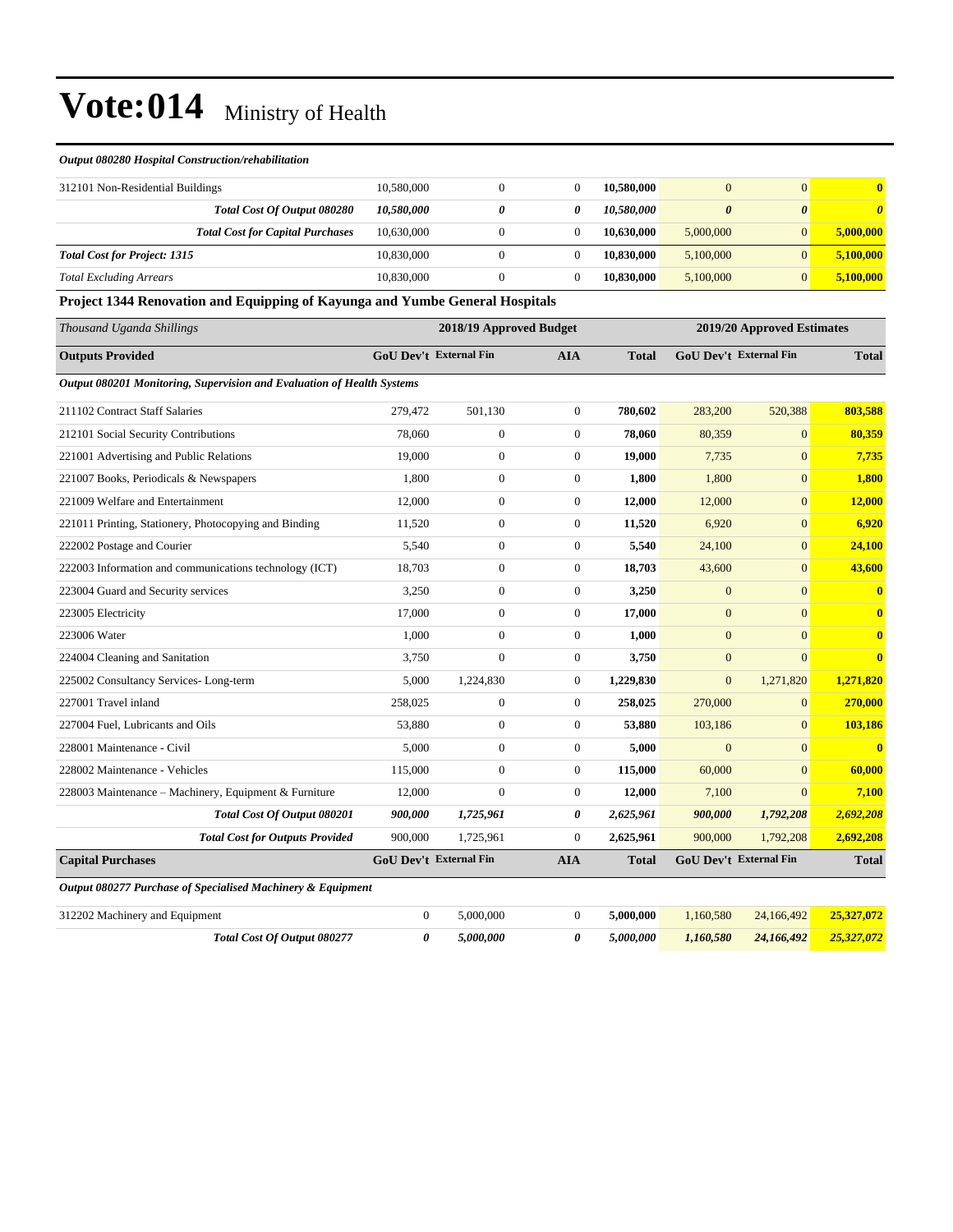#### *Output 080280 Hospital Construction/rehabilitation*

| 312101 Non-Residential Buildings    |                                         | 6.630,000 | 36,696,108 | 43,326,108 | 5.444,420 | 41,693,400 | 47,137,820 |
|-------------------------------------|-----------------------------------------|-----------|------------|------------|-----------|------------|------------|
|                                     | Total Cost Of Output 080280             | 6,630,000 | 36,696,108 | 43.326.108 | 5.444,420 | 41,693,400 | 47,137,820 |
|                                     | <b>Total Cost for Capital Purchases</b> | 6.630,000 | 41,696,108 | 48.326.108 | 6.605,000 | 65,859,893 | 72,464,893 |
| <b>Total Cost for Project: 1344</b> |                                         | 7.530.000 | 43.422.068 | 50.952.068 | 7.505,000 | 67,652,100 | 75,157,100 |
| <b>Total Excluding Arrears</b>      |                                         | 7,530,000 | 43.422.068 | 50.952.068 | 7.505,000 | 67,652,100 | 75,157,100 |

**Project 1393 Construction and Equipping of the International Specialized Hospital of Uganda**

| Thousand Uganda Shillings                                              | 2018/19 Approved Budget<br>2019/20 Approved Estimates |              |                |              |                               |                       |              |  |
|------------------------------------------------------------------------|-------------------------------------------------------|--------------|----------------|--------------|-------------------------------|-----------------------|--------------|--|
| <b>Outputs Provided</b>                                                | <b>GoU Dev't External Fin</b>                         | <b>AIA</b>   |                | <b>Total</b> | <b>GoU Dev't External Fin</b> |                       | <b>Total</b> |  |
| Output 080201 Monitoring, Supervision and Evaluation of Health Systems |                                                       |              |                |              |                               |                       |              |  |
| 211103 Allowances (Inc. Casuals, Temporary)                            | $\mathbf{0}$                                          | $\mathbf{0}$ | $\Omega$       | $\mathbf{0}$ | 5,000                         | $\overline{0}$        | 5,000        |  |
| 222001 Telecommunications                                              | 30,000                                                | $\mathbf{0}$ | $\Omega$       | 30,000       | $\mathbf{0}$                  | $\overline{0}$        | $\mathbf{0}$ |  |
| 227001 Travel inland                                                   | $\mathbf{0}$                                          | $\mathbf{0}$ | $\Omega$       | $\bf{0}$     | 25,000                        | $\mathbf{0}$          | 25,000       |  |
| 227004 Fuel, Lubricants and Oils                                       | 20,000                                                | $\mathbf{0}$ | $\mathbf{0}$   | 20,000       | 20,000                        | $\mathbf{0}$          | 20,000       |  |
| Total Cost Of Output 080201                                            | 50,000                                                | 0            | 0              | 50,000       | 50,000                        | $\boldsymbol{\theta}$ | 50,000       |  |
| <b>Total Cost for Outputs Provided</b>                                 | 50,000                                                | $\mathbf{0}$ | $\overline{0}$ | 50,000       | 50,000                        | $\mathbf{0}$          | 50,000       |  |
| <b>Total Cost for Project: 1393</b>                                    | 50,000                                                | $\mathbf{0}$ | $\Omega$       | 50,000       | 50,000                        | $\overline{0}$        | 50,000       |  |
| <b>Total Excluding Arrears</b>                                         | 50,000                                                | $\mathbf{0}$ | $\mathbf{0}$   | 50,000       | 50,000                        | $\overline{0}$        | 50,000       |  |

#### **Project 1394 Regional Hospital for Paediatric Surgery**

| Thousand Uganda Shillings                                              | 2018/19 Approved Budget       |                  |                |              | 2019/20 Approved Estimates    |                       |              |
|------------------------------------------------------------------------|-------------------------------|------------------|----------------|--------------|-------------------------------|-----------------------|--------------|
| <b>Outputs Provided</b>                                                | <b>GoU Dev't External Fin</b> |                  | <b>AIA</b>     | <b>Total</b> | <b>GoU Dev't External Fin</b> |                       | <b>Total</b> |
| Output 080201 Monitoring, Supervision and Evaluation of Health Systems |                               |                  |                |              |                               |                       |              |
| 211103 Allowances (Inc. Casuals, Temporary)                            | 5,000                         | $\mathbf{0}$     | $\mathbf{0}$   | 5,000        | 35,000                        | $\mathbf{0}$          | 35,000       |
| 221009 Welfare and Entertainment                                       | $\Omega$                      | $\mathbf{0}$     | $\mathbf{0}$   | $\bf{0}$     | 10,000                        | $\overline{0}$        | 10,000       |
| 227004 Fuel, Lubricants and Oils                                       | 15,000                        | $\overline{0}$   | $\mathbf{0}$   | 15,000       | 40,000                        | $\mathbf{0}$          | 40,000       |
| Total Cost Of Output 080201                                            | 20,000                        | 0                | 0              | 20,000       | 85,000                        | $\boldsymbol{\theta}$ | 85,000       |
| <b>Total Cost for Outputs Provided</b>                                 | 20,000                        | $\mathbf{0}$     | $\mathbf{0}$   | 20,000       | 85,000                        | $\overline{0}$        | 85,000       |
| <b>Capital Purchases</b>                                               | <b>GoU Dev't External Fin</b> |                  | <b>AIA</b>     | <b>Total</b> | <b>GoU Dev't External Fin</b> |                       | <b>Total</b> |
| Output 080280 Hospital Construction/rehabilitation                     |                               |                  |                |              |                               |                       |              |
| 312101 Non-Residential Buildings                                       | 980,000                       | $\mathbf{0}$     | $\overline{0}$ | 980,000      | 1,000,000                     | $\mathbf{0}$          | 1,000,000    |
| Total Cost Of Output 080280                                            | 980,000                       | 0                | 0              | 980,000      | 1,000,000                     | $\boldsymbol{\theta}$ | 1,000,000    |
| <b>Total Cost for Capital Purchases</b>                                | 980,000                       | $\mathbf{0}$     | $\mathbf{0}$   | 980,000      | 1,000,000                     | $\mathbf{0}$          | 1,000,000    |
| <b>Total Cost for Project: 1394</b>                                    | 1,000,000                     | $\mathbf{0}$     | $\mathbf{0}$   | 1,000,000    | 1,085,000                     | $\overline{0}$        | 1,085,000    |
| <b>Total Excluding Arrears</b>                                         | 1,000,000                     | $\boldsymbol{0}$ | $\mathbf{0}$   | 1,000,000    | 1,085,000                     | $\overline{0}$        | 1,085,000    |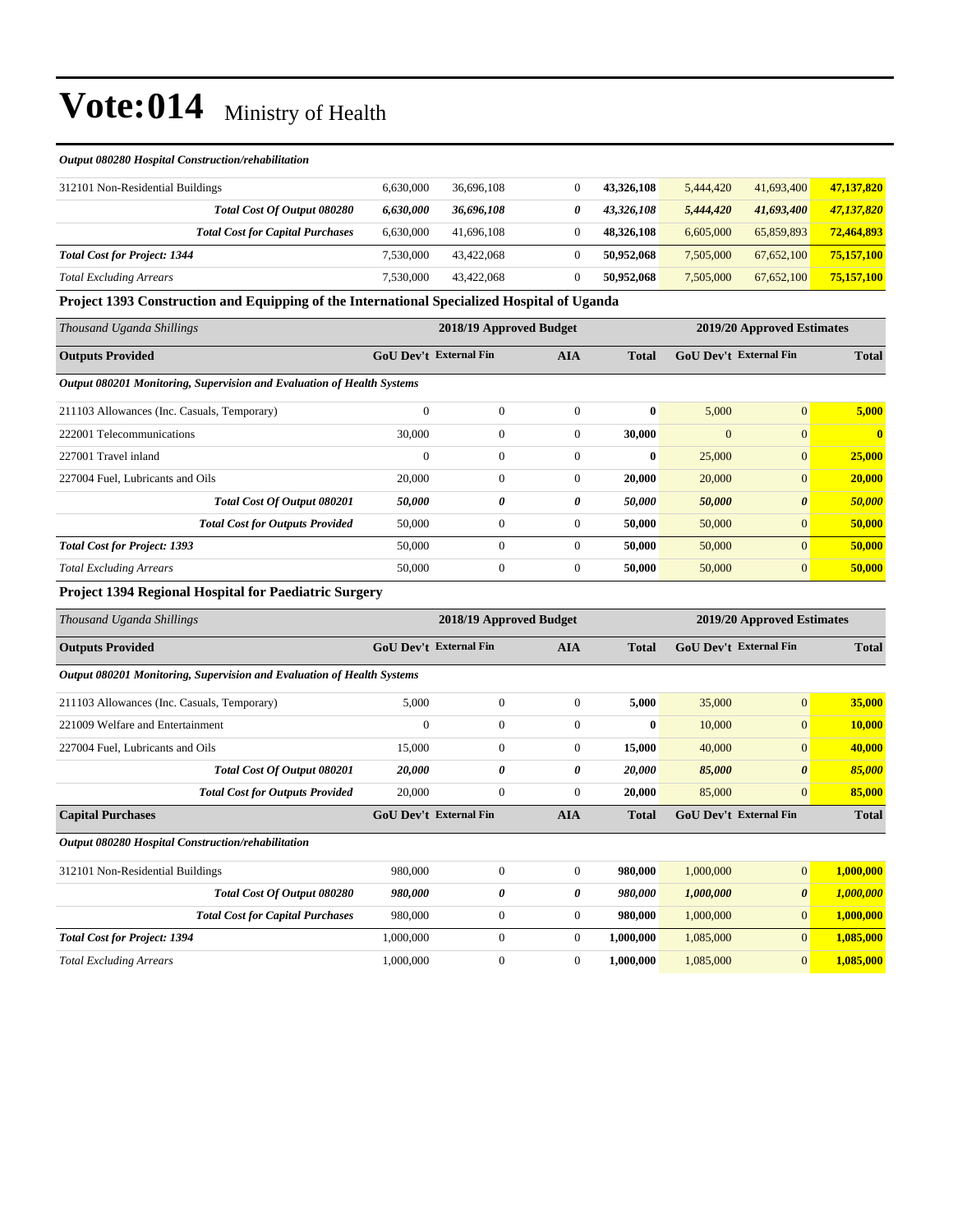### **Project 1440 Uganda Reproductive Maternal and Child Health Services Improvement Project** *Thousand Uganda Shillings* **2018/19 Approved Budget 2019/20 Approved Estimates Outputs Provided GoU Dev't External Fin AIA Total GoU Dev't External Fin Total** *Output 080201 Monitoring, Supervision and Evaluation of Health Systems* 211102 Contract Staff Salaries 50,000 3,610,069 0 **3,660,069** 0 3,308,400 **3,308,400** 211103 Allowances (Inc. Casuals, Temporary) 10,000 956,703 0 **966,703** 25,000 896,944 **921,944** 212101 Social Security Contributions 5,000 361,007 0 **366,007** 0 330,840 **330,840** 221002 Workshops and Seminars 0 1,328,754 0 **1,328,754** 0 919,000 **919,000** 221009 Welfare and Entertainment 5,000 0 0 **5,000** 25,000 0 **25,000** 221011 Printing, Stationery, Photocopying and Binding 0 1,290,790 0 **1,290,790** 0 514,640 **514,640** 223005 Electricity 15,000 0 0 **15,000** 0 0 **0** 224001 Medical Supplies 0 10,176,084 0 **10,176,084** 0 11,028,000 **11,028,000** 225001 Consultancy Services- Short term 0 724,002 0 **724,002** 0 4,043,600 **4,043,600** 225002 Consultancy Services- Long-term 0 1,275,523 0 **1,275,523** 0 3,683,352 **3,683,352** 227001 Travel inland 100,000 2,148,785 0 **2,248,785** 80,000 2,420,586 **2,500,586** 227002 Travel abroad 0 339,711 0 **339,711** 0 183,800 **183,800** 227004 Fuel, Lubricants and Oils 70,000 127,333 0 **197,333** 146,000 0 **146,000** 282103 Scholarships and related costs 0 3,492,725 0 **3,492,725** 0 3,308,400 **3,308,400** *Total Cost Of Output 080201 255,000 25,831,485 0 26,086,485 276,000 30,637,562 30,913,562 Total Cost for Outputs Provided* 255,000 25,831,485 0 **26,086,485** 276,000 30,637,562 **30,913,562 Outputs Funded GoU Dev't External Fin AIA Total GoU Dev't External Fin Total** *Output 080251 Support to Local Governments* 263104 Transfers to other govt. Units (Current) 0 10,442,140 0 **10,442,140** 0 47,016,040 **47,016,040** *o/w Reimbursements to Health Facilities for Result Based Financing (RBF) 0 10,442,140 0* **10,442,140** *0 0* **0** *o/w RBF payments 0 0 0* **0** *0 47,016,040* **47,016,040** *Total Cost Of Output 080251 0 10,442,140 0 10,442,140 0 47,016,040 47,016,040 Total Cost for Outputs Funded* 0 10,442,140 0 **10,442,140** 0 47,016,040 **47,016,040 Capital Purchases GoU Dev't External Fin AIA Total GoU Dev't External Fin Total** *Output 080275 Purchase of Motor Vehicles and Other Transport Equipment* 312201 Transport Equipment 0 0 0 **0** 0 570,000 **570,000** *Total Cost Of Output 080275 0 0 0 0 0 570,000 570,000 Output 080276 Purchase of Office and ICT Equipment, including Software* 312202 Machinery and Equipment 0 5,656,696 0 **5,656,696** 0 12,239,580 **12,239,580** *Total Cost Of Output 080276 0 5,656,696 0 5,656,696 0 12,239,580 12,239,580 Output 080277 Purchase of Specialised Machinery & Equipment* 312202 Machinery and Equipment 0 7,972,524 0 **7,972,524** 0 10,000,000 **10,000,000**

*Total Cost Of Output 080277 0 7,972,524 0 7,972,524 0 10,000,000 10,000,000*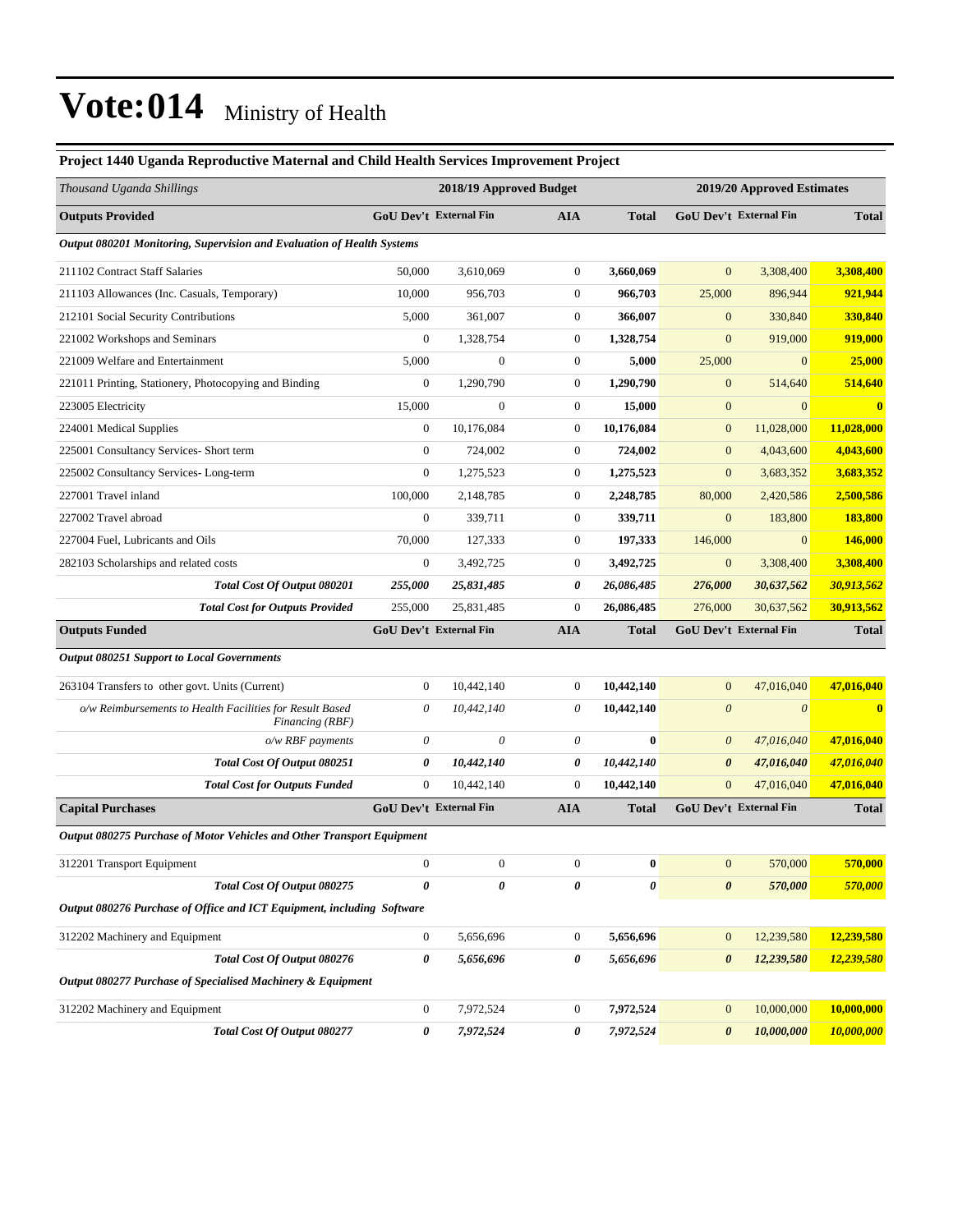#### *Output 080281 Health centre construction and rehabilitation*

| 312101 Non-Residential Buildings        |         | 33,260,868 | 33,260,868 | $\overline{0}$ | 19.221.962  | 19,221,962  |
|-----------------------------------------|---------|------------|------------|----------------|-------------|-------------|
| Total Cost Of Output 080281             |         | 33,260,868 | 33,260,868 | $\theta$       | 19.221.962  | 19,221,962  |
| <b>Total Cost for Capital Purchases</b> |         | 46,890,088 | 46,890,088 |                | 42,031,542  | 42,031,542  |
| <b>Total Cost for Project: 1440</b>     | 255,000 | 83.163.712 | 83.418.712 | 276,000        | 119,685,144 | 119,961,144 |
| <b>Total Excluding Arrears</b>          | 255,000 | 83.163.712 | 83.418.712 | 276,000        | 119,685,144 | 119,961,144 |

#### **Project 1519 Strengthening Capacity of Regional Referral Hospitals**

| Thousand Uganda Shillings                                   |                                                      | 2018/19 Approved Budget | 2019/20 Approved Estimates |           |                               |                |              |
|-------------------------------------------------------------|------------------------------------------------------|-------------------------|----------------------------|-----------|-------------------------------|----------------|--------------|
| <b>Capital Purchases</b>                                    | <b>GoU Dev't External Fin</b><br>AIA<br><b>Total</b> |                         |                            |           | <b>GoU</b> Dev't External Fin |                | <b>Total</b> |
| Output 080277 Purchase of Specialised Machinery & Equipment |                                                      |                         |                            |           |                               |                |              |
| 312202 Machinery and Equipment                              | 3,000,000                                            | $\boldsymbol{0}$        | $\mathbf{0}$               | 3,000,000 | 3,000,000                     | $\overline{0}$ | 3,000,000    |
| <b>Total Cost Of Output 080277</b>                          | 3,000,000                                            | 0                       | 0                          | 3.000.000 | 3,000,000                     | 0              | 3,000,000    |
| <b>Total Cost for Capital Purchases</b>                     | 3,000,000                                            | $\Omega$                | $\mathbf{0}$               | 3,000,000 | 3,000,000                     | $\overline{0}$ | 3,000,000    |
| <b>Total Cost for Project: 1519</b>                         | 3,000,000                                            | $\Omega$                | $\theta$                   | 3,000,000 | 3,000,000                     | $\Omega$       | 3,000,000    |
| <b>Total Excluding Arrears</b>                              | 3,000,000                                            | $\boldsymbol{0}$        | $\mathbf{0}$               | 3,000,000 | 3,000,000                     | $\overline{0}$ | 3,000,000    |

#### **Project 1539 Italian Support to Health Sector Development Plan- Karamoja Infrastructure Development Project Phase II**

| Thousand Uganda Shillings                                              |                  | 2018/19 Approved Budget       |                |              |                       | 2019/20 Approved Estimates    |              |  |  |
|------------------------------------------------------------------------|------------------|-------------------------------|----------------|--------------|-----------------------|-------------------------------|--------------|--|--|
| <b>Outputs Provided</b>                                                |                  | <b>GoU Dev't External Fin</b> | <b>AIA</b>     | <b>Total</b> |                       | <b>GoU Dev't External Fin</b> | <b>Total</b> |  |  |
| Output 080201 Monitoring, Supervision and Evaluation of Health Systems |                  |                               |                |              |                       |                               |              |  |  |
| 211103 Allowances (Inc. Casuals, Temporary)                            | $\overline{0}$   | $\mathbf{0}$                  | $\Omega$       | $\bf{0}$     | $\Omega$              | 50,000                        | 50,000       |  |  |
| 225001 Consultancy Services- Short term                                | $\mathbf{0}$     | $\mathbf{0}$                  | $\mathbf{0}$   | $\bf{0}$     | 100,000               | 100,000                       | 200,000      |  |  |
| 227004 Fuel, Lubricants and Oils                                       | $\Omega$         | $\boldsymbol{0}$              | $\mathbf{0}$   | $\bf{0}$     | 20,000                | $\Omega$                      | 20,000       |  |  |
| Total Cost Of Output 080201                                            | 0                | 0                             | 0              | 0            | 120,000               | 150,000                       | 270,000      |  |  |
| <b>Total Cost for Outputs Provided</b>                                 | $\overline{0}$   | $\mathbf{0}$                  | $\mathbf{0}$   | $\bf{0}$     | 120,000               | 150,000                       | 270,000      |  |  |
| <b>Capital Purchases</b>                                               |                  | <b>GoU Dev't External Fin</b> | <b>AIA</b>     | <b>Total</b> |                       | <b>GoU Dev't External Fin</b> | <b>Total</b> |  |  |
| Output 080275 Purchase of Motor Vehicles and Other Transport Equipment |                  |                               |                |              |                       |                               |              |  |  |
| 312201 Transport Equipment                                             | $\overline{0}$   | $\boldsymbol{0}$              | $\overline{0}$ | $\bf{0}$     | $\mathbf{0}$          | 2,480,000                     | 2,480,000    |  |  |
| <b>Total Cost Of Output 080275</b>                                     | 0                | $\theta$                      | $\theta$       | 0            | $\boldsymbol{\theta}$ | 2,480,000                     | 2,480,000    |  |  |
| Output 080277 Purchase of Specialised Machinery & Equipment            |                  |                               |                |              |                       |                               |              |  |  |
| 312202 Machinery and Equipment                                         | $\boldsymbol{0}$ | $\boldsymbol{0}$              | $\mathbf{0}$   | $\bf{0}$     | $\mathbf{0}$          | 28,000                        | 28,000       |  |  |
| Total Cost Of Output 080277                                            | 0                | $\theta$                      | 0              | 0            | $\boldsymbol{\theta}$ | 28,000                        | 28,000       |  |  |
| Output 080280 Hospital Construction/rehabilitation                     |                  |                               |                |              |                       |                               |              |  |  |
| 312101 Non-Residential Buildings                                       | $\overline{0}$   | $\boldsymbol{0}$              | $\overline{0}$ | $\bf{0}$     | $\mathbf{0}$          | 7,885,205                     | 7,885,205    |  |  |
| Total Cost Of Output 080280                                            | $\theta$         | $\theta$                      | $\theta$       | 0            | $\boldsymbol{\theta}$ | 7,885,205                     | 7,885,205    |  |  |
| <b>Total Cost for Capital Purchases</b>                                | $\overline{0}$   | $\boldsymbol{0}$              | $\mathbf{0}$   | $\bf{0}$     | $\overline{0}$        | 10,393,205                    | 10,393,205   |  |  |
| <b>Total Cost for Project: 1539</b>                                    | $\Omega$         | $\mathbf{0}$                  | $\Omega$       | $\bf{0}$     | 120,000               | 10,543,205                    | 10,663,205   |  |  |
| <b>Total Excluding Arrears</b>                                         | $\overline{0}$   | $\mathbf{0}$                  | $\mathbf{0}$   | $\bf{0}$     | 120,000               | 10,543,205                    | 10,663,205   |  |  |
|                                                                        |                  | GoU External Fin              | <b>AIA</b>     | <b>Total</b> | GoU                   | <b>External Fin</b>           | <b>Total</b> |  |  |
| <b>Total Cost for Programme 02</b>                                     | 33,995,000       | 139,438,354                   | $\bf{0}$       | 173,433,354  | 52,824,072            | 220,906,334                   | 273,730,407  |  |  |
| <b>Total Excluding Arrears</b>                                         | 33,995,000       | 139,438,354                   | $\mathbf{0}$   | 173,433,354  | 52,824,072            | 220,906,334                   | 273,730,407  |  |  |
| Drogramme .0202 Health Desearch                                        |                  |                               |                |              |                       |                               |              |  |  |

*Programme :0803 Health Research*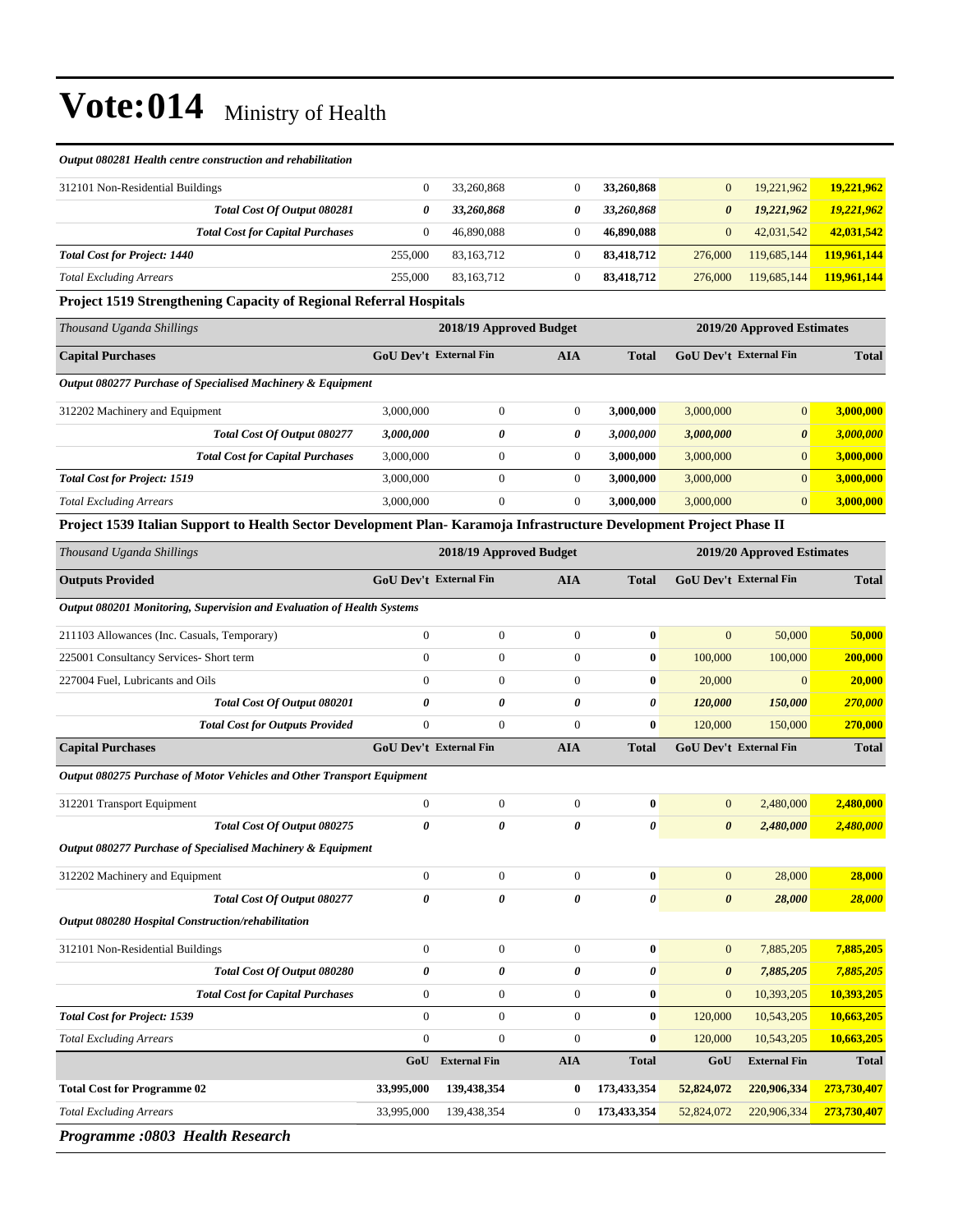#### *Recurrent Budget Estimates*

#### **SubProgramme 04 Research Institutions**

| Thousand Uganda Shillings                                                       |                                                       | 2018/19 Approved Budget |                           |              |                       | 2019/20 Approved Estimates |              |  |
|---------------------------------------------------------------------------------|-------------------------------------------------------|-------------------------|---------------------------|--------------|-----------------------|----------------------------|--------------|--|
| <b>Outputs Funded</b>                                                           | Wage                                                  | Non Wage                | AIA                       | <b>Total</b> | Wage                  | Non Wage                   | <b>Total</b> |  |
| Output 080352 Support to Uganda National Health Research Organisation(UNHRO)    |                                                       |                         |                           |              |                       |                            |              |  |
| 263104 Transfers to other govt. Units (Current)                                 | 452,016                                               | 800,000                 | $\overline{0}$            | 1,252,016    | $\mathbf{0}$          | 548,000                    | 548,000      |  |
| o/w o/w Uganda National Health Research Organization<br>(UNHRO)                 | $\theta$                                              | 243,800                 | $\theta$                  | 243,800      | $\boldsymbol{\theta}$ | $\theta$                   | $\bf{0}$     |  |
| o/w o/w Natural Chemotherapeutics Research Institute (NCRI)                     | 452,016                                               | 306,200                 | $\boldsymbol{\mathit{0}}$ | 758,216      | $\boldsymbol{\theta}$ | $\boldsymbol{\theta}$      | $\mathbf{0}$ |  |
| o/w o/w Malaria Research Centre (MRC)                                           | $\theta$                                              | 250,000                 | $\theta$                  | 250,000      | $\boldsymbol{\theta}$ | $\theta$                   | $\bf{0}$     |  |
| o/w Uganda National Health Research Organization<br>(UNHRO)                     | $\theta$                                              | $\theta$                | $\theta$                  | $\bf{0}$     | $\boldsymbol{\theta}$ | 240,000                    | 240,000      |  |
| o/w Natural Chemotherapeutics Research Institute (NCRI)                         | $\theta$                                              | $\theta$                | $\boldsymbol{\mathit{0}}$ | $\bf{0}$     | $\boldsymbol{\theta}$ | 308,000                    | 308,000      |  |
| <b>Total Cost of Output 52</b>                                                  | 452,016                                               | 800,000                 | 0                         | 1,252,016    | $\boldsymbol{\theta}$ | 548,000                    | 548,000      |  |
| <b>Total Cost Of Outputs Funded</b>                                             | 452,016                                               | 800,000                 | $\bf{0}$                  | 1,252,016    | $\bf{0}$              | 548,000                    | 548,000      |  |
| <b>Total Cost for SubProgramme 04</b>                                           | 452,016                                               | 800,000                 | $\bf{0}$                  | 1,252,016    | $\bf{0}$              | 548,000                    | 548,000      |  |
| <b>Total Excluding Arrears</b>                                                  | 452,016                                               | 800,000                 | $\boldsymbol{0}$          | 1,252,016    | $\mathbf{0}$          | 548,000                    | 548,000      |  |
| <b>SubProgramme 05 JCRC</b>                                                     |                                                       |                         |                           |              |                       |                            |              |  |
| Thousand Uganda Shillings                                                       | 2018/19 Approved Budget<br>2019/20 Approved Estimates |                         |                           |              |                       |                            |              |  |
| <b>Outputs Funded</b>                                                           | Wage                                                  | Non Wage                | AIA                       | <b>Total</b> | Wage                  | Non Wage                   | <b>Total</b> |  |
| Output 080351 Specialised Medical Research in HIV/AIDS and Clinical Care (JCRC) |                                                       |                         |                           |              |                       |                            |              |  |
| 263104 Transfers to other govt. Units (Current)                                 | $\boldsymbol{0}$                                      | $\mathbf{0}$            | $\overline{0}$            | $\bf{0}$     | $\mathbf{0}$          | 240,000                    | 240,000      |  |
| o/w Joint Clinical Research Center (JCRC)                                       | $\theta$                                              | 0                       | $\theta$                  | $\bf{0}$     | $\theta$              | 240,000                    | 240,000      |  |
| 263321 Conditional trans. Autonomous Inst (Wage subvention                      | $\mathbf{0}$                                          | 240,000                 | $\boldsymbol{0}$          | 240,000      | $\mathbf{0}$          | $\mathbf{0}$               | $\mathbf{0}$ |  |
| o/w 51-Specialised Medical Research in HIV/AIDS and<br>Clinical Care (JCRC)     | $\boldsymbol{\theta}$                                 | 240,000                 | 0                         | 240,000      | $\boldsymbol{\theta}$ | $\theta$                   | $\mathbf{0}$ |  |
| <b>Total Cost of Output 51</b>                                                  | $\boldsymbol{\theta}$                                 | 240,000                 | 0                         | 240,000      | $\pmb{\theta}$        | 240,000                    | 240,000      |  |
| <b>Total Cost Of Outputs Funded</b>                                             | $\bf{0}$                                              | 240,000                 | $\bf{0}$                  | 240,000      | $\bf{0}$              | 240,000                    | 240,000      |  |
| <b>Total Cost for SubProgramme 05</b>                                           | $\bf{0}$                                              | 240,000                 | $\bf{0}$                  | 240,000      | $\bf{0}$              | 240,000                    | 240,000      |  |
| <b>Total Excluding Arrears</b>                                                  | $\mathbf{0}$                                          | 240,000                 | $\boldsymbol{0}$          | 240,000      | $\mathbf{0}$          | 240,000                    | 240,000      |  |
| N/A                                                                             |                                                       |                         |                           |              |                       |                            |              |  |
|                                                                                 | GoU                                                   | <b>External Fin</b>     | <b>AIA</b>                | <b>Total</b> | GoU                   | <b>External Fin</b>        | <b>Total</b> |  |
| <b>Total Cost for Programme 03</b>                                              | 1,492,016                                             | $\pmb{0}$               | $\bf{0}$                  | 1,492,016    | 788,000               | $\boldsymbol{0}$           | 788,000      |  |
| <b>Total Excluding Arrears</b>                                                  | 1,492,016                                             | $\boldsymbol{0}$        | $\boldsymbol{0}$          | 1,492,016    | 788,000               | $\mathbf{0}$               | 788,000      |  |
| <b>Programme :0805 Pharmaceutical and other Supplies</b>                        |                                                       |                         |                           |              |                       |                            |              |  |
| <b>Recurrent Budget Estimates</b>                                               |                                                       |                         |                           |              |                       |                            |              |  |
| SubProgramme 18 Pharmaceuticals & Natural Medicine                              |                                                       |                         |                           |              |                       |                            |              |  |

| Thousand Uganda Shillings                                                         | 2018/19 Approved Budget |          |          |              | 2019/20 Approved Estimates |                       |              |  |
|-----------------------------------------------------------------------------------|-------------------------|----------|----------|--------------|----------------------------|-----------------------|--------------|--|
| <b>Outputs Provided</b>                                                           | Wage                    | Non Wage | AIA      | <b>Total</b> | Wage                       | Non Wage              | <b>Total</b> |  |
| Output 080501 Preventive and curative Medical Supplies (including immuninisation) |                         |          |          |              |                            |                       |              |  |
| 211101 General Staff Salaries                                                     | 275.104                 |          | $\Omega$ | 275,104      | $\mathbf{0}$               |                       | $\mathbf{0}$ |  |
| <b>Total Cost of Output 01</b>                                                    | 275,104                 | 0        | 0        | 275,104      | $\boldsymbol{\theta}$      | $\boldsymbol{\theta}$ | $\theta$     |  |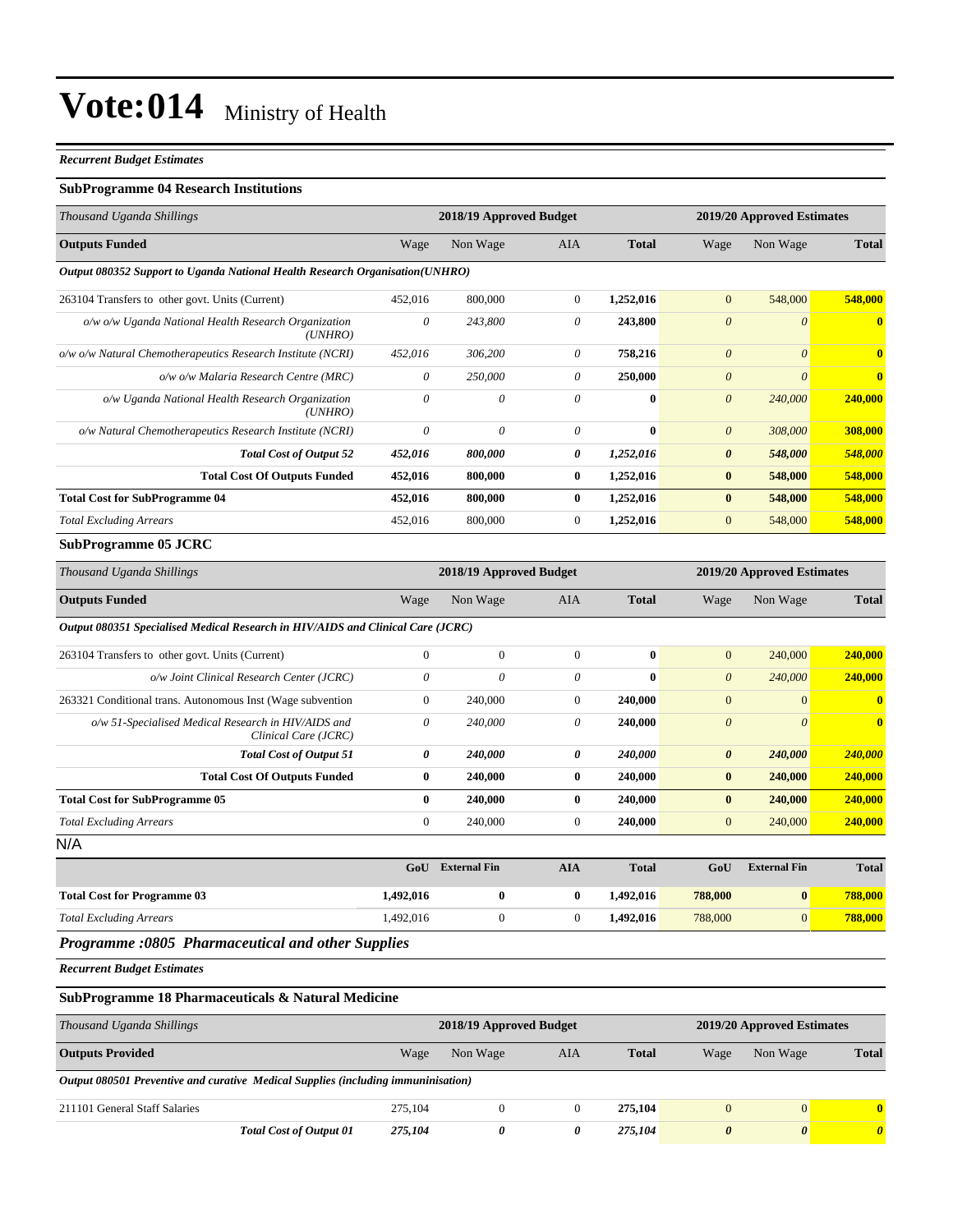#### *Output 080504 Technical Support, Monitoring and Evaluation*

| 211101 General Staff Salaries                         | $\overline{0}$ | $\boldsymbol{0}$ | $\Omega$       | $\bf{0}$ | 275,104          | $\overline{0}$ | 275,104 |
|-------------------------------------------------------|----------------|------------------|----------------|----------|------------------|----------------|---------|
| 211103 Allowances (Inc. Casuals, Temporary)           | $\theta$       | 15,000           | $\mathbf{0}$   | 15,000   | $\mathbf{0}$     | 15,000         | 15,000  |
| 221009 Welfare and Entertainment                      | $\overline{0}$ | 3,600            | $\overline{0}$ | 3,600    | $\mathbf{0}$     | 3,600          | 3,600   |
| 221011 Printing, Stationery, Photocopying and Binding | $\overline{0}$ | 6,000            | $\mathbf{0}$   | 6,000    | $\boldsymbol{0}$ | 6,000          | 6,000   |
| 227001 Travel inland                                  | $\overline{0}$ | 39,358           | $\overline{0}$ | 39,358   | $\mathbf{0}$     | 39,358         | 39,358  |
| 227002 Travel abroad                                  | $\overline{0}$ | 6,071            | $\mathbf{0}$   | 6,071    | $\mathbf{0}$     | 6,071          | 6,071   |
| 227004 Fuel, Lubricants and Oils                      | $\mathbf{0}$   | 15,000           | $\overline{0}$ | 15,000   | $\mathbf{0}$     | 15,000         | 15,000  |
| <b>Total Cost of Output 04</b>                        | 0              | 85,028           | 0              | 85,028   | 275,104          | 85,028         | 360,132 |
| <b>Total Cost Of Outputs Provided</b>                 | 275,104        | 85,028           | $\bf{0}$       | 360,132  | 275,104          | 85,028         | 360,132 |
| <b>Total Cost for SubProgramme 18</b>                 | 275,104        | 85,028           | 0              | 360,132  | 275,104          | 85,028         | 360,132 |
| <b>Total Excluding Arrears</b>                        | 275,104        | 85,028           | $\overline{0}$ | 360,132  | 275,104          | 85,028         | 360,132 |
|                                                       |                |                  |                |          |                  |                |         |

*Development Budget Estimates*

### **Project 0220 Global Fund for AIDS, TB and Malaria**

| Thousand Uganda Shillings                                                         |                               | 2018/19 Approved Budget |                  |              | 2019/20 Approved Estimates |                               |              |
|-----------------------------------------------------------------------------------|-------------------------------|-------------------------|------------------|--------------|----------------------------|-------------------------------|--------------|
| <b>Outputs Provided</b>                                                           | <b>GoU Dev't External Fin</b> |                         | <b>AIA</b>       | <b>Total</b> |                            | <b>GoU Dev't External Fin</b> | <b>Total</b> |
| Output 080501 Preventive and curative Medical Supplies (including immuninisation) |                               |                         |                  |              |                            |                               |              |
| 211102 Contract Staff Salaries                                                    | $\mathbf{0}$                  | 3,571,758               | $\mathbf{0}$     | 3,571,758    | $\mathbf{0}$               | 2,395,260                     | 2,395,260    |
| 212101 Social Security Contributions                                              | $\Omega$                      | 357,176                 | $\Omega$         | 357,176      | $\overline{0}$             | 239,526                       | 239,526      |
| 221001 Advertising and Public Relations                                           | $\mathbf{0}$                  | 961,274                 | 0                | 961,274      | $\mathbf{0}$               | 703,913                       | 703,913      |
| 221002 Workshops and Seminars                                                     | $\mathbf{0}$                  | 10,836,560              | $\overline{0}$   | 10,836,560   | $\mathbf{0}$               | 3,905,288                     | 3,905,288    |
| 221003 Staff Training                                                             | $\mathbf{0}$                  | 11,555,300              | $\overline{0}$   | 11,555,300   | $\mathbf{0}$               | 3,345,388                     | 3,345,388    |
| 221005 Hire of Venue (chairs, projector, etc)                                     | $\theta$                      | 1,000,000               | $\overline{0}$   | 1,000,000    | $\overline{0}$             | $\Omega$                      | $\mathbf{0}$ |
| 221008 Computer supplies and Information Technology (IT)                          | $\mathbf{0}$                  | 418,498                 | $\overline{0}$   | 418,498      | $\overline{0}$             | $\Omega$                      | $\mathbf{0}$ |
| 221011 Printing, Stationery, Photocopying and Binding                             | $\mathbf{0}$                  | 6,993,238               | $\overline{0}$   | 6,993,238    | $\mathbf{0}$               | 1,526,784                     | 1,526,784    |
| 222001 Telecommunications                                                         | $\Omega$                      | 55,988                  | $\overline{0}$   | 55,988       | $\overline{0}$             | $\overline{0}$                | $\mathbf{0}$ |
| 222002 Postage and Courier                                                        | $\theta$                      | 53,292                  | 0                | 53,292       | $\mathbf{0}$               | $\overline{0}$                | $\mathbf{0}$ |
| 222003 Information and communications technology (ICT)                            | $\mathbf{0}$                  | 556,757                 | $\overline{0}$   | 556,757      | $\mathbf{0}$               | 101,970                       | 101,970      |
| 223007 Other Utilities- (fuel, gas, firewood, charcoal)                           | $\theta$                      | 930,955                 | $\overline{0}$   | 930,955      | $\mathbf{0}$               | $\overline{0}$                | $\mathbf{0}$ |
| 224001 Medical Supplies                                                           | 2,000,000                     | 614,188,560             | $\boldsymbol{0}$ | 616,188,560  | $\mathbf{0}$               | 539,560,002                   | 539,560,002  |
| 225001 Consultancy Services- Short term                                           | $\mathbf{0}$                  | 9,140,425               | $\Omega$         | 9,140,425    | $\mathbf{0}$               | 360,015                       | 360,015      |
| 227001 Travel inland                                                              | $\mathbf{0}$                  | 15,484,967              | $\overline{0}$   | 15,484,967   | $\mathbf{0}$               | 3,767,114                     | 3,767,114    |
| 227002 Travel abroad                                                              | $\mathbf{0}$                  | 578,333                 | $\overline{0}$   | 578,333      | $\mathbf{0}$               | 174,892                       | 174,892      |
| 227003 Carriage, Haulage, Freight and transport hire                              | $\mathbf{0}$                  | 52,206,028              | $\overline{0}$   | 52,206,028   | $\overline{0}$             | 201,647,981                   | 201,647,981  |
| 228002 Maintenance - Vehicles                                                     | $\overline{0}$                | 210,000                 | $\overline{0}$   | 210,000      | $\mathbf{0}$               | $\overline{0}$                | $\mathbf{0}$ |
| 273101 Medical expenses (To general Public)                                       | $\mathbf{0}$                  | 574,454                 | $\overline{0}$   | 574,454      | $\overline{0}$             | $\overline{0}$                | $\mathbf{0}$ |
| 282103 Scholarships and related costs                                             | $\mathbf{0}$                  | 1,835,315               | 0                | 1,835,315    | $\mathbf{0}$               | $\overline{0}$                | $\mathbf{0}$ |
| Total Cost Of Output 080501                                                       | 2,000,000                     | 731,508,877             | 0                | 733,508,877  | $\boldsymbol{\theta}$      | 757,728,133                   | 757,728,133  |
| Output 080503 Monitoring and Evaluation Capacity Improvement                      |                               |                         |                  |              |                            |                               |              |

| 211102 Contract Staff Salaries              | 1.841.738 |  | 1.841.738 | 1.613.581 | 1.613.581 |
|---------------------------------------------|-----------|--|-----------|-----------|-----------|
| 211103 Allowances (Inc. Casuals, Temporary) | 109.337   |  | 109.337   | 20,000    | 20,000    |
| 212101 Social Security Contributions        | 184.174   |  | 184.174   | 161.358   | 161.358   |
| 221002 Workshops and Seminars               |           |  |           | 10.000    | 10.000    |
| 221003 Staff Training                       |           |  |           | 10,000    | 10.000    |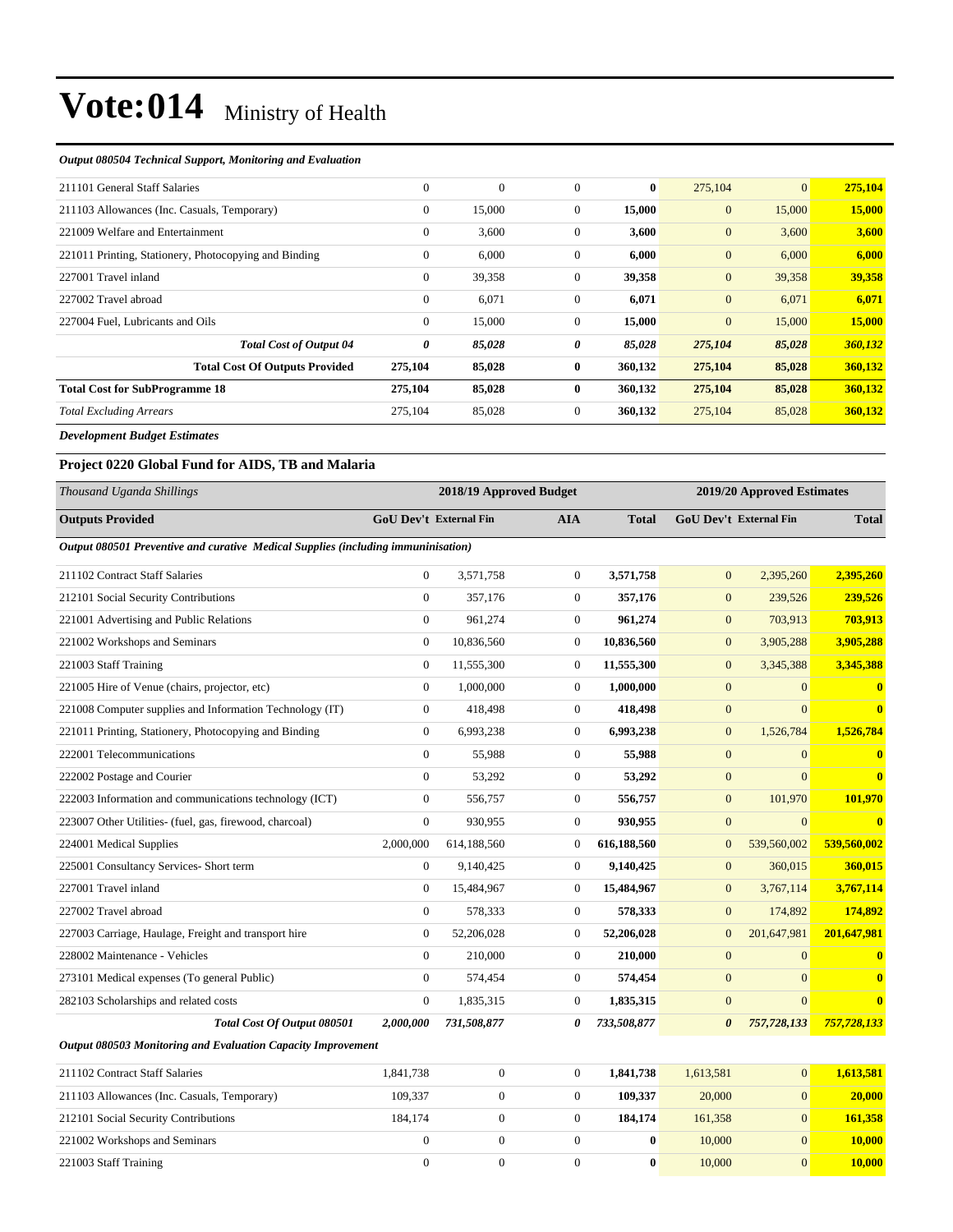| 221007 Books, Periodicals & Newspapers                                            | $\mathbf{0}$                  | $\mathbf{0}$            | $\mathbf{0}$     | $\bf{0}$     | 4,000                 | $\mathbf{0}$                  | 4,000                 |
|-----------------------------------------------------------------------------------|-------------------------------|-------------------------|------------------|--------------|-----------------------|-------------------------------|-----------------------|
| 221008 Computer supplies and Information Technology (IT)                          | $\mathbf{0}$                  | $\mathbf{0}$            | $\theta$         | $\bf{0}$     | 18,000                | $\mathbf{0}$                  | 18,000                |
| 221009 Welfare and Entertainment                                                  | $\mathbf{0}$                  | $\mathbf{0}$            | $\mathbf{0}$     | $\bf{0}$     | 10,000                | $\mathbf{0}$                  | <b>10,000</b>         |
| 221011 Printing, Stationery, Photocopying and Binding                             | $\mathbf{0}$                  | $\mathbf{0}$            | $\theta$         | $\bf{0}$     | 10,000                | $\mathbf{0}$                  | 10,000                |
| 221012 Small Office Equipment                                                     | $\mathbf{0}$                  | $\mathbf{0}$            | $\mathbf{0}$     | $\bf{0}$     | 20,000                | $\mathbf{0}$                  | 20,000                |
| 221017 Subscriptions                                                              | $\overline{0}$                | $\mathbf{0}$            | $\mathbf{0}$     | $\bf{0}$     | 6,250                 | $\mathbf{0}$                  | 6,250                 |
| 222001 Telecommunications                                                         | $\overline{0}$                | $\mathbf{0}$            | $\mathbf{0}$     | $\bf{0}$     | 20,060                | $\mathbf{0}$                  | 20,060                |
| 225001 Consultancy Services- Short term                                           | $\theta$                      | $\mathbf{0}$            | $\mathbf{0}$     | $\bf{0}$     | 300,000               | $\mathbf{0}$                  | 300,000               |
| 227001 Travel inland                                                              | 10,000                        | $\mathbf{0}$            | $\boldsymbol{0}$ | 10,000       | 60,000                | $\mathbf{0}$                  | 60,000                |
| 227002 Travel abroad                                                              | $\mathbf{0}$                  | $\mathbf{0}$            | $\boldsymbol{0}$ | $\bf{0}$     | 20,000                | $\mathbf{0}$                  | 20,000                |
| 227004 Fuel, Lubricants and Oils                                                  | 25,000                        | $\mathbf{0}$            | $\mathbf{0}$     | 25,000       | 120,000               | $\mathbf{0}$                  | 120,000               |
| 228002 Maintenance - Vehicles                                                     | 5,019                         | $\mathbf{0}$            | $\boldsymbol{0}$ | 5,019        | 38,000                | $\mathbf{0}$                  | 38,000                |
| Total Cost Of Output 080503                                                       | 2,175,269                     | 0                       | 0                | 2,175,269    | 2,441,249             | $\boldsymbol{\theta}$         | 2,441,249             |
| <b>Total Cost for Outputs Provided</b>                                            | 4,175,269                     | 731,508,877             | $\mathbf{0}$     | 735,684,145  | 2,441,249             | 757,728,133                   | 760,169,382           |
| <b>Outputs Funded</b>                                                             | <b>GoU Dev't External Fin</b> |                         | <b>AIA</b>       | <b>Total</b> |                       | GoU Dev't External Fin        | <b>Total</b>          |
| <b>Output 080551 Transfer to Autonomous Health Institutions</b>                   |                               |                         |                  |              |                       |                               |                       |
| 263104 Transfers to other govt. Units (Current)                                   | 100,000                       | 11,242,845              | $\boldsymbol{0}$ | 11,342,845   | 134,020               | $\mathbf{0}$                  | 134,020               |
| o/w support for External Quality assurance in Global Fund                         | 0                             | 11,242,845              | $\theta$         | 11,242,845   | $\boldsymbol{\theta}$ | $\theta$                      | $\mathbf{0}$          |
| districts                                                                         |                               |                         |                  |              |                       |                               |                       |
| $o/w$ $o/w$ VAT contribution                                                      | 100,000                       | $\theta$                | $\theta$         | 100,000      | $\boldsymbol{\theta}$ | $\theta$                      | $\bf{0}$              |
| o/w CCM/UAC Dr. KIHUMURO APUULI                                                   | $\theta$                      | $\theta$                | $\theta$         | $\bf{0}$     | 134,020               | $\boldsymbol{\theta}$         | 134,020               |
| Total Cost Of Output 080551                                                       | 100,000                       | 11,242,845              | 0                | 11,342,845   | 134,020               | $\boldsymbol{\theta}$         | 134,020               |
| <b>Total Cost for Outputs Funded</b>                                              | 100,000                       | 11,242,845              | $\theta$         | 11,342,845   | 134,020               | $\Omega$                      | 134,020               |
| <b>Capital Purchases</b>                                                          | <b>GoU Dev't External Fin</b> |                         | <b>AIA</b>       | <b>Total</b> |                       | GoU Dev't External Fin        | <b>Total</b>          |
| Output 080575 Purchase of Motor Vehicles and Other Transport Equipment            |                               |                         |                  |              |                       |                               |                       |
| 312201 Transport Equipment                                                        | $\mathbf{0}$                  | 1,030,733               | $\mathbf{0}$     | 1,030,733    | $\overline{0}$        | $\mathbf{0}$                  | $\bf{0}$              |
| Total Cost Of Output 080575                                                       | 0                             | 1,030,733               | 0                | 1,030,733    | $\boldsymbol{\theta}$ | $\boldsymbol{\theta}$         | $\boldsymbol{\theta}$ |
| Output 080577 Purchase of Specialised Machinery & Equipment                       |                               |                         |                  |              |                       |                               |                       |
| 312202 Machinery and Equipment                                                    | $\boldsymbol{0}$              | 7.599.782               | $\boldsymbol{0}$ | 7,599,782    | $\boldsymbol{0}$      | $\mathbf{0}$                  | $\bf{0}$              |
| <b>Total Cost Of Output 080577</b>                                                | 0                             | 7,599,782               | 0                | 7,599,782    | $\boldsymbol{\theta}$ | $\boldsymbol{\theta}$         | $\boldsymbol{\theta}$ |
| <b>Total Cost for Capital Purchases</b>                                           | $\boldsymbol{0}$              | 8,630,515               | $\boldsymbol{0}$ | 8,630,515    | $\mathbf{0}$          | $\mathbf{0}$                  | $\bf{0}$              |
| <b>Total Cost for Project: 0220</b>                                               | 4,275,269                     | 751,382,237             | $\boldsymbol{0}$ | 755,657,505  | 2,575,269             | 757,728,133                   | 760,303,402           |
| <b>Total Excluding Arrears</b>                                                    | 4,275,269                     | 751,382,237             | $\mathbf{0}$     | 755,657,505  | 2,575,269             | 757,728,133                   | 760,303,402           |
| Project 1436 GAVI Vaccines and Health Sector Development Plan Support             |                               |                         |                  |              |                       |                               |                       |
| Thousand Uganda Shillings                                                         |                               | 2018/19 Approved Budget |                  |              |                       | 2019/20 Approved Estimates    |                       |
| <b>Outputs Provided</b>                                                           | GoU Dev't External Fin        |                         | <b>AIA</b>       | <b>Total</b> |                       | <b>GoU Dev't External Fin</b> | <b>Total</b>          |
| Output 080501 Preventive and curative Medical Supplies (including immuninisation) |                               |                         |                  |              |                       |                               |                       |
| 224001 Medical Supplies                                                           | 12,600,000                    | $\boldsymbol{0}$        | $\boldsymbol{0}$ | 12,600,000   | 12,000,000            | $\mathbf{0}$                  | 12,000,000            |
| Total Cost Of Output 080501                                                       | 12,600,000                    | $\boldsymbol{\theta}$   | 0                | 12,600,000   | 12,000,000            | $\boldsymbol{\theta}$         | 12,000,000            |
| Output 080502 Strengthening Capacity of Health Facility Managers                  |                               |                         |                  |              |                       |                               |                       |
| 211103 Allowances (Inc. Casuals, Temporary)                                       |                               |                         |                  |              |                       |                               |                       |
|                                                                                   | $\boldsymbol{0}$              | 343,957                 | $\boldsymbol{0}$ | 343,957      | $\mathbf{0}$          | $\mathbf{0}$                  | $\bf{0}$              |
| 221002 Workshops and Seminars                                                     | $\boldsymbol{0}$              | 498,267                 | $\boldsymbol{0}$ | 498,267      | $\boldsymbol{0}$      | 11,610                        | 11,610                |
| 221003 Staff Training                                                             | $\boldsymbol{0}$              | 1,400,000               | $\boldsymbol{0}$ | 1,400,000    | $\boldsymbol{0}$      | 590,833                       | 590,833               |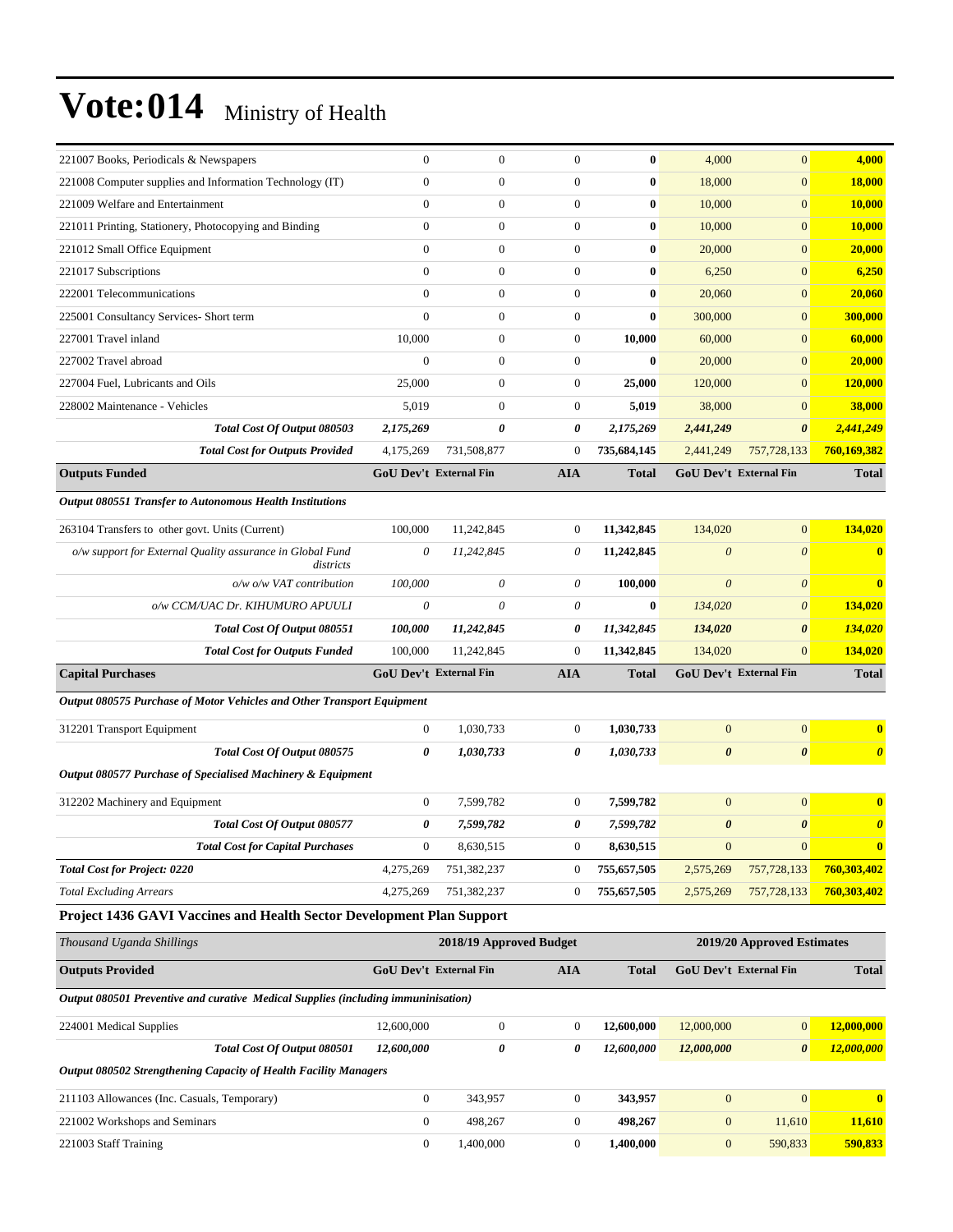| 221007 Books, Periodicals & Newspapers                                 | $\theta$                      | $\mathbf{0}$        | $\mathbf{0}$     | $\bf{0}$     | $\mathbf{0}$          | 185,000                       | 185,000          |
|------------------------------------------------------------------------|-------------------------------|---------------------|------------------|--------------|-----------------------|-------------------------------|------------------|
| 221011 Printing, Stationery, Photocopying and Binding                  | $\mathbf{0}$                  | 353,957             | $\boldsymbol{0}$ | 353,957      | $\mathbf{0}$          | 1,020,552                     | 1,020,552        |
| 222002 Postage and Courier                                             | $\boldsymbol{0}$              | 271                 | $\boldsymbol{0}$ | 271          | $\mathbf{0}$          | 264                           | 264              |
| 224001 Medical Supplies                                                | $\mathbf{0}$                  | 8,633,878           | $\boldsymbol{0}$ | 8.633.878    | $\mathbf{0}$          | 264,631                       | 264,631          |
| 225001 Consultancy Services- Short term                                | $\boldsymbol{0}$              | 435,427             | 0                | 435,427      | $\mathbf{0}$          | 61,193                        | 61,193           |
| 227001 Travel inland                                                   | $\theta$                      | 3,375,041           | $\boldsymbol{0}$ | 3,375,041    | $\mathbf{0}$          | 7,027,619                     | 7,027,619        |
| 227003 Carriage, Haulage, Freight and transport hire                   | $\boldsymbol{0}$              | 1,003,342           | $\boldsymbol{0}$ | 1,003,342    | $\mathbf{0}$          | 69,397                        | 69,397           |
| Total Cost Of Output 080502                                            | $\boldsymbol{\theta}$         | 16,044,141          | 0                | 16,044,141   | $\boldsymbol{\theta}$ | 9,231,099                     | 9,231,099        |
| Output 080503 Monitoring and Evaluation Capacity Improvement           |                               |                     |                  |              |                       |                               |                  |
| 211102 Contract Staff Salaries                                         | 53,167                        | 807,795             | $\boldsymbol{0}$ | 860,962      | $\mathbf{0}$          | 787,275                       | 787,275          |
| 211103 Allowances (Inc. Casuals, Temporary)                            | $\mathbf{0}$                  | 25,762              | $\boldsymbol{0}$ | 25,762       | $\mathbf{0}$          | 360,328                       | 360,328          |
| 212101 Social Security Contributions                                   | 5,317                         | 80,780              | $\boldsymbol{0}$ | 86,096       | $\mathbf{0}$          | 78,718                        | 78,718           |
| 221002 Workshops and Seminars                                          | $\boldsymbol{0}$              | 3,212,329           | $\boldsymbol{0}$ | 3,212,329    | $\mathbf{0}$          | $\mathbf{0}$                  | $\mathbf{0}$     |
| 221003 Staff Training                                                  | $\boldsymbol{0}$              | $\overline{0}$      | $\boldsymbol{0}$ | $\bf{0}$     | $\mathbf{0}$          | 1,436,493                     | 1,436,493        |
| 221007 Books, Periodicals & Newspapers                                 | $\boldsymbol{0}$              | 189,822             | $\boldsymbol{0}$ | 189,822      | $\mathbf{0}$          | $\mathbf{0}$                  | $\boldsymbol{0}$ |
| 221008 Computer supplies and Information Technology (IT)               | $\mathbf{0}$                  | $\boldsymbol{0}$    | $\boldsymbol{0}$ | $\bf{0}$     | $\mathbf{0}$          | 411,821                       | 411,821          |
| 221009 Welfare and Entertainment                                       | 4,000                         | 378,034             | $\boldsymbol{0}$ | 382,034      | $\boldsymbol{0}$      | 368,431                       | 368,431          |
| 221011 Printing, Stationery, Photocopying and Binding                  | $\mathbf{0}$                  | 2,295,137           | $\boldsymbol{0}$ | 2,295,137    | $\mathbf{0}$          | 135,525                       | 135,525          |
| 222003 Information and communications technology (ICT)                 | $\mathbf{0}$                  | 422,555             | $\boldsymbol{0}$ | 422,555      | $\mathbf{0}$          | $\mathbf{0}$                  | $\bf{0}$         |
| 223005 Electricity                                                     | 15,000                        | $\boldsymbol{0}$    | $\boldsymbol{0}$ | 15,000       | $\mathbf{0}$          | $\mathbf{0}$                  | $\bf{0}$         |
| 224001 Medical Supplies                                                | $\mathbf{0}$                  | $\overline{0}$      | $\boldsymbol{0}$ | $\bf{0}$     | $\mathbf{0}$          | 148,000                       | 148,000          |
| 225001 Consultancy Services- Short term                                | $\mathbf{0}$                  | 3,296,876           | $\boldsymbol{0}$ | 3,296,876    | $\mathbf{0}$          | 356,595                       | 356,595          |
| 225002 Consultancy Services-Long-term                                  | $\mathbf{0}$                  | $\mathbf{0}$        | $\boldsymbol{0}$ | $\bf{0}$     | $\mathbf{0}$          | 1,030,258                     | 1,030,258        |
| 227001 Travel inland                                                   | $\mathbf{0}$                  | 26,061,046          | $\boldsymbol{0}$ | 26,061,046   | 45,484                | 5,092,129                     | 5,137,613        |
| 227004 Fuel, Lubricants and Oils                                       | 125,000                       | 3,057,680           | $\boldsymbol{0}$ | 3,182,680    | 30,000                | $\mathbf{0}$                  | 30,000           |
| 228002 Maintenance - Vehicles                                          | 56,000                        | 50,610              | 0                | 106,610      | 18,000                | $\mathbf{0}$                  | <b>18,000</b>    |
| Total Cost Of Output 080503                                            | 258,484                       | 39,878,426          | 0                | 40,136,910   | 93,484                | 10,205,571                    | 10,299,055       |
| <b>Total Cost for Outputs Provided</b>                                 | 12,858,484                    | 55,922,567          | $\mathbf{0}$     | 68,781,051   | 12,093,484            | 19,436,671                    | 31,530,155       |
| <b>Capital Purchases</b>                                               | <b>GoU Dev't External Fin</b> |                     | <b>AIA</b>       | <b>Total</b> |                       | <b>GoU Dev't External Fin</b> | <b>Total</b>     |
| Output 080572 Government Buildings and Administrative Infrastructure   |                               |                     |                  |              |                       |                               |                  |
| 312101 Non-Residential Buildings                                       | $\boldsymbol{0}$              | 12,015,379          | $\boldsymbol{0}$ | 12,015,379   | $\mathbf{0}$          | 12,714,246                    | 12,714,246       |
| Total Cost Of Output 080572                                            | 0                             | 12,015,379          | 0                | 12,015,379   | $\boldsymbol{\theta}$ | 12,714,246                    | 12,714,246       |
| Output 080575 Purchase of Motor Vehicles and Other Transport Equipment |                               |                     |                  |              |                       |                               |                  |
| 312201 Transport Equipment                                             | $\boldsymbol{0}$              | 6,483,155           | 0                | 6,483,155    | $\mathbf{0}$          | 12,105,166                    | 12,105,166       |
| Total Cost Of Output 080575                                            | $\boldsymbol{\theta}$         | 6,483,155           | 0                | 6,483,155    | $\boldsymbol{\theta}$ | 12,105,166                    | 12,105,166       |
| Output 080577 Purchase of Specialised Machinery & Equipment            |                               |                     |                  |              |                       |                               |                  |
|                                                                        |                               |                     |                  |              |                       |                               |                  |
| 312202 Machinery and Equipment                                         | $\boldsymbol{0}$              | 197,567             | $\boldsymbol{0}$ | 197,567      | $\mathbf{0}$          | 13,362,610                    | 13,362,610       |
| Total Cost Of Output 080577                                            | 0                             | 197,567             | 0                | 197,567      | $\boldsymbol{\theta}$ | 13,362,610                    | 13,362,610       |
| <b>Total Cost for Capital Purchases</b>                                | $\boldsymbol{0}$              | 18,696,101          | 0                | 18,696,101   | $\boldsymbol{0}$      | 38,182,022                    | 38,182,022       |
| <b>Total Cost for Project: 1436</b>                                    | 12,858,484                    | 74,618,668          | 0                | 87,477,152   | 12,093,484            | 57,618,692                    | 69,712,176       |
| <b>Total Excluding Arrears</b>                                         | 12,858,484                    | 74,618,668          | $\boldsymbol{0}$ | 87,477,152   | 12,093,484            | 57,618,692                    | 69,712,176       |
|                                                                        | GoU                           | <b>External Fin</b> | <b>AIA</b>       | <b>Total</b> | GoU                   | <b>External Fin</b>           | <b>Total</b>     |
| <b>Total Cost for Programme 05</b>                                     | 17,493,884                    | 826,000,904         | 0                | 843,494,789  | 15,028,884            | 815,346,825                   | 830,375,710      |
| <b>Total Excluding Arrears</b>                                         | 17,493,884                    | 826,000,904         | 0                | 843,494,789  | 15,028,884            | 815,346,825                   | 830,375,710      |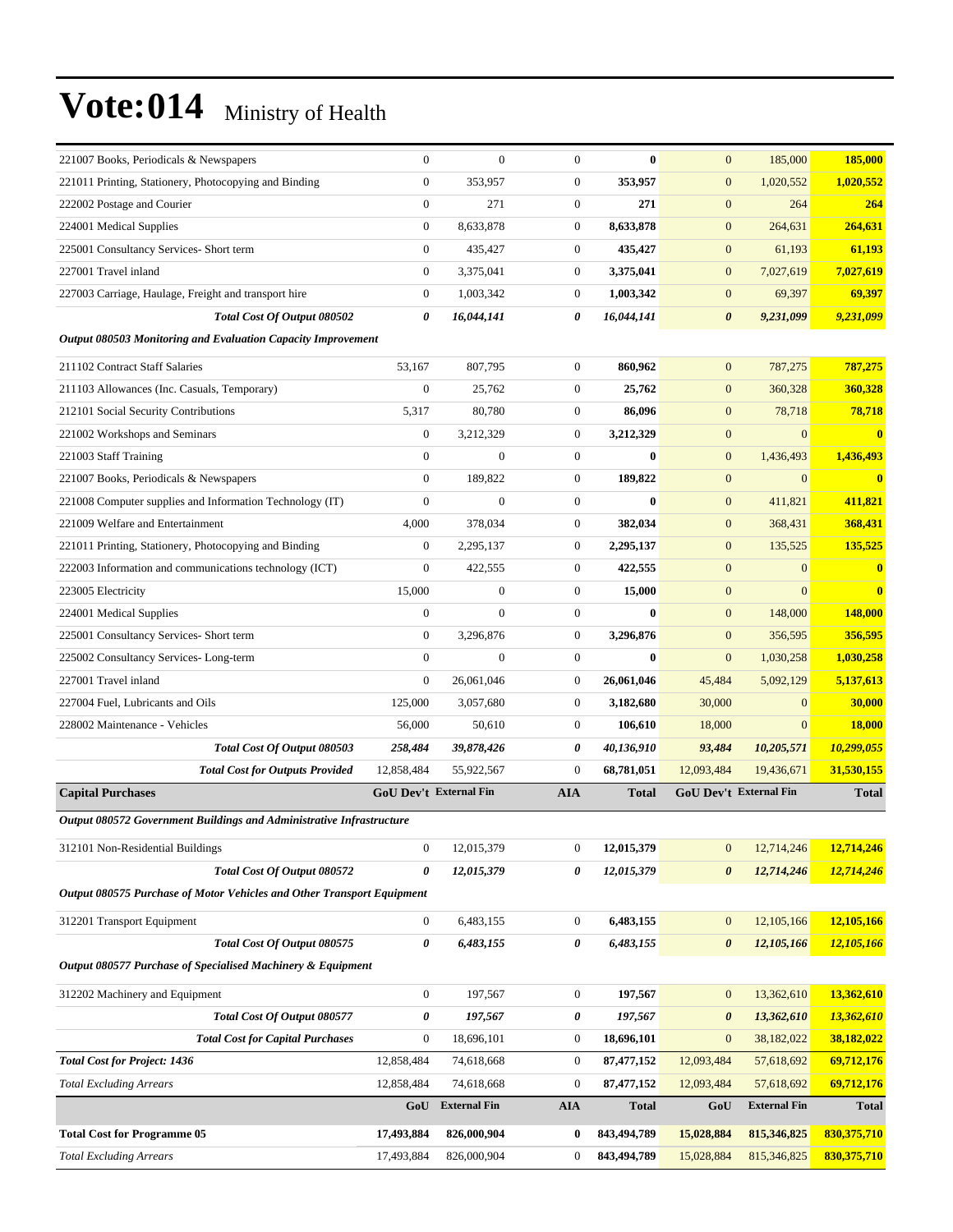#### *Programme :0806 Public Health Services*

#### *Recurrent Budget Estimates*

#### **SubProgramme 06 Community Health**

| Thousand Uganda Shillings                                                                       |                       | 2018/19 Approved Budget |                  |              |                       | 2019/20 Approved Estimates |                         |  |
|-------------------------------------------------------------------------------------------------|-----------------------|-------------------------|------------------|--------------|-----------------------|----------------------------|-------------------------|--|
| <b>Outputs Provided</b>                                                                         | Wage                  | Non Wage                | <b>AIA</b>       | <b>Total</b> | Wage                  | Non Wage                   | <b>Total</b>            |  |
| Output 080601 Community Health Services (control of communicable and non communicable diseases) |                       |                         |                  |              |                       |                            |                         |  |
| 211101 General Staff Salaries                                                                   | 1,539,751             | $\overline{0}$          | $\boldsymbol{0}$ | 1,539,751    | 1,539,751             | $\mathbf{0}$               | 1,539,751               |  |
| 211102 Contract Staff Salaries                                                                  | 220,000               | $\boldsymbol{0}$        | $\mathbf{0}$     | 220,000      | 220,000               | $\overline{0}$             | 220,000                 |  |
| 211103 Allowances (Inc. Casuals, Temporary)                                                     | $\mathbf{0}$          | 20,000                  | $\mathbf{0}$     | 20,000       | $\mathbf{0}$          | 20,729                     | 20,729                  |  |
| 212101 Social Security Contributions                                                            | $\mathbf{0}$          | 22,000                  | $\mathbf{0}$     | 22,000       | $\mathbf{0}$          | $\mathbf{0}$               | $\overline{\mathbf{0}}$ |  |
| 221009 Welfare and Entertainment                                                                | $\mathbf{0}$          | 20,000                  | $\mathbf{0}$     | 20,000       | $\mathbf{0}$          | 4,146                      | 4,146                   |  |
| 221011 Printing, Stationery, Photocopying and Binding                                           | $\mathbf{0}$          | 20,000                  | $\mathbf{0}$     | 20,000       | $\mathbf{0}$          | 4,146                      | 4,146                   |  |
| 221012 Small Office Equipment                                                                   | $\mathbf{0}$          | 8,000                   | $\mathbf{0}$     | 8,000        | $\mathbf{0}$          | 3,317                      | 3,317                   |  |
| 223005 Electricity                                                                              | $\mathbf{0}$          | 10,000                  | $\overline{0}$   | 10,000       | $\mathbf{0}$          | $\mathbf{0}$               | $\mathbf{0}$            |  |
| 223006 Water                                                                                    | $\mathbf{0}$          | 10,000                  | $\overline{0}$   | 10,000       | $\mathbf{0}$          | $\Omega$                   | $\mathbf{0}$            |  |
| 227001 Travel inland                                                                            | $\mathbf{0}$          | 47,229                  | $\boldsymbol{0}$ | 47,229       | $\mathbf{0}$          | 35,653                     | 35,653                  |  |
| 227004 Fuel, Lubricants and Oils                                                                | $\mathbf{0}$          | 30,000                  | $\mathbf{0}$     | 30,000       | $\mathbf{0}$          | 14,925                     | 14,925                  |  |
| <b>Total Cost of Output 01</b>                                                                  | 1,759,751             | 187,229                 | 0                | 1,946,980    | 1,759,751             | 82,915                     | 1,842,666               |  |
| Output 080603 Technical Support, Monitoring and Evaluation                                      |                       |                         |                  |              |                       |                            |                         |  |
| 211103 Allowances (Inc. Casuals, Temporary)                                                     | $\mathbf{0}$          | 15,000                  | $\mathbf{0}$     | 15,000       | $\mathbf{0}$          | $\mathbf{0}$               | $\bf{0}$                |  |
| 221009 Welfare and Entertainment                                                                | $\mathbf{0}$          | 10,000                  | $\overline{0}$   | 10,000       | $\mathbf{0}$          | $\overline{0}$             | $\bf{0}$                |  |
| 221011 Printing, Stationery, Photocopying and Binding                                           | $\mathbf{0}$          | 10,000                  | $\overline{0}$   | 10,000       | $\mathbf{0}$          | $\overline{0}$             | $\overline{\mathbf{0}}$ |  |
| 221012 Small Office Equipment                                                                   | $\mathbf{0}$          | 10,000                  | $\boldsymbol{0}$ | 10,000       | $\mathbf{0}$          | $\mathbf{0}$               | $\bf{0}$                |  |
| 223005 Electricity                                                                              | $\mathbf{0}$          | 5,000                   | $\mathbf{0}$     | 5,000        | $\mathbf{0}$          | $\overline{0}$             | $\bf{0}$                |  |
| 223006 Water                                                                                    | $\mathbf{0}$          | 5,000                   | $\mathbf{0}$     | 5,000        | $\mathbf{0}$          | $\mathbf{0}$               | $\bf{0}$                |  |
| 227001 Travel inland                                                                            | $\mathbf{0}$          | 62,972                  | $\overline{0}$   | 62,972       | $\mathbf{0}$          | $\overline{0}$             | $\overline{\mathbf{0}}$ |  |
| 227004 Fuel, Lubricants and Oils                                                                | $\mathbf{0}$          | 15,000                  | $\mathbf{0}$     | 15,000       | $\mathbf{0}$          | $\Omega$                   | $\bf{0}$                |  |
| <b>Total Cost of Output 03</b>                                                                  | $\boldsymbol{\theta}$ | 132,972                 | 0                | 132,972      | $\boldsymbol{\theta}$ | $\boldsymbol{\theta}$      | $\boldsymbol{\theta}$   |  |
| <b>Total Cost Of Outputs Provided</b>                                                           | 1,759,751             | 320,201                 | $\bf{0}$         | 2,079,952    | 1,759,751             | 82,915                     | 1,842,666               |  |
| <b>Total Cost for SubProgramme 06</b>                                                           | 1,759,751             | 320,201                 | $\bf{0}$         | 2,079,952    | 1,759,751             | 82,915                     | 1,842,666               |  |
| <b>Total Excluding Arrears</b>                                                                  | 1,759,751             | 320,201                 | $\overline{0}$   | 2,079,952    | 1,759,751             | 82,915                     | 1,842,666               |  |
| SubProgramme 08 Communicable Diseases Prevention & Control                                      |                       |                         |                  |              |                       |                            |                         |  |
| Thousand Uganda Shillings                                                                       |                       | 2018/19 Approved Budget |                  |              |                       | 2019/20 Approved Estimates |                         |  |
| <b>Outputs Provided</b>                                                                         | Wage                  | Non Wage                | AIA              | <b>Total</b> | Wage                  | Non Wage                   | <b>Total</b>            |  |
| Output 080602 National Endemic and Epidemic Disease Control                                     |                       |                         |                  |              |                       |                            |                         |  |

| 211101 General Staff Salaries                            | 1.799.945 | $\mathbf{0}$ | $\Omega$ | 1.799.945    | 2,251,961      | $\overline{0}$ | 2.251.961 |
|----------------------------------------------------------|-----------|--------------|----------|--------------|----------------|----------------|-----------|
| 211103 Allowances (Inc. Casuals, Temporary)              | $\Omega$  | 100,000      | 0        | 100.000      | $\overline{0}$ | 87.934         | 87,934    |
| 212101 Social Security Contributions                     | $\Omega$  | $\mathbf{0}$ | 0        | $\mathbf{0}$ | $\overline{0}$ | 9.000          | 9.000     |
| 221002 Workshops and Seminars                            | $\Omega$  | $\mathbf{0}$ | 0        | $\mathbf{0}$ | $\overline{0}$ | 147,000        | 147,000   |
| 221003 Staff Training                                    | $\Omega$  | 13.039       | $\Omega$ | 13,039       | $\overline{0}$ | 64,777         | 64,777    |
| 221008 Computer supplies and Information Technology (IT) | $\Omega$  | $\mathbf{0}$ | 0        | $\mathbf{0}$ | $\overline{0}$ | 10,000         | 10.000    |
| 221009 Welfare and Entertainment                         |           | 50,000       | 0        | 50,000       | $\overline{0}$ | 55.914         | 55.914    |
| 221011 Printing, Stationery, Photocopying and Binding    |           | 25,000       |          | 25,000       | $\Omega$       | 27,100         | 27,100    |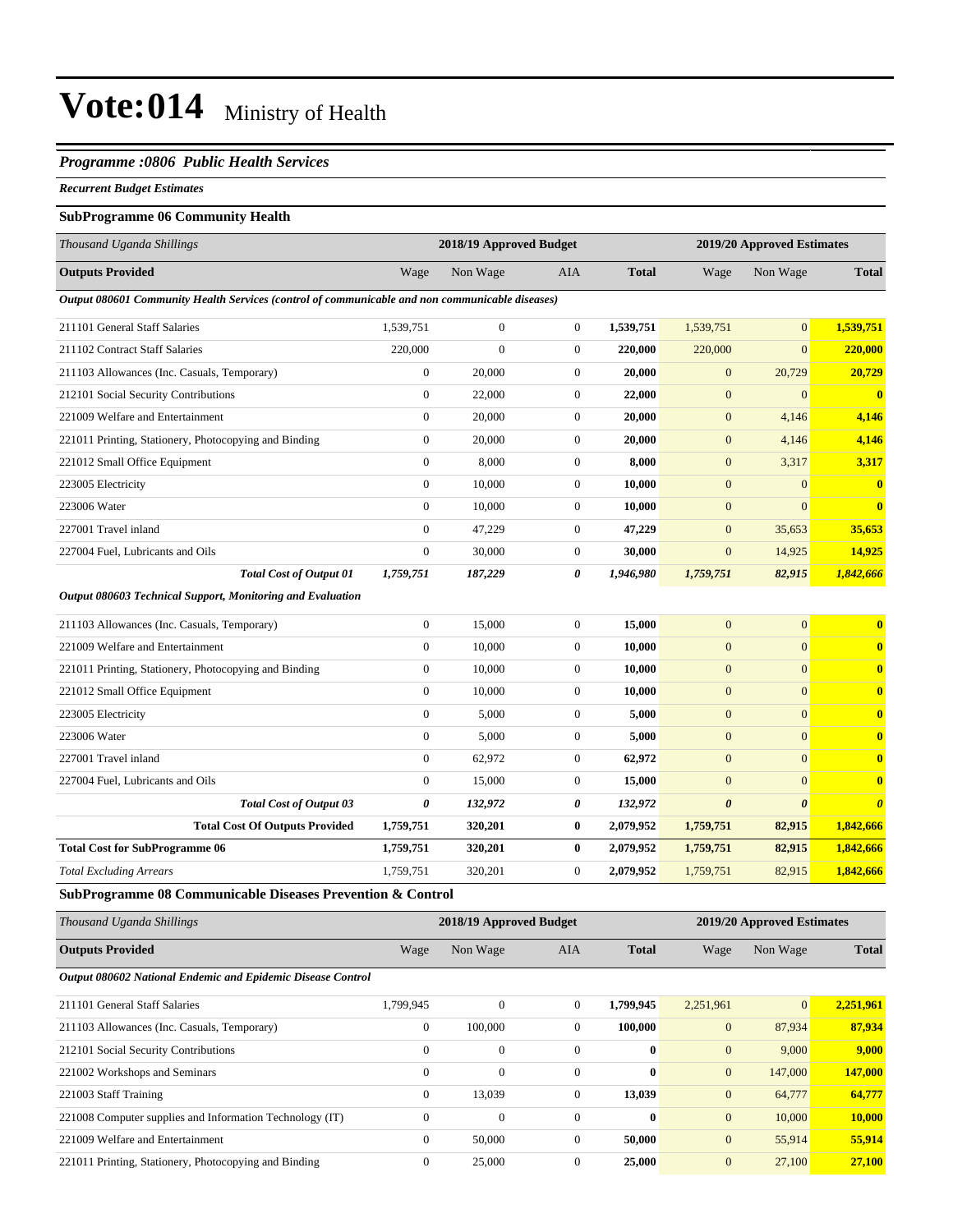| 221012 Small Office Equipment                                                                      | $\mathbf{0}$     | 12,000           | $\boldsymbol{0}$ | 12,000    | $\mathbf{0}$          | 7,000          | 7,000         |
|----------------------------------------------------------------------------------------------------|------------------|------------------|------------------|-----------|-----------------------|----------------|---------------|
| 222001 Telecommunications                                                                          | $\overline{0}$   | $\overline{0}$   | $\boldsymbol{0}$ | $\bf{0}$  | $\mathbf{0}$          | 1,500          | 1,500         |
| 222003 Information and communications technology (ICT)                                             | $\boldsymbol{0}$ | $\overline{0}$   | $\boldsymbol{0}$ | $\bf{0}$  | $\mathbf{0}$          | 1,000          | 1,000         |
| 223005 Electricity                                                                                 | $\boldsymbol{0}$ | 28,000           | $\boldsymbol{0}$ | 28,000    | $\mathbf{0}$          | $\Omega$       | $\mathbf{0}$  |
| 224001 Medical Supplies                                                                            | $\overline{0}$   | $\overline{0}$   | $\boldsymbol{0}$ | $\bf{0}$  | $\mathbf{0}$          | 37,128         | 37,128        |
| 227001 Travel inland                                                                               | $\mathbf{0}$     | 547,290          | $\boldsymbol{0}$ | 547,290   | $\mathbf{0}$          | 368,310        | 368,310       |
| 227002 Travel abroad                                                                               | $\overline{0}$   | 29,186           | $\boldsymbol{0}$ | 29,186    | $\mathbf{0}$          | 40,800         | 40,800        |
| 227004 Fuel, Lubricants and Oils                                                                   | $\mathbf{0}$     | 200,000          | $\boldsymbol{0}$ | 200,000   | $\mathbf{0}$          | 156,487        | 156,487       |
| 228002 Maintenance - Vehicles                                                                      | $\mathbf{0}$     | 50,000           | $\boldsymbol{0}$ | 50,000    | $\mathbf{0}$          | 102,800        | 102,800       |
| 228003 Maintenance – Machinery, Equipment & Furniture                                              | $\boldsymbol{0}$ | 10,000           | $\boldsymbol{0}$ | 10,000    | $\mathbf{0}$          | 3,750          | 3,750         |
| <b>Total Cost of Output 02</b>                                                                     | 1,799,945        | 1,064,516        | 0                | 2,864,461 | 2,251,961             | 1,120,500      | 3,372,461     |
| Output 080604 Immunisation                                                                         |                  |                  |                  |           |                       |                |               |
| 211103 Allowances (Inc. Casuals, Temporary)                                                        | $\boldsymbol{0}$ | 90,000           | $\boldsymbol{0}$ | 90,000    | $\mathbf{0}$          | 32,000         | 32,000        |
| 221003 Staff Training                                                                              | $\overline{0}$   | 19,559           | $\boldsymbol{0}$ | 19,559    | $\mathbf{0}$          | 3,034          | 3,034         |
| 221007 Books, Periodicals & Newspapers                                                             | $\boldsymbol{0}$ | $\mathbf{0}$     | $\boldsymbol{0}$ | $\bf{0}$  | $\mathbf{0}$          | 1,800          | 1,800         |
| 221009 Welfare and Entertainment                                                                   | $\boldsymbol{0}$ | 12,000           | $\boldsymbol{0}$ | 12,000    | $\mathbf{0}$          | 20,900         | 20,900        |
| 221011 Printing, Stationery, Photocopying and Binding                                              | $\mathbf{0}$     | 100,000          | $\boldsymbol{0}$ | 100,000   | $\mathbf{0}$          | 19,027         | 19,027        |
| 221012 Small Office Equipment                                                                      | $\mathbf{0}$     | 20,000           | $\boldsymbol{0}$ | 20,000    | $\mathbf{0}$          | $\mathbf{0}$   | $\mathbf{0}$  |
| 222001 Telecommunications                                                                          | $\overline{0}$   | $\boldsymbol{0}$ | $\boldsymbol{0}$ | $\bf{0}$  | $\mathbf{0}$          | 6,800          | 6,800         |
| 223006 Water                                                                                       | $\mathbf{0}$     | 40,000           | $\boldsymbol{0}$ | 40,000    | $\mathbf{0}$          | $\overline{0}$ | $\mathbf{0}$  |
| 227001 Travel inland                                                                               | $\boldsymbol{0}$ | 191,366          | $\boldsymbol{0}$ | 191,366   | $\mathbf{0}$          | 148,990        | 148,990       |
| 227004 Fuel, Lubricants and Oils                                                                   | $\mathbf{0}$     | 250,000          | $\boldsymbol{0}$ | 250,000   | $\mathbf{0}$          | 74,920         | 74,920        |
| 228002 Maintenance - Vehicles                                                                      | $\mathbf{0}$     | 70,000           | $\boldsymbol{0}$ | 70,000    | $\mathbf{0}$          | 40,120         | 40,120        |
| 228003 Maintenance – Machinery, Equipment & Furniture                                              | $\boldsymbol{0}$ | 3,000            | $\boldsymbol{0}$ | 3,000     | $\mathbf{0}$          | $\mathbf{0}$   | $\bf{0}$      |
| <b>Total Cost of Output 04</b>                                                                     | 0                | 795,925          | 0                | 795,925   | $\boldsymbol{\theta}$ | 347,591        | 347,591       |
| Output 080605 Coordination of Clinical and Public Health emergencies including the Nodding Disease |                  |                  |                  |           |                       |                |               |
| 211103 Allowances (Inc. Casuals, Temporary)                                                        | $\boldsymbol{0}$ | 40,000           | $\boldsymbol{0}$ | 40,000    | $\mathbf{0}$          | $\mathbf{0}$   | $\mathbf{0}$  |
| 221009 Welfare and Entertainment                                                                   | $\mathbf{0}$     | 50,000           | $\boldsymbol{0}$ | 50,000    | $\mathbf{0}$          | 38,000         | 38,000        |
| 221011 Printing, Stationery, Photocopying and Binding                                              | $\mathbf{0}$     | $\overline{0}$   | $\boldsymbol{0}$ | $\bf{0}$  | $\mathbf{0}$          | 2,000          | 2,000         |
| 227001 Travel inland                                                                               | $\mathbf{0}$     | 173,872          | $\boldsymbol{0}$ | 173,872   | $\mathbf{0}$          | 153,729        | 153,729       |
| 227004 Fuel, Lubricants and Oils                                                                   | $\boldsymbol{0}$ | 80,000           | $\boldsymbol{0}$ | 80,000    | $\mathbf{0}$          | 70,000         | 70,000        |
| 228002 Maintenance - Vehicles                                                                      | $\boldsymbol{0}$ | 24,000           | $\boldsymbol{0}$ | 24,000    | $\boldsymbol{0}$      | 2,000          | 2,000         |
| <b>Total Cost of Output 05</b>                                                                     | 0                | 367,872          | $\pmb{\theta}$   | 367,872   | $\boldsymbol{\theta}$ | 265,729        | 265,729       |
| Output 080606 Photo-biological Control of Malaria                                                  |                  |                  |                  |           |                       |                |               |
| 211103 Allowances (Inc. Casuals, Temporary)                                                        | $\boldsymbol{0}$ | 100,000          | $\boldsymbol{0}$ | 100,000   | $\mathbf{0}$          | 47,354         | 47,354        |
| 221002 Workshops and Seminars                                                                      | $\boldsymbol{0}$ | 42,239           | $\boldsymbol{0}$ | 42,239    | $\boldsymbol{0}$      | 40,000         | 40,000        |
| 221003 Staff Training                                                                              | $\boldsymbol{0}$ | 39,118           | $\boldsymbol{0}$ | 39,118    | $\mathbf{0}$          | 20,000         | 20,000        |
| 221009 Welfare and Entertainment                                                                   | $\boldsymbol{0}$ | 10,000           | $\boldsymbol{0}$ | 10,000    | $\boldsymbol{0}$      | $\mathbf{0}$   | $\bf{0}$      |
| 221011 Printing, Stationery, Photocopying and Binding                                              | $\boldsymbol{0}$ | 15,000           | $\boldsymbol{0}$ | 15,000    | $\mathbf{0}$          | $\mathbf{0}$   | $\mathbf{0}$  |
| 221012 Small Office Equipment                                                                      | $\boldsymbol{0}$ | 10,000           | $\boldsymbol{0}$ | 10,000    | $\boldsymbol{0}$      | $\Omega$       | $\bf{0}$      |
| 224001 Medical Supplies                                                                            | $\mathbf{0}$     | 755,000          | $\boldsymbol{0}$ | 755,000   | $\boldsymbol{0}$      | 747,853        | 747,853       |
| 227001 Travel inland                                                                               | $\mathbf{0}$     | 157,430          | $\boldsymbol{0}$ | 157,430   | $\mathbf{0}$          | 30,000         | 30,000        |
| 227004 Fuel, Lubricants and Oils                                                                   | $\boldsymbol{0}$ | 50,000           | $\boldsymbol{0}$ | 50,000    | $\boldsymbol{0}$      | 10,000         | <b>10,000</b> |
| 228002 Maintenance - Vehicles                                                                      | $\mathbf{0}$     | 40,000           | $\boldsymbol{0}$ | 40,000    | $\boldsymbol{0}$      | $\mathbf{0}$   | $\bf{0}$      |
| <b>Total Cost of Output 06</b>                                                                     | 0                | 1,218,787        | $\pmb{\theta}$   | 1,218,787 | $\boldsymbol{\theta}$ | 895,207        | 895,207       |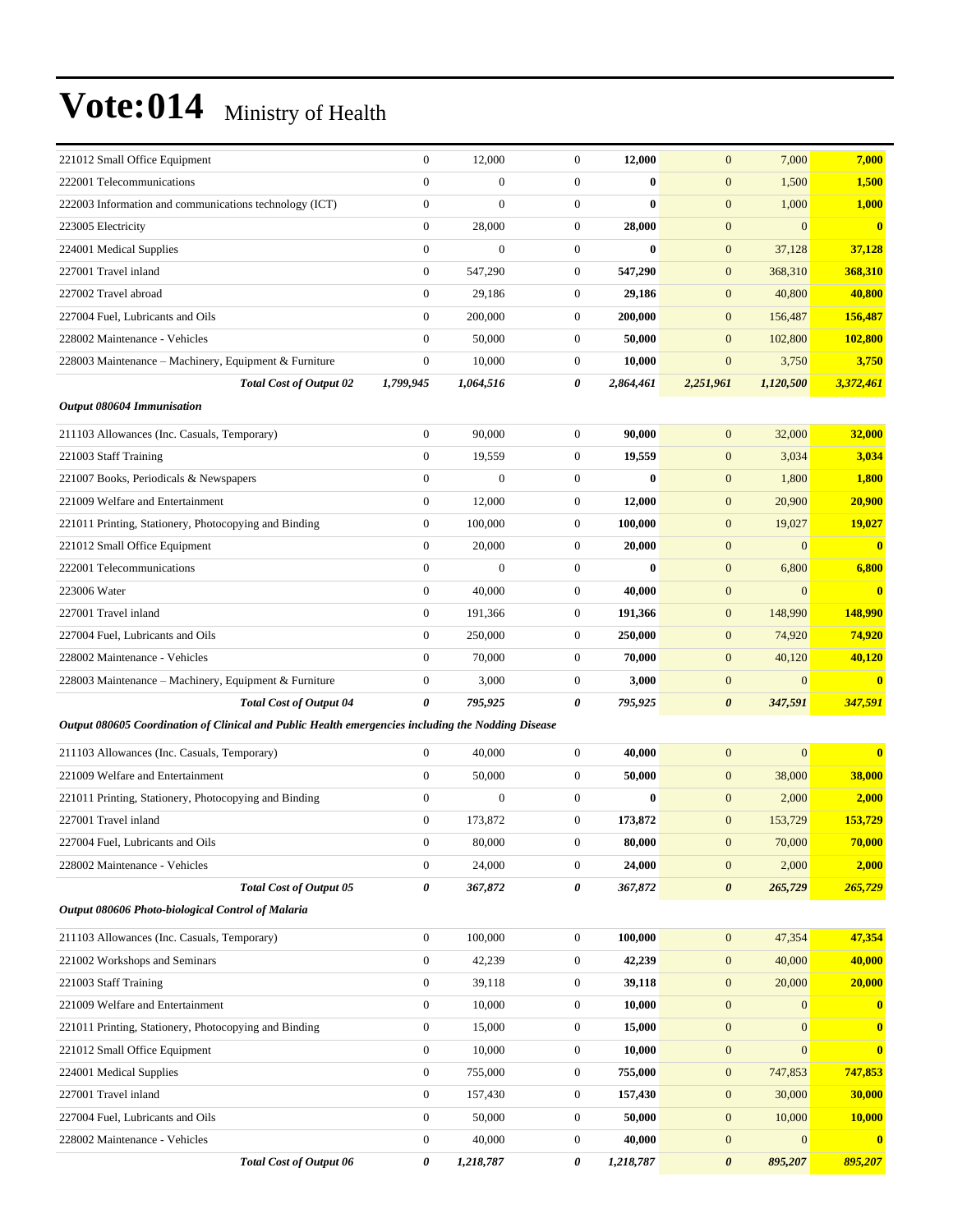#### *Output 080607 Indoor Residual Spraying (IRS) services*

| $\mathbf{0}$ | 60,000    | $\mathbf{0}$ | 60,000    | $\mathbf{0}$          | 43,000         | 43,000       |
|--------------|-----------|--------------|-----------|-----------------------|----------------|--------------|
| $\mathbf{0}$ | 61,183    | $\mathbf{0}$ | 61,183    | $\overline{0}$        | $\overline{0}$ | $\mathbf{0}$ |
| $\mathbf{0}$ | 45,637    | $\mathbf{0}$ | 45,637    | $\mathbf{0}$          | $\overline{0}$ | $\mathbf{0}$ |
| $\mathbf{0}$ | 12,000    | $\mathbf{0}$ | 12,000    | $\overline{0}$        | $\overline{0}$ | $\mathbf{0}$ |
| $\mathbf{0}$ | 40,000    | $\Omega$     | 40,000    | $\overline{0}$        | $\overline{0}$ | $\mathbf{0}$ |
| $\mathbf{0}$ | 78,715    | $\mathbf{0}$ | 78,715    | $\mathbf{0}$          | $\overline{0}$ | $\mathbf{0}$ |
| $\mathbf{0}$ | 80,000    | $\mathbf{0}$ | 80,000    | $\mathbf{0}$          | 12,000         | 12,000       |
| $\mathbf{0}$ | 40,000    | $\mathbf{0}$ | 40,000    | $\mathbf{0}$          | $\Omega$       | $\mathbf{0}$ |
| 0            | 417,536   | 0            | 417,536   | $\boldsymbol{\theta}$ | 55,000         | 55,000       |
| 1,799,945    | 3,864,635 | $\bf{0}$     | 5,664,580 | 2,251,961             | 2,684,027      | 4,935,988    |
| 1,799,945    | 3,864,635 | $\bf{0}$     | 5,664,580 | 2,251,961             | 2,684,027      | 4,935,988    |
| 1.799.945    | 3,864,635 | $\mathbf{0}$ | 5,664,580 | 2,251,961             | 2,684,027      | 4,935,988    |
|              |           |              |           |                       |                |              |

**SubProgramme 13 Health Education, Promotion & Communication**

| Subriggiannie is fieann Education, Fromotion & Communication                                    |                  |                         |                  |              |                            |                |                         |  |
|-------------------------------------------------------------------------------------------------|------------------|-------------------------|------------------|--------------|----------------------------|----------------|-------------------------|--|
| Thousand Uganda Shillings                                                                       |                  | 2018/19 Approved Budget |                  |              | 2019/20 Approved Estimates |                |                         |  |
| <b>Outputs Provided</b>                                                                         | Wage             | Non Wage                | <b>AIA</b>       | <b>Total</b> | Wage                       | Non Wage       | <b>Total</b>            |  |
| Output 080601 Community Health Services (control of communicable and non communicable diseases) |                  |                         |                  |              |                            |                |                         |  |
| 211101 General Staff Salaries                                                                   | 503,232          | $\mathbf{0}$            | $\overline{0}$   | 503,232      | 103,232                    | $\mathbf{0}$   | 103,232                 |  |
| 211102 Contract Staff Salaries                                                                  | 247,885          | $\boldsymbol{0}$        | $\boldsymbol{0}$ | 247,885      | 47,885                     | $\mathbf{0}$   | 47,885                  |  |
| 211103 Allowances (Inc. Casuals, Temporary)                                                     | $\boldsymbol{0}$ | 24,500                  | $\theta$         | 24,500       | $\mathbf{0}$               | 33,577         | 33,577                  |  |
| 212101 Social Security Contributions                                                            | $\overline{0}$   | 24,789                  | $\boldsymbol{0}$ | 24,789       | $\mathbf{0}$               | 8,000          | 8,000                   |  |
| 213001 Medical expenses (To employees)                                                          | $\boldsymbol{0}$ | $\mathbf{0}$            | $\boldsymbol{0}$ | 0            | $\mathbf{0}$               | 4,000          | 4,000                   |  |
| 221001 Advertising and Public Relations                                                         | $\overline{0}$   | $\boldsymbol{0}$        | $\overline{0}$   | $\bf{0}$     | $\mathbf{0}$               | 8,875          | 8,875                   |  |
| 221002 Workshops and Seminars                                                                   | $\mathbf{0}$     | $\overline{0}$          | $\theta$         | $\bf{0}$     | $\overline{0}$             | 11,679         | 11,679                  |  |
| 221007 Books, Periodicals & Newspapers                                                          | $\overline{0}$   | $\overline{0}$          | $\theta$         | $\bf{0}$     | $\mathbf{0}$               | 860            | 860                     |  |
| 221009 Welfare and Entertainment                                                                | $\overline{0}$   | 18,200                  | $\overline{0}$   | 18,200       | $\mathbf{0}$               | 12,700         | 12,700                  |  |
| 221011 Printing, Stationery, Photocopying and Binding                                           | $\overline{0}$   | 15,000                  | $\theta$         | 15,000       | $\overline{0}$             | 3,000          | 3,000                   |  |
| 221012 Small Office Equipment                                                                   | $\overline{0}$   | 15,000                  | $\theta$         | 15,000       | $\overline{0}$             | $\mathbf{0}$   | $\overline{\mathbf{0}}$ |  |
| 223005 Electricity                                                                              | $\overline{0}$   | 11,500                  | $\theta$         | 11,500       | $\overline{0}$             | $\mathbf{0}$   | $\overline{\mathbf{0}}$ |  |
| 223006 Water                                                                                    | $\Omega$         | 11,500                  | $\theta$         | 11,500       | $\mathbf{0}$               | $\Omega$       | $\overline{\mathbf{0}}$ |  |
| 227001 Travel inland                                                                            | $\overline{0}$   | 60,325                  | $\theta$         | 60,325       | $\overline{0}$             | 60,200         | 60,200                  |  |
| 227004 Fuel, Lubricants and Oils                                                                | $\Omega$         | 34,500                  | $\overline{0}$   | 34,500       | $\overline{0}$             | 46,050         | 46,050                  |  |
| 228002 Maintenance - Vehicles                                                                   | $\overline{0}$   | $\boldsymbol{0}$        | $\theta$         | $\bf{0}$     | $\overline{0}$             | 4,000          | 4,000                   |  |
| <b>Total Cost of Output 01</b>                                                                  | 751,117          | 215,313                 | 0                | 966,431      | 151,117                    | 192,942        | 344,059                 |  |
| Output 080603 Technical Support, Monitoring and Evaluation                                      |                  |                         |                  |              |                            |                |                         |  |
| 211103 Allowances (Inc. Casuals, Temporary)                                                     | $\overline{0}$   | 30,000                  | $\overline{0}$   | 30,000       | $\overline{0}$             | $\overline{0}$ | $\overline{\mathbf{0}}$ |  |
| 221009 Welfare and Entertainment                                                                | $\overline{0}$   | 20,000                  | $\theta$         | 20,000       | $\overline{0}$             | $\mathbf{0}$   | $\bf{0}$                |  |
| 221011 Printing, Stationery, Photocopying and Binding                                           | $\mathbf{0}$     | 20,000                  | $\boldsymbol{0}$ | 20,000       | $\mathbf{0}$               | $\mathbf{0}$   | $\bf{0}$                |  |
| 221012 Small Office Equipment                                                                   | $\boldsymbol{0}$ | 20,000                  | $\overline{0}$   | 20,000       | $\mathbf{0}$               | $\overline{0}$ | $\bf{0}$                |  |
| 223005 Electricity                                                                              | $\mathbf{0}$     | 10,000                  | $\theta$         | 10,000       | $\overline{0}$             | $\mathbf{0}$   | $\bf{0}$                |  |

223006 Water 0 10,000 0 **10,000** 0 0 **0** 227001 Travel inland 0 47,229 0 **47,229** 0 0 **0**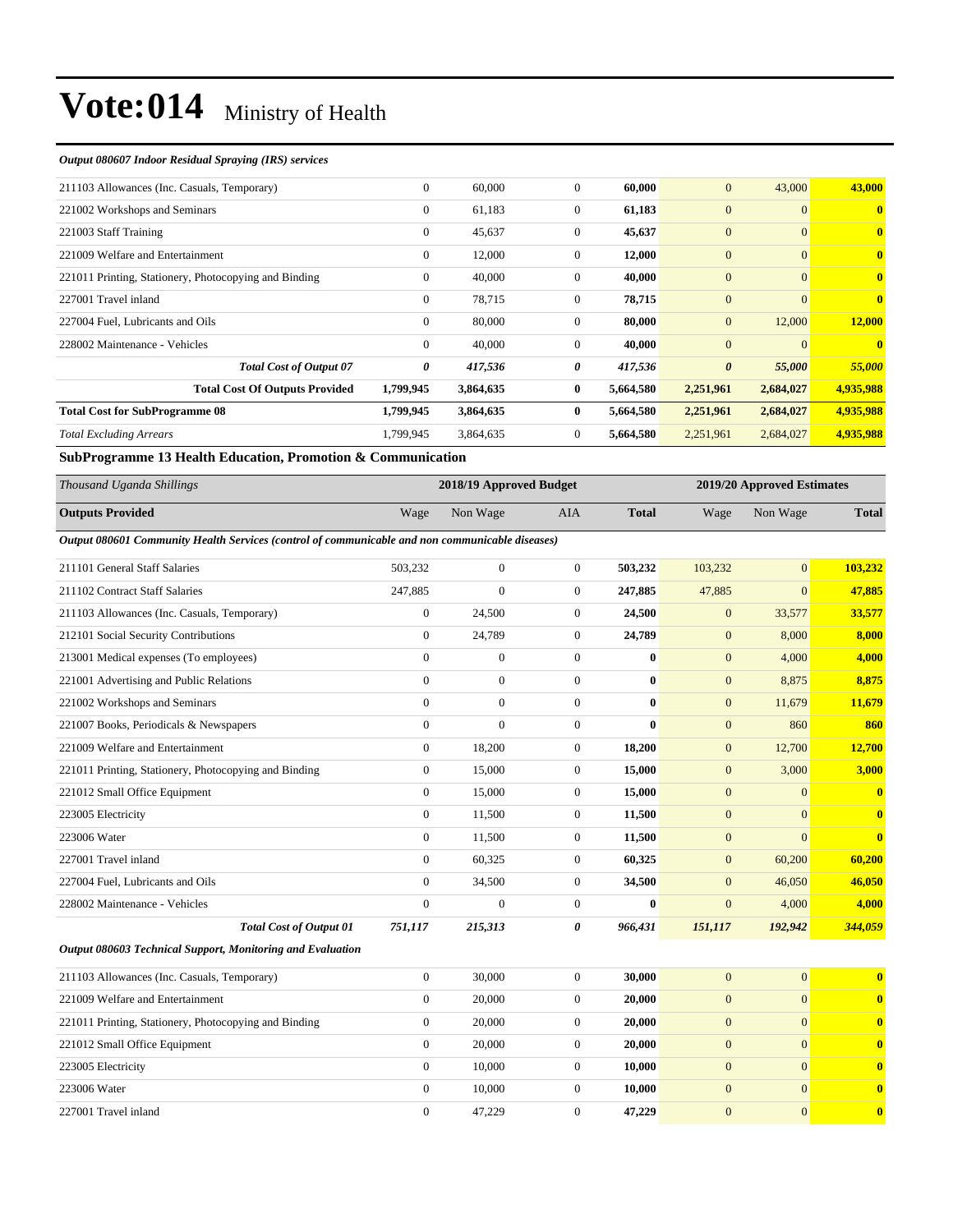| 227004 Fuel, Lubricants and Oils                                                                | $\mathbf{0}$     | 30,000                  | $\boldsymbol{0}$ | 30,000       | $\overline{0}$        | $\mathbf{0}$               | $\mathbf{0}$          |
|-------------------------------------------------------------------------------------------------|------------------|-------------------------|------------------|--------------|-----------------------|----------------------------|-----------------------|
| Total Cost of Output 03                                                                         | $\pmb{\theta}$   | 187,229                 | 0                | 187,229      | $\boldsymbol{\theta}$ | $\boldsymbol{\theta}$      | $\boldsymbol{\theta}$ |
| <b>Total Cost Of Outputs Provided</b>                                                           | 751,117          | 402,542                 | $\bf{0}$         | 1,153,660    | 151,117               | 192,942                    | 344,059               |
| <b>Total Cost for SubProgramme 13</b>                                                           | 751,117          | 402,542                 | $\bf{0}$         | 1,153,660    | 151,117               | 192,942                    | 344,059               |
| <b>Total Excluding Arrears</b>                                                                  | 751,117          | 402,542                 | $\boldsymbol{0}$ | 1,153,660    | 151,117               | 192,942                    | 344,059               |
| <b>SubProgramme 14 Reproductive and Child Health</b>                                            |                  |                         |                  |              |                       |                            |                       |
| Thousand Uganda Shillings                                                                       |                  | 2018/19 Approved Budget |                  |              |                       | 2019/20 Approved Estimates |                       |
| <b>Outputs Provided</b>                                                                         | Wage             | Non Wage                | AIA              | <b>Total</b> | Wage                  | Non Wage                   | <b>Total</b>          |
| Output 080601 Community Health Services (control of communicable and non communicable diseases) |                  |                         |                  |              |                       |                            |                       |
| 211101 General Staff Salaries                                                                   | 293,004          | $\mathbf{0}$            | $\boldsymbol{0}$ | 293,004      | 293,004               | $\mathbf{0}$               | 293,004               |
| 211102 Contract Staff Salaries                                                                  | 19,497           | $\mathbf{0}$            | $\boldsymbol{0}$ | 19,497       | 19,497                | $\mathbf{0}$               | 19,497                |
| 211103 Allowances (Inc. Casuals, Temporary)                                                     | $\boldsymbol{0}$ | 30,000                  | $\boldsymbol{0}$ | 30,000       | $\mathbf{0}$          | 30,000                     | 30,000                |
| 212101 Social Security Contributions                                                            | $\boldsymbol{0}$ | 1,950                   | $\boldsymbol{0}$ | 1,950        | $\boldsymbol{0}$      | 1,950                      | 1,950                 |
| 221009 Welfare and Entertainment                                                                | $\boldsymbol{0}$ | 18,050                  | $\boldsymbol{0}$ | 18,050       | $\mathbf{0}$          | 18,050                     | <b>18,050</b>         |
| 221011 Printing, Stationery, Photocopying and Binding                                           | $\boldsymbol{0}$ | 20,000                  | $\boldsymbol{0}$ | 20,000       | $\boldsymbol{0}$      | 20,000                     | 20,000                |
| 221012 Small Office Equipment                                                                   | $\boldsymbol{0}$ | 20,000                  | $\boldsymbol{0}$ | 20,000       | $\mathbf{0}$          | 20,000                     | 20,000                |
| 223005 Electricity                                                                              | $\boldsymbol{0}$ | 10,000                  | $\boldsymbol{0}$ | 10,000       | $\mathbf{0}$          | $\mathbf{0}$               | $\bf{0}$              |
| 223006 Water                                                                                    | $\boldsymbol{0}$ | 10,000                  | $\boldsymbol{0}$ | 10,000       | $\mathbf{0}$          | $\Omega$                   |                       |
| 227001 Travel inland                                                                            | $\boldsymbol{0}$ | 47,229                  | $\boldsymbol{0}$ | 47,229       | $\mathbf{0}$          | 47,229                     | 47,229                |
| 227004 Fuel, Lubricants and Oils                                                                | $\boldsymbol{0}$ | 30,000                  | $\boldsymbol{0}$ | 30,000       | $\mathbf{0}$          | 32,771                     | 32,771                |
| <b>Total Cost of Output 01</b>                                                                  | 312,501          | 187,229                 | 0                | 499,730      | 312,501               | 170,000                    | 482,501               |
| Output 080603 Technical Support, Monitoring and Evaluation                                      |                  |                         |                  |              |                       |                            |                       |
| 211103 Allowances (Inc. Casuals, Temporary)                                                     | $\boldsymbol{0}$ | 15,000                  | $\boldsymbol{0}$ | 15,000       | $\mathbf{0}$          | 15,000                     | 15,000                |
| 221009 Welfare and Entertainment                                                                | $\boldsymbol{0}$ | 10,000                  | $\boldsymbol{0}$ | 10,000       | $\boldsymbol{0}$      | 10,000                     | 10,000                |
| 221011 Printing, Stationery, Photocopying and Binding                                           | $\boldsymbol{0}$ | 10,000                  | $\boldsymbol{0}$ | 10,000       | $\mathbf{0}$          | 10,000                     | <b>10,000</b>         |
| 221012 Small Office Equipment                                                                   | $\overline{0}$   | 10,000                  | $\boldsymbol{0}$ | 10,000       | $\mathbf{0}$          | 10,000                     | 10,000                |
| 223005 Electricity                                                                              | $\boldsymbol{0}$ | 5,000                   | $\boldsymbol{0}$ | 5,000        | $\mathbf{0}$          | $\mathbf{0}$               | $\bf{0}$              |
| 223006 Water                                                                                    | $\boldsymbol{0}$ | 5,000                   | $\boldsymbol{0}$ | 5,000        | $\mathbf{0}$          | $\mathbf{0}$               | $\bf{0}$              |
| 227001 Travel inland                                                                            | $\boldsymbol{0}$ | 23,615                  | $\boldsymbol{0}$ | 23,615       | $\mathbf{0}$          | 23,615                     | 23,615                |
| 227004 Fuel, Lubricants and Oils                                                                | $\boldsymbol{0}$ | 15,000                  | $\boldsymbol{0}$ | 15,000       | $\mathbf{0}$          | 12,229                     | <u>12,229</u>         |
| <b>Total Cost of Output 03</b>                                                                  | 0                | 93,615                  | 0                | 93,615       | 0                     | 80,844                     | 80,844                |
| <b>Total Cost Of Outputs Provided</b>                                                           | 312,501          | 280,844                 | $\bf{0}$         | 593,344      | 312,501               | 250,844                    | 563,344               |
| <b>Total Cost for SubProgramme 14</b>                                                           | 312,501          | 280,844                 | $\bf{0}$         | 593,344      | 312,501               | 250,844                    | 563,344               |
| <b>Total Excluding Arrears</b>                                                                  | 312,501          | 280,844                 | $\boldsymbol{0}$ | 593,344      | 312,501               | 250,844                    | 563,344               |
| <b>SubProgramme 21 Environmental Health</b>                                                     |                  |                         |                  |              |                       |                            |                       |
| Thousand Uganda Shillings                                                                       |                  | 2018/19 Approved Budget |                  |              |                       | 2019/20 Approved Estimates |                       |
| <b>Outputs Provided</b>                                                                         | Wage             | Non Wage                | AIA              | <b>Total</b> | Wage                  | Non Wage                   | <b>Total</b>          |
| Output 080601 Community Health Services (control of communicable and non communicable diseases) |                  |                         |                  |              |                       |                            |                       |
| 211101 General Staff Salaries                                                                   | $\boldsymbol{0}$ | $\boldsymbol{0}$        | $\boldsymbol{0}$ | $\bf{0}$     | 400,000               | 0                          | 400,000               |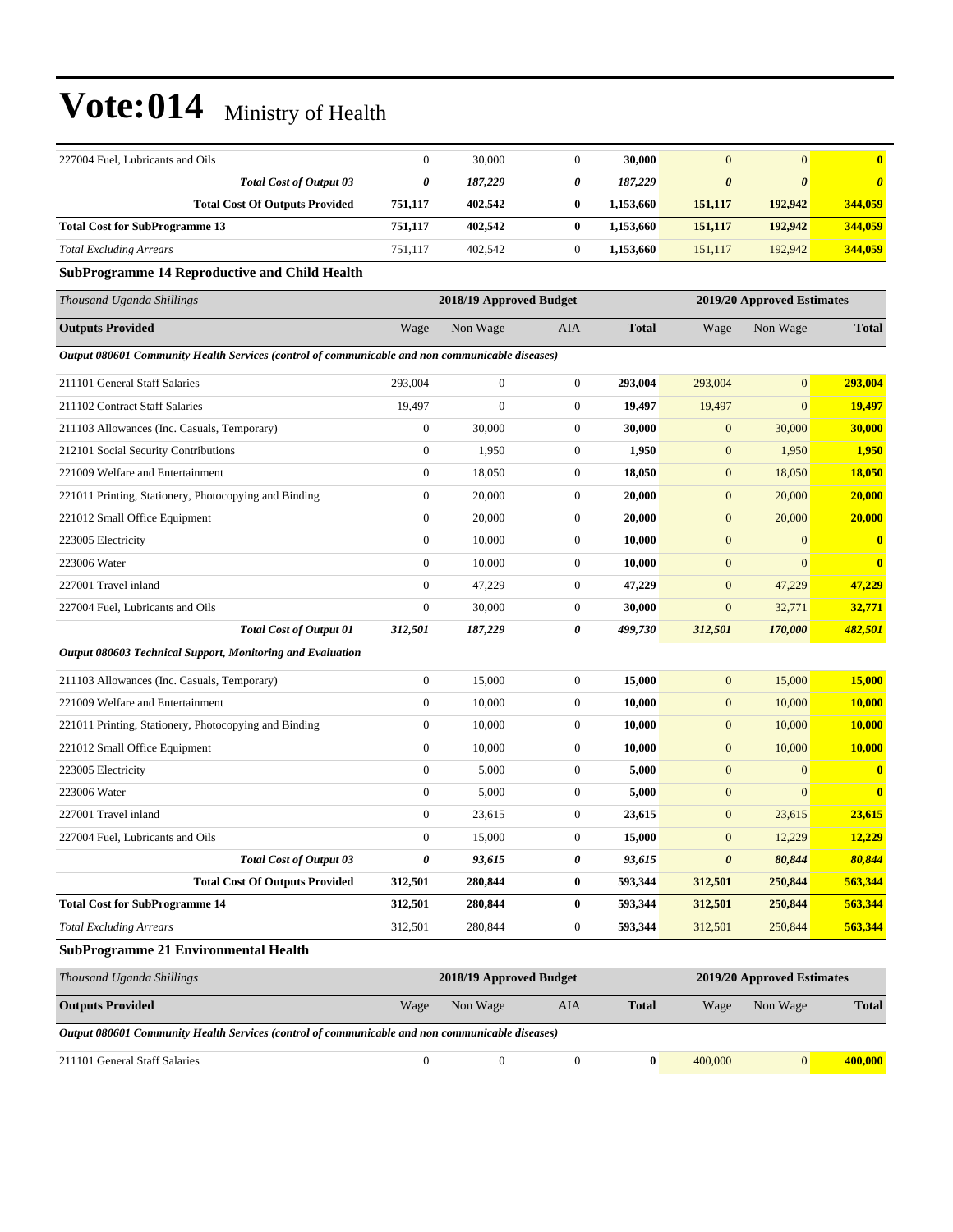| 211102 Contract Staff Salaries                                                                  | $\mathbf{0}$     | $\boldsymbol{0}$        | $\boldsymbol{0}$ | $\bf{0}$     | 200,000               | $\mathbf{0}$               | 200,000      |
|-------------------------------------------------------------------------------------------------|------------------|-------------------------|------------------|--------------|-----------------------|----------------------------|--------------|
| 211103 Allowances (Inc. Casuals, Temporary)                                                     | $\overline{0}$   | $\overline{0}$          | $\boldsymbol{0}$ | $\bf{0}$     | $\mathbf{0}$          | 29,510                     | 29,510       |
| 212101 Social Security Contributions                                                            | $\mathbf{0}$     | $\boldsymbol{0}$        | $\boldsymbol{0}$ | $\bf{0}$     | $\mathbf{0}$          | 10,804                     | 10,804       |
| 221009 Welfare and Entertainment                                                                | $\mathbf{0}$     | $\mathbf{0}$            | $\boldsymbol{0}$ | $\bf{0}$     | $\mathbf{0}$          | 11,804                     | 11,804       |
| 221011 Printing, Stationery, Photocopying and Binding                                           | $\boldsymbol{0}$ | $\boldsymbol{0}$        | $\boldsymbol{0}$ | $\bf{0}$     | $\mathbf{0}$          | 14,755                     | 14,755       |
| 221012 Small Office Equipment                                                                   | $\overline{0}$   | $\boldsymbol{0}$        | $\boldsymbol{0}$ | $\bf{0}$     | $\mathbf{0}$          | 5,902                      | 5,902        |
| 227001 Travel inland                                                                            | $\overline{0}$   | $\overline{0}$          | $\boldsymbol{0}$ | $\bf{0}$     | $\mathbf{0}$          | 44,265                     | 44,265       |
| 227004 Fuel, Lubricants and Oils                                                                | $\overline{0}$   | $\boldsymbol{0}$        | $\boldsymbol{0}$ | $\bf{0}$     | $\mathbf{0}$          | 29,510                     | 29,510       |
| 228002 Maintenance - Vehicles                                                                   | $\mathbf{0}$     | $\mathbf{0}$            | $\boldsymbol{0}$ | $\bf{0}$     | $\mathbf{0}$          | 1,000                      | 1,000        |
| <b>Total Cost of Output 01</b>                                                                  | 0                | 0                       | 0                | 0            | 600,000               | 147,551                    | 747,551      |
| Output 080603 Technical Support, Monitoring and Evaluation                                      |                  |                         |                  |              |                       |                            |              |
| 211103 Allowances (Inc. Casuals, Temporary)                                                     | $\overline{0}$   | $\boldsymbol{0}$        | $\boldsymbol{0}$ | $\bf{0}$     | $\mathbf{0}$          | 19,233                     | 19,233       |
| 221009 Welfare and Entertainment                                                                | $\overline{0}$   | $\overline{0}$          | $\boldsymbol{0}$ | $\bf{0}$     | $\mathbf{0}$          | 7,479                      | 7,479        |
| 221011 Printing, Stationery, Photocopying and Binding                                           | $\boldsymbol{0}$ | $\boldsymbol{0}$        | $\boldsymbol{0}$ | $\bf{0}$     | $\mathbf{0}$          | 7,479                      | 7,479        |
| 221012 Small Office Equipment                                                                   | $\boldsymbol{0}$ | $\boldsymbol{0}$        | $\boldsymbol{0}$ | $\bf{0}$     | $\mathbf{0}$          | 3,205                      | 3,205        |
| 227001 Travel inland                                                                            | $\overline{0}$   | $\boldsymbol{0}$        | $\boldsymbol{0}$ | $\bf{0}$     | $\mathbf{0}$          | 48,081                     | 48,081       |
| 227004 Fuel, Lubricants and Oils                                                                | $\mathbf{0}$     | $\mathbf{0}$            | $\boldsymbol{0}$ | $\bf{0}$     | $\mathbf{0}$          | 20,852                     | 20,852       |
| <b>Total Cost of Output 03</b>                                                                  | 0                | 0                       | 0                | 0            | $\boldsymbol{\theta}$ | 106,330                    | 106,330      |
| <b>Total Cost Of Outputs Provided</b>                                                           | $\bf{0}$         | $\bf{0}$                | $\pmb{0}$        | $\bf{0}$     | 600,000               | 253,881                    | 853,881      |
| <b>Total Cost for SubProgramme 21</b>                                                           | $\bf{0}$         | $\bf{0}$                | $\bf{0}$         | $\bf{0}$     | 600,000               | 253,881                    | 853,881      |
| <b>Total Excluding Arrears</b>                                                                  | $\overline{0}$   | $\boldsymbol{0}$        | $\boldsymbol{0}$ | $\bf{0}$     | 600,000               | 253,881                    | 853,881      |
| SubProgramme 22 Non-Communicable Diseases                                                       |                  |                         |                  |              |                       |                            |              |
| Thousand Uganda Shillings                                                                       |                  | 2018/19 Approved Budget |                  |              |                       | 2019/20 Approved Estimates |              |
| <b>Outputs Provided</b>                                                                         | Wage             | Non Wage                | AIA              | <b>Total</b> | Wage                  | Non Wage                   | <b>Total</b> |
| Output 080601 Community Health Services (control of communicable and non communicable diseases) |                  |                         |                  |              |                       |                            |              |
|                                                                                                 |                  |                         |                  |              |                       |                            |              |
| 211103 Allowances (Inc. Casuals, Temporary)                                                     | $\overline{0}$   | $\mathbf{0}$            | $\boldsymbol{0}$ | $\bf{0}$     | $\mathbf{0}$          | 90,654                     | 90,654       |
| 212101 Social Security Contributions                                                            | $\overline{0}$   | $\overline{0}$          | $\boldsymbol{0}$ | $\bf{0}$     | $\mathbf{0}$          | 7,000                      | 7,000        |
| 221009 Welfare and Entertainment                                                                | $\overline{0}$   | $\boldsymbol{0}$        | $\boldsymbol{0}$ | $\bf{0}$     | $\mathbf{0}$          | 3,808                      | 3,808        |
| 221011 Printing, Stationery, Photocopying and Binding                                           | $\boldsymbol{0}$ | $\boldsymbol{0}$        | $\boldsymbol{0}$ | $\bf{0}$     | $\mathbf{0}$          | 1,935                      | 1,935        |
| 221012 Small Office Equipment                                                                   | $\boldsymbol{0}$ | $\boldsymbol{0}$        | $\boldsymbol{0}$ | $\bf{0}$     | $\mathbf{0}$          | 3,090                      | 3,090        |
| 227001 Travel inland                                                                            | $\boldsymbol{0}$ | $\boldsymbol{0}$        | $\boldsymbol{0}$ | $\bf{0}$     | $\mathbf{0}$          | 45,310                     | 45,310       |
| 227004 Fuel, Lubricants and Oils                                                                | $\boldsymbol{0}$ | $\boldsymbol{0}$        | $\boldsymbol{0}$ | $\bf{0}$     | $\boldsymbol{0}$      | 36,483                     | 36,483       |
| Total Cost of Output 01                                                                         | 0                | 0                       | 0                | 0            | $\boldsymbol{\theta}$ | 188,280                    | 188,280      |
| <b>Total Cost Of Outputs Provided</b>                                                           | $\bf{0}$         | $\bf{0}$                | $\boldsymbol{0}$ | $\bf{0}$     | $\bf{0}$              | 188,280                    | 188,280      |
| <b>Total Cost for SubProgramme 22</b>                                                           | $\bf{0}$         | $\bf{0}$                | $\bf{0}$         | $\bf{0}$     | $\bf{0}$              | 188,280                    | 188,280      |
| <b>Total Excluding Arrears</b>                                                                  | $\boldsymbol{0}$ | $\boldsymbol{0}$        | $\boldsymbol{0}$ | $\bf{0}$     | $\mathbf{0}$          | 188,280                    | 188,280      |
| SubProgramme 23 National Health Laboratory & Diagnostic Services                                |                  |                         |                  |              |                       |                            |              |
| Thousand Uganda Shillings                                                                       |                  | 2018/19 Approved Budget |                  |              |                       | 2019/20 Approved Estimates |              |

| Thousana Uganaa Shiilings                                  |      | 2018/19 Approved Budget |     |              | <b>2019/20 Approved Esumates</b> |          |              |  |
|------------------------------------------------------------|------|-------------------------|-----|--------------|----------------------------------|----------|--------------|--|
| <b>Outputs Provided</b>                                    | Wage | Non Wage                | AIA | <b>Total</b> | Wage                             | Non Wage | <b>Total</b> |  |
| Output 080603 Technical Support, Monitoring and Evaluation |      |                         |     |              |                                  |          |              |  |
| 211103 Allowances (Inc. Casuals, Temporary)                |      |                         |     |              |                                  | 20,000   | 20,000       |  |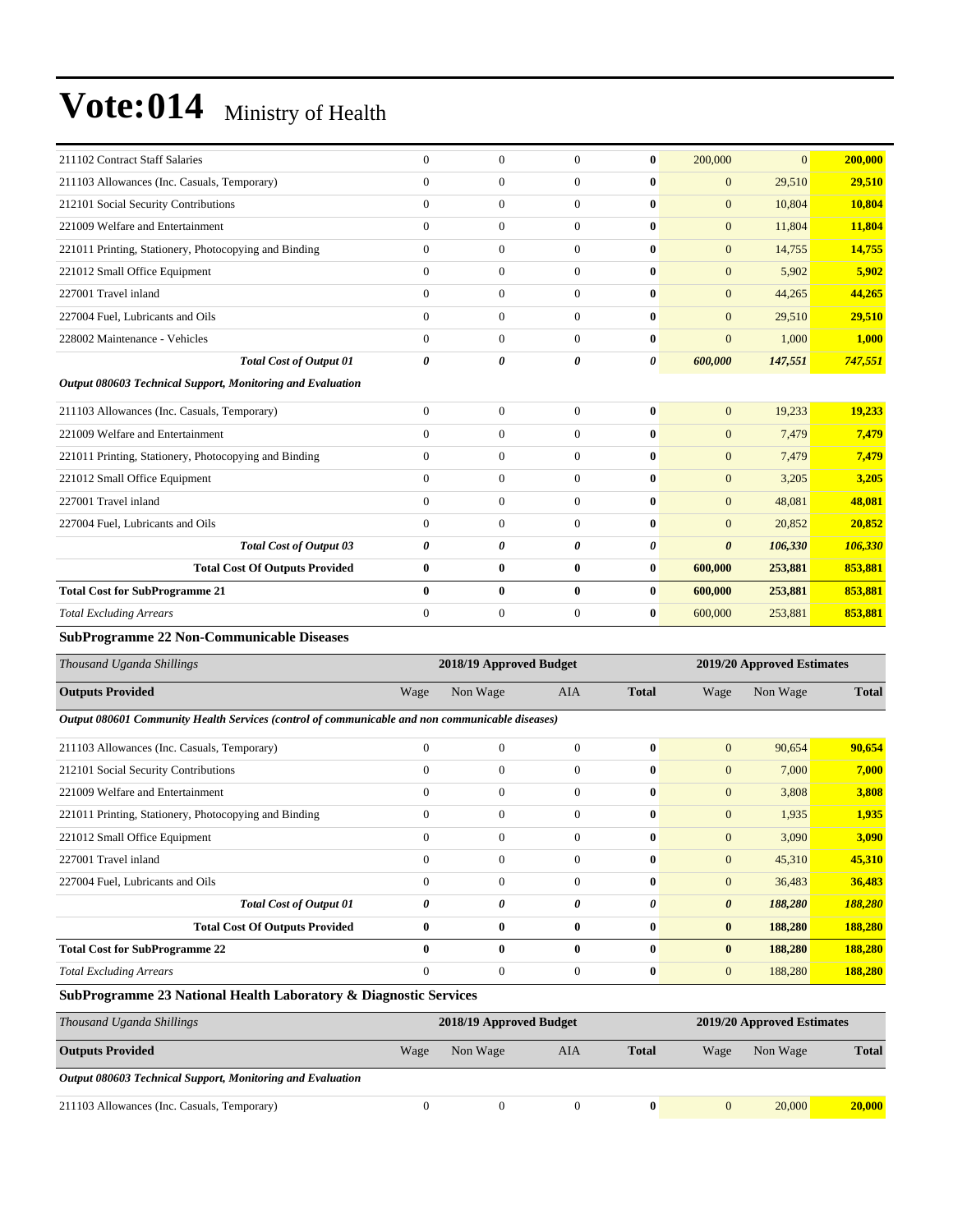| 212101 Social Security Contributions                  | $\Omega$       | $\mathbf{0}$     | $\Omega$     | $\mathbf{0}$ | $\mathbf{0}$          | 9,000   | 9,000   |
|-------------------------------------------------------|----------------|------------------|--------------|--------------|-----------------------|---------|---------|
| 221002 Workshops and Seminars                         | $\mathbf{0}$   | $\mathbf{0}$     | $\mathbf{0}$ | $\mathbf{0}$ | $\overline{0}$        | 140,000 | 140,000 |
| 221003 Staff Training                                 | $\mathbf{0}$   | $\mathbf{0}$     | $\Omega$     | $\mathbf{0}$ | $\overline{0}$        | 20,000  | 20,000  |
| 221009 Welfare and Entertainment                      | $\mathbf{0}$   | $\mathbf{0}$     | $\mathbf{0}$ | $\mathbf{0}$ | $\overline{0}$        | 10,000  | 10,000  |
| 221011 Printing, Stationery, Photocopying and Binding | $\overline{0}$ | $\mathbf{0}$     | $\mathbf{0}$ | $\mathbf{0}$ | $\overline{0}$        | 2,500   | 2,500   |
| 221012 Small Office Equipment                         | $\mathbf{0}$   | $\boldsymbol{0}$ | $\mathbf{0}$ | $\bf{0}$     | $\mathbf{0}$          | 1,500   | 1,500   |
| 224001 Medical Supplies                               | $\mathbf{0}$   | $\mathbf{0}$     | $\Omega$     | $\mathbf{0}$ | $\overline{0}$        | 20,000  | 20,000  |
| 227001 Travel inland                                  | $\mathbf{0}$   | $\mathbf{0}$     | $\mathbf{0}$ | $\mathbf{0}$ | $\overline{0}$        | 203,400 | 203,400 |
| 227002 Travel abroad                                  | $\Omega$       | $\overline{0}$   | $\Omega$     | $\mathbf{0}$ | $\overline{0}$        | 40,000  | 40,000  |
| 227004 Fuel, Lubricants and Oils                      | $\Omega$       | $\overline{0}$   | $\Omega$     | $\mathbf{0}$ | $\overline{0}$        | 34,252  | 34,252  |
| 228002 Maintenance - Vehicles                         | $\overline{0}$ | $\overline{0}$   | $\mathbf{0}$ | $\bf{0}$     | $\overline{0}$        | 12,000  | 12,000  |
| <b>Total Cost of Output 03</b>                        | 0              | 0                | 0            | 0            | $\boldsymbol{\theta}$ | 512,652 | 512,652 |
| <b>Total Cost Of Outputs Provided</b>                 | $\bf{0}$       | $\bf{0}$         | $\bf{0}$     | $\bf{0}$     | $\bf{0}$              | 512,652 | 512,652 |
| <b>Total Cost for SubProgramme 23</b>                 | $\bf{0}$       | $\bf{0}$         | $\bf{0}$     | $\mathbf{0}$ | $\bf{0}$              | 512,652 | 512,652 |
| <b>Total Excluding Arrears</b>                        | $\Omega$       | $\overline{0}$   | $\Omega$     | $\mathbf{0}$ | $\overline{0}$        | 512,652 | 512,652 |

#### **SubProgramme 24 Integrated Epidemiology, Surveillance & Public Health Emergencies**

| Thousand Uganda Shillings                                                                          |                | 2018/19 Approved Budget |                |              |                       | 2019/20 Approved Estimates |               |  |  |
|----------------------------------------------------------------------------------------------------|----------------|-------------------------|----------------|--------------|-----------------------|----------------------------|---------------|--|--|
| <b>Outputs Provided</b>                                                                            | Wage           | Non Wage                | AIA            | <b>Total</b> | Wage                  | Non Wage                   | <b>Total</b>  |  |  |
| Output 080602 National Endemic and Epidemic Disease Control                                        |                |                         |                |              |                       |                            |               |  |  |
| 211103 Allowances (Inc. Casuals, Temporary)                                                        | $\overline{0}$ | $\boldsymbol{0}$        | $\Omega$       | $\bf{0}$     | $\mathbf{0}$          | 39,721                     | 39,721        |  |  |
| 212101 Social Security Contributions                                                               | $\overline{0}$ | $\mathbf{0}$            | $\mathbf{0}$   | $\mathbf{0}$ | $\mathbf{0}$          | 8,000                      | 8,000         |  |  |
| 221008 Computer supplies and Information Technology (IT)                                           | $\mathbf{0}$   | $\mathbf{0}$            | $\mathbf{0}$   | $\bf{0}$     | $\mathbf{0}$          | 12,000                     | <b>12,000</b> |  |  |
| 221009 Welfare and Entertainment                                                                   | $\mathbf{0}$   | $\boldsymbol{0}$        | $\Omega$       | $\bf{0}$     | $\mathbf{0}$          | 25,000                     | 25,000        |  |  |
| 221011 Printing, Stationery, Photocopying and Binding                                              | $\Omega$       | $\theta$                | $\Omega$       | $\bf{0}$     | $\mathbf{0}$          | 11,200                     | 11,200        |  |  |
| 221012 Small Office Equipment                                                                      | $\overline{0}$ | $\mathbf{0}$            | $\overline{0}$ | $\bf{0}$     | $\mathbf{0}$          | 3,000                      | 3,000         |  |  |
| 227001 Travel inland                                                                               | $\overline{0}$ | $\boldsymbol{0}$        | $\mathbf{0}$   | $\bf{0}$     | $\overline{0}$        | 178,600                    | 178,600       |  |  |
| 227004 Fuel, Lubricants and Oils                                                                   | $\Omega$       | $\Omega$                | $\Omega$       | $\bf{0}$     | $\mathbf{0}$          | 30,000                     | 30,000        |  |  |
| <b>Total Cost of Output 02</b>                                                                     | 0              | 0                       | 0              | 0            | $\boldsymbol{\theta}$ | 307,521                    | 307,521       |  |  |
| Output 080605 Coordination of Clinical and Public Health emergencies including the Nodding Disease |                |                         |                |              |                       |                            |               |  |  |

| <b>Total Excluding Arrears</b>                        | $\Omega$     | $\mathbf{0}$   | $\Omega$     | $\bf{0}$     | $\overline{0}$        | 585,566 | 585,566 |
|-------------------------------------------------------|--------------|----------------|--------------|--------------|-----------------------|---------|---------|
| <b>Total Cost for SubProgramme 24</b>                 | 0            | $\mathbf{0}$   | 0            | $\mathbf{0}$ | $\bf{0}$              | 585,566 | 585,566 |
| <b>Total Cost Of Outputs Provided</b>                 | $\mathbf{0}$ | $\mathbf{0}$   | $\mathbf{0}$ | $\mathbf{0}$ | $\bf{0}$              | 585,566 | 585,566 |
| <b>Total Cost of Output 05</b>                        | 0            | 0              | 0            | 0            | $\boldsymbol{\theta}$ | 278,045 | 278,045 |
| 227004 Fuel, Lubricants and Oils                      | $\Omega$     | $\mathbf{0}$   | $\Omega$     | $\bf{0}$     | $\overline{0}$        | 61,210  | 61,210  |
| 227001 Travel inland                                  | $\Omega$     | $\overline{0}$ | $\mathbf{0}$ | $\mathbf{0}$ | $\overline{0}$        | 118,000 | 118,000 |
| 221012 Small Office Equipment                         | $\Omega$     | $\mathbf{0}$   | $\Omega$     | $\mathbf{0}$ | $\overline{0}$        | 10,000  | 10.000  |
| 221011 Printing, Stationery, Photocopying and Binding | $\Omega$     | $\mathbf{0}$   | $\Omega$     | $\mathbf{0}$ | $\overline{0}$        | 12,000  | 12,000  |
| 221009 Welfare and Entertainment                      | $\Omega$     | $\mathbf{0}$   | $\Omega$     | $\mathbf{0}$ | $\overline{0}$        | 14,835  | 14,835  |
| 211103 Allowances (Inc. Casuals, Temporary)           |              | $\Omega$       |              | 0            | $\Omega$              | 62,000  | 62,000  |

*Development Budget Estimates*

**Project 1413 East Africa Public Health Laboratory Network project Phase II** 

*Thousand Uganda Shillings* **2018/19 Approved Budget 2019/20 Approved Estimates**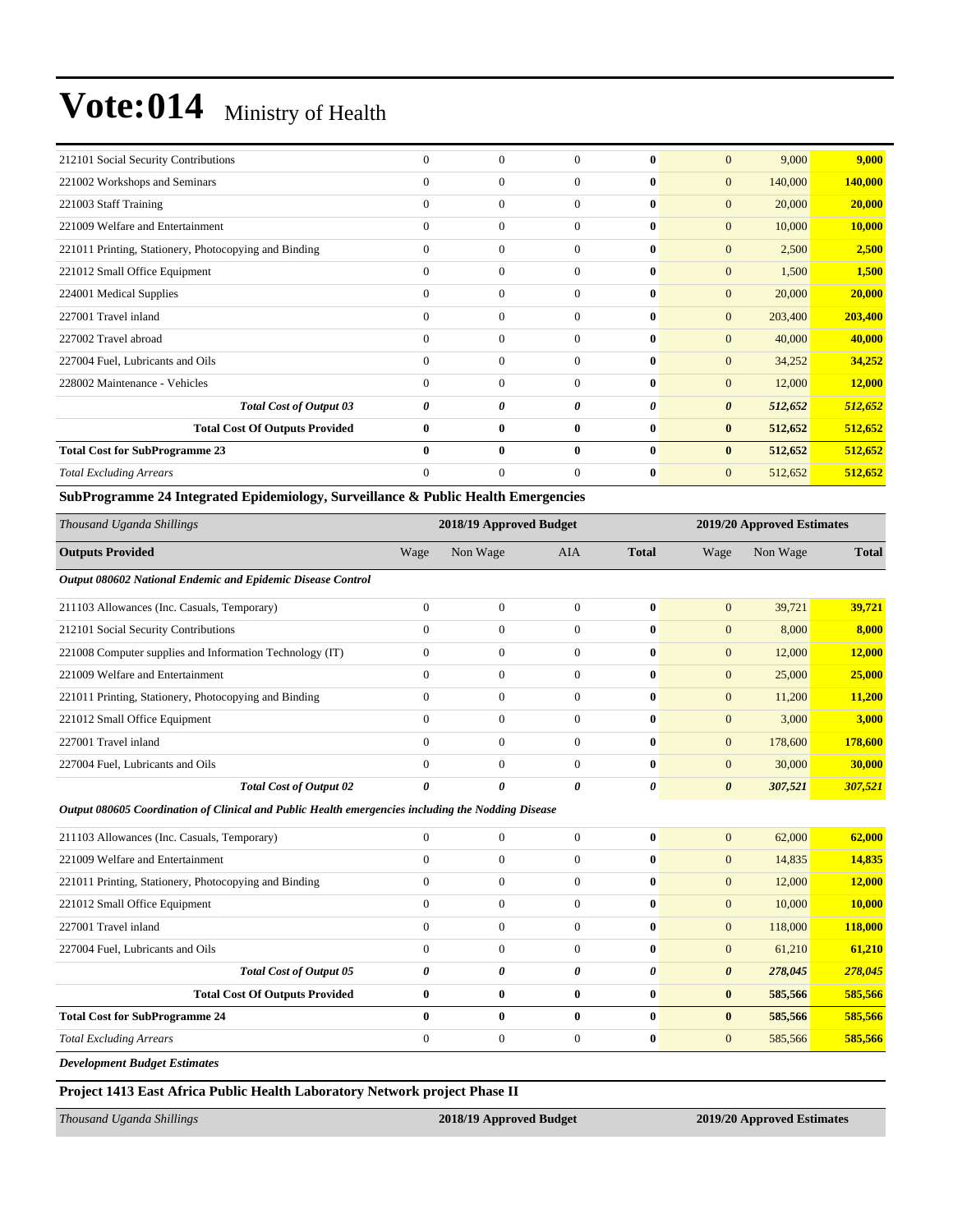| <b>Outputs Provided</b>                                                                         | <b>GoU Dev't External Fin</b> |                  | <b>AIA</b>       | <b>Total</b> | <b>GoU Dev't External Fin</b> |                       | <b>Total</b>          |
|-------------------------------------------------------------------------------------------------|-------------------------------|------------------|------------------|--------------|-------------------------------|-----------------------|-----------------------|
| Output 080601 Community Health Services (control of communicable and non communicable diseases) |                               |                  |                  |              |                               |                       |                       |
| 211103 Allowances (Inc. Casuals, Temporary)                                                     | $\boldsymbol{0}$              | 150,000          | $\boldsymbol{0}$ | 150,000      | $\overline{0}$                | $\boldsymbol{0}$      | 0                     |
| 221002 Workshops and Seminars                                                                   | $\overline{0}$                | 250,000          | $\boldsymbol{0}$ | 250,000      | $\overline{0}$                | $\mathbf{0}$          | $\bf{0}$              |
| 221003 Staff Training                                                                           | $\mathbf{0}$                  | 100,000          | $\boldsymbol{0}$ | 100,000      | $\mathbf{0}$                  | $\boldsymbol{0}$      | $\bf{0}$              |
| 221005 Hire of Venue (chairs, projector, etc)                                                   | $\boldsymbol{0}$              | 45,000           | $\boldsymbol{0}$ | 45,000       | $\overline{0}$                | $\boldsymbol{0}$      | $\bf{0}$              |
| 221008 Computer supplies and Information Technology (IT)                                        | $\boldsymbol{0}$              | 20,000           | $\boldsymbol{0}$ | 20,000       | $\mathbf{0}$                  | $\boldsymbol{0}$      | $\bf{0}$              |
| 221011 Printing, Stationery, Photocopying and Binding                                           | $\boldsymbol{0}$              | 100,000          | $\boldsymbol{0}$ | 100,000      | $\overline{0}$                | $\boldsymbol{0}$      | $\bf{0}$              |
| 221012 Small Office Equipment                                                                   | $\mathbf{0}$                  | 50,000           | $\boldsymbol{0}$ | 50,000       | $\overline{0}$                | $\mathbf{0}$          | $\bf{0}$              |
| 222001 Telecommunications                                                                       | $\mathbf{0}$                  | 25,000           | $\boldsymbol{0}$ | 25,000       | $\mathbf{0}$                  | $\boldsymbol{0}$      | $\bf{0}$              |
| 222003 Information and communications technology (ICT)                                          | $\boldsymbol{0}$              | 100,000          | $\boldsymbol{0}$ | 100,000      | $\overline{0}$                | $\overline{0}$        | $\mathbf{0}$          |
| 224001 Medical Supplies                                                                         | $\mathbf{0}$                  | 150,000          | $\boldsymbol{0}$ | 150,000      | $\mathbf{0}$                  | 2,577,626             | 2,577,626             |
| 225001 Consultancy Services- Short term                                                         | $\boldsymbol{0}$              | 150,000          | 0                | 150,000      | $\overline{0}$                | $\boldsymbol{0}$      |                       |
| 225002 Consultancy Services-Long-term                                                           | $\mathbf{0}$                  | 370,000          | $\boldsymbol{0}$ | 370,000      | $\overline{0}$                | $\boldsymbol{0}$      | $\bf{0}$              |
| 227001 Travel inland                                                                            | $\mathbf{0}$                  | 100,000          | $\boldsymbol{0}$ | 100,000      | $\mathbf{0}$                  | $\boldsymbol{0}$      | $\bf{0}$              |
| 227002 Travel abroad                                                                            | $\boldsymbol{0}$              | 50,000           | $\boldsymbol{0}$ | 50,000       | $\overline{0}$                | $\boldsymbol{0}$      | $\bf{0}$              |
| 227004 Fuel, Lubricants and Oils                                                                | $\boldsymbol{0}$              | 100,000          | $\boldsymbol{0}$ | 100,000      | $\mathbf{0}$                  | $\boldsymbol{0}$      | $\bf{0}$              |
| 228002 Maintenance - Vehicles                                                                   | $\mathbf{0}$                  | 40,000           | $\boldsymbol{0}$ | 40,000       | $\overline{0}$                | $\overline{0}$        | 0                     |
| Total Cost Of Output 080601                                                                     | 0                             | 1,800,000        | 0                | 1,800,000    | 0                             | 2,577,626             | 2,577,626             |
| Output 080602 National Endemic and Epidemic Disease Control                                     |                               |                  |                  |              |                               |                       |                       |
| 211103 Allowances (Inc. Casuals, Temporary)                                                     | $\boldsymbol{0}$              | 150,000          | $\boldsymbol{0}$ | 150,000      | $\mathbf{0}$                  | $\boldsymbol{0}$      | $\bf{0}$              |
| 221002 Workshops and Seminars                                                                   | $\boldsymbol{0}$              | 200,000          | $\boldsymbol{0}$ | 200,000      | $\overline{0}$                | $\boldsymbol{0}$      | $\bf{0}$              |
| 221003 Staff Training                                                                           | $\mathbf{0}$                  | 150,000          | $\boldsymbol{0}$ | 150,000      | $\mathbf{0}$                  | $\boldsymbol{0}$      | $\bf{0}$              |
| 221005 Hire of Venue (chairs, projector, etc)                                                   | $\boldsymbol{0}$              | 46,000           | $\boldsymbol{0}$ | 46,000       | $\overline{0}$                | $\mathbf{0}$          | $\bf{0}$              |
| 221007 Books, Periodicals & Newspapers                                                          | $\boldsymbol{0}$              | 25,000           | $\boldsymbol{0}$ | 25,000       | $\overline{0}$                | $\boldsymbol{0}$      | $\bf{0}$              |
| 221008 Computer supplies and Information Technology (IT)                                        | $\boldsymbol{0}$              | 50,000           | $\boldsymbol{0}$ | 50,000       | $\mathbf{0}$                  | $\boldsymbol{0}$      | $\bf{0}$              |
| 221009 Welfare and Entertainment                                                                | $\boldsymbol{0}$              | 50,000           | $\boldsymbol{0}$ | 50,000       | $\overline{0}$                | $\boldsymbol{0}$      | $\bf{0}$              |
| 221011 Printing, Stationery, Photocopying and Binding                                           | $\boldsymbol{0}$              | 100,000          | $\boldsymbol{0}$ | 100,000      | $\mathbf{0}$                  | $\mathbf{0}$          | $\bf{0}$              |
| 221012 Small Office Equipment                                                                   | $\mathbf{0}$                  | 50,000           | $\boldsymbol{0}$ | 50,000       | $\overline{0}$                | $\boldsymbol{0}$      | $\bf{0}$              |
| 222001 Telecommunications                                                                       | $\mathbf{0}$                  | 30,000           | $\boldsymbol{0}$ | 30,000       | $\Omega$                      | $\overline{0}$        | $\bf{0}$              |
| 222003 Information and communications technology (ICT)                                          | $\boldsymbol{0}$              | 60,000           | $\boldsymbol{0}$ | 60,000       | $\mathbf{0}$                  | $\mathbf{0}$          | $\bf{0}$              |
| 224001 Medical Supplies                                                                         | $\boldsymbol{0}$              | 200,000          | $\boldsymbol{0}$ | 200,000      | $\mathbf{0}$                  | $\mathbf{0}$          | $\bf{0}$              |
| 225001 Consultancy Services- Short term                                                         | $\boldsymbol{0}$              | 200,000          | $\boldsymbol{0}$ | 200,000      | $\boldsymbol{0}$              | $\mathbf{0}$          | $\bf{0}$              |
| 225002 Consultancy Services-Long-term                                                           | $\boldsymbol{0}$              | 150,000          | $\boldsymbol{0}$ | 150,000      | $\mathbf{0}$                  | $\mathbf{0}$          | $\bf{0}$              |
| 227001 Travel inland                                                                            | $\boldsymbol{0}$              | 100,000          | $\boldsymbol{0}$ | 100,000      | $\mathbf{0}$                  | $\boldsymbol{0}$      | $\bf{0}$              |
| 227002 Travel abroad                                                                            | $\boldsymbol{0}$              | 50,000           | $\boldsymbol{0}$ | 50,000       | $\boldsymbol{0}$              | $\mathbf{0}$          | $\bf{0}$              |
| 227004 Fuel, Lubricants and Oils                                                                | $\boldsymbol{0}$              | 100,000          | $\boldsymbol{0}$ | 100,000      | $\mathbf{0}$                  | $\overline{0}$        | $\bf{0}$              |
| 228002 Maintenance - Vehicles                                                                   | $\boldsymbol{0}$              | 89,000           | $\boldsymbol{0}$ | 89,000       | $\mathbf{0}$                  | $\mathbf{0}$          | $\bf{0}$              |
| Total Cost Of Output 080602                                                                     | 0                             | 1,800,000        | 0                | 1,800,000    | $\boldsymbol{\theta}$         | $\boldsymbol{\theta}$ | $\boldsymbol{\theta}$ |
| Output 080603 Technical Support, Monitoring and Evaluation                                      |                               |                  |                  |              |                               |                       |                       |
| 211103 Allowances (Inc. Casuals, Temporary)                                                     | $\boldsymbol{0}$              | $\boldsymbol{0}$ | $\boldsymbol{0}$ | $\pmb{0}$    | $\boldsymbol{0}$              | 330,859               | 330,859               |
| 221002 Workshops and Seminars                                                                   | $\boldsymbol{0}$              | $\boldsymbol{0}$ | $\boldsymbol{0}$ | $\pmb{0}$    | $\mathbf{0}$                  | 367,621               | 367,621               |
| 221011 Printing, Stationery, Photocopying and Binding                                           | $\boldsymbol{0}$              | $\boldsymbol{0}$ | $\boldsymbol{0}$ | $\bf{0}$     | $\boldsymbol{0}$              | 73,524                | 73,524                |
| Total Cost Of Output 080603                                                                     | 0                             | 0                | 0                | 0            | 0                             | 772,004               | 772,004               |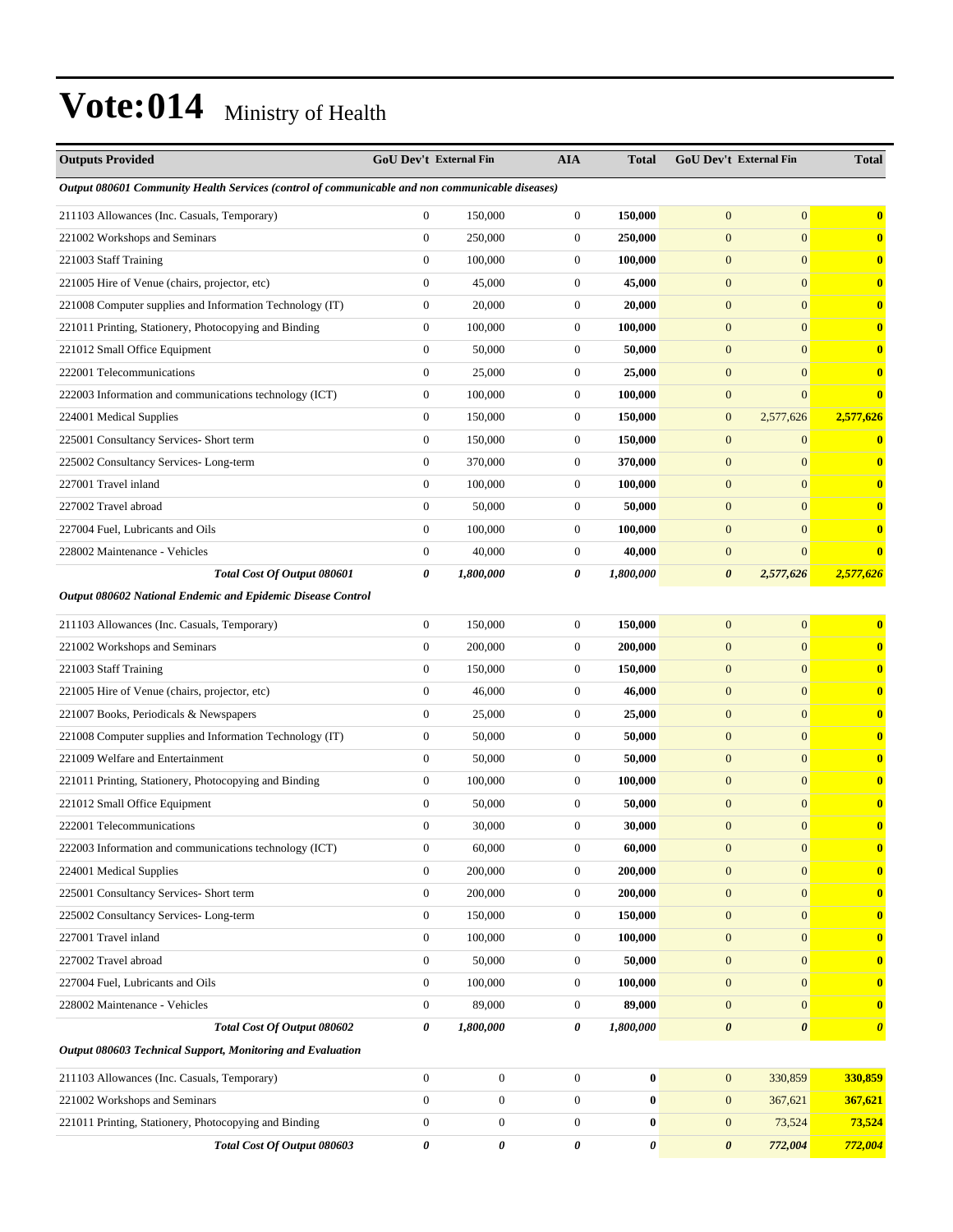| Output 080605 Coordination of Clinical and Public Health emergencies including the Nodding Disease |  |  |  |  |
|----------------------------------------------------------------------------------------------------|--|--|--|--|
|                                                                                                    |  |  |  |  |

| 211102 Contract Staff Salaries                                              | $\boldsymbol{0}$              | 1,363,636               | $\boldsymbol{0}$      | 1,363,636             | $\mathbf{0}$           | 1,820,000                  | 1,820,000             |
|-----------------------------------------------------------------------------|-------------------------------|-------------------------|-----------------------|-----------------------|------------------------|----------------------------|-----------------------|
| 211103 Allowances (Inc. Casuals, Temporary)                                 | 35,000                        | 100,000                 | $\boldsymbol{0}$      | 135,000               | $\mathbf{0}$           | $\mathbf{0}$               | $\mathbf{0}$          |
| 212101 Social Security Contributions                                        | $\boldsymbol{0}$              | 136,364                 | $\boldsymbol{0}$      | 136,364               | $\mathbf{0}$           | 182,000                    | 182,000               |
| 221001 Advertising and Public Relations                                     | $\boldsymbol{0}$              | 50,000                  | $\boldsymbol{0}$      | 50,000                | $\mathbf{0}$           | $\overline{0}$             | $\bf{0}$              |
| 221002 Workshops and Seminars                                               | $\boldsymbol{0}$              | 200,000                 | $\boldsymbol{0}$      | 200,000               | $\boldsymbol{0}$       | $\overline{0}$             | $\mathbf{0}$          |
| 221003 Staff Training                                                       | $\overline{0}$                | 40,203                  | $\boldsymbol{0}$      | 40,203                | $\mathbf{0}$           | 183,811                    | 183,811               |
| 221009 Welfare and Entertainment                                            | $\boldsymbol{0}$              | 50,000                  | $\boldsymbol{0}$      | 50,000                | $\mathbf{0}$           | $\boldsymbol{0}$           | $\mathbf{0}$          |
| 221017 Subscriptions                                                        | $\boldsymbol{0}$              | 480,000                 | $\boldsymbol{0}$      | 480,000               | $\boldsymbol{0}$       | 680,099                    | 680,099               |
| 223005 Electricity                                                          | 15,000                        | $\overline{0}$          | $\boldsymbol{0}$      | 15,000                | 240,000                | $\boldsymbol{0}$           | 240,000               |
| 227001 Travel inland                                                        | $\boldsymbol{0}$              | 100,000                 | $\boldsymbol{0}$      | 100,000               | $\boldsymbol{0}$       | 499,965                    | 499,965               |
| 227002 Travel abroad                                                        | $\boldsymbol{0}$              | 100,000                 | $\boldsymbol{0}$      | 100,000               | $\mathbf{0}$           | 367,621                    | 367,621               |
| 227004 Fuel, Lubricants and Oils                                            | $\boldsymbol{0}$              | 60,000                  | $\boldsymbol{0}$      | 60,000                | 25,000                 | 367,623                    | 392,623               |
| 228002 Maintenance - Vehicles                                               | $\boldsymbol{0}$              | 80,000                  | $\boldsymbol{0}$      | 80,000                | $\boldsymbol{0}$       | $\mathbf{0}$               | $\mathbf{0}$          |
| Total Cost Of Output 080605                                                 | 50,000                        | 2,760,203               | 0                     | 2,810,203             | 265,000                | 4,101,117                  | 4,366,117             |
| <b>Total Cost for Outputs Provided</b>                                      | 50,000                        | 6,360,203               | $\boldsymbol{0}$      | 6,410,203             | 265,000                | 7,450,748                  | 7,715,748             |
| <b>Outputs Funded</b>                                                       | <b>GoU Dev't External Fin</b> |                         | <b>AIA</b>            | <b>Total</b>          | GoU Dev't External Fin |                            | <b>Total</b>          |
| <b>Output 080651 Support to Local Governments</b>                           |                               |                         |                       |                       |                        |                            |                       |
| 263104 Transfers to other govt. Units (Current)                             | $\boldsymbol{0}$              | $\boldsymbol{0}$        | $\boldsymbol{0}$      | $\bf{0}$              | $\mathbf{0}$           | 1,654,295                  | 1,654,295             |
| o/w Transfers to Districts for VHF rapid response                           | 0                             | 0                       | $\boldsymbol{\theta}$ | $\bf{0}$              | $\boldsymbol{0}$       | 1,654,295                  | 1,654,295             |
| Total Cost Of Output 080651                                                 | 0                             | 0                       | 0                     | 0                     | $\boldsymbol{\theta}$  | 1,654,295                  | 1,654,295             |
| <b>Total Cost for Outputs Funded</b>                                        | $\boldsymbol{0}$              | $\mathbf{0}$            | $\boldsymbol{0}$      | $\bf{0}$              | $\mathbf{0}$           | 1,654,295                  | 1,654,295             |
| <b>Capital Purchases</b>                                                    | GoU Dev't External Fin        |                         | AIA                   | <b>Total</b>          | GoU Dev't External Fin |                            | <b>Total</b>          |
| <b>Output 080672 Government Buildings and Administrative Infrastructure</b> |                               |                         |                       |                       |                        |                            |                       |
| 281501 Environment Impact Assessment for Capital Works                      | $\boldsymbol{0}$              | 203,526                 | $\boldsymbol{0}$      | 203,526               | $\mathbf{0}$           | 36,762                     | 36,762                |
| 281504 Monitoring, Supervision & Appraisal of capital works                 | $\boldsymbol{0}$              | $\boldsymbol{0}$        | $\boldsymbol{0}$      | $\bf{0}$              | $\mathbf{0}$           | 919,053                    | 919,053               |
| 312101 Non-Residential Buildings                                            | $\boldsymbol{0}$              | 9,320,970               | $\mathbf{0}$          | 9,320,970             | $\mathbf{0}$           | 7,917,908                  | 7,917,908             |
| Total Cost Of Output 080672                                                 | 0                             | 9,524,496               | 0                     | 9,524,496             | $\boldsymbol{\theta}$  | 8,873,722                  | 8,873,722             |
| Output 080675 Purchase of Motor Vehicles and Other Transport Equipment      |                               |                         |                       |                       |                        |                            |                       |
| 312201 Transport Equipment                                                  | $\boldsymbol{0}$              | 640,730                 | $\mathbf{0}$          | 640,730               | $\mathbf{0}$           | 1,102,863                  | 1,102,863             |
| Total Cost Of Output 080675                                                 | 0                             | 640,730                 | 0                     | 640,730               | 0                      | 1,102,863                  | 1,102,863             |
| Output 080676 Purchase of Office and ICT Equipment, including Software      |                               |                         |                       |                       |                        |                            |                       |
|                                                                             | $\boldsymbol{0}$              |                         | $\boldsymbol{0}$      |                       |                        | 106,610                    | 106,610               |
| 312213 ICT Equipment<br>Total Cost Of Output 080676                         |                               | 209,000                 |                       | 209,000               | $\boldsymbol{0}$       |                            |                       |
| <b>Total Cost for Capital Purchases</b>                                     | 0<br>$\boldsymbol{0}$         | 209,000<br>10,374,226   | 0<br>$\boldsymbol{0}$ | 209,000<br>10,374,226 | $\boldsymbol{\theta}$  | 106,610<br>10,083,196      | 106,610<br>10,083,196 |
| <b>Total Cost for Project: 1413</b>                                         | 50,000                        | 16,734,429              | $\boldsymbol{0}$      | 16,784,429            | $\mathbf{0}$           | 19,188,238                 | 19,453,238            |
| <b>Total Excluding Arrears</b>                                              | 50,000                        |                         | $\boldsymbol{0}$      | 16,784,429            | 265,000                | 19,188,238                 | 19,453,238            |
|                                                                             |                               | 16,734,429              |                       |                       | 265,000                |                            |                       |
| Project 1441 Uganda Sanitation Fund Project II                              |                               |                         |                       |                       |                        |                            |                       |
| Thousand Uganda Shillings                                                   |                               | 2018/19 Approved Budget |                       |                       |                        | 2019/20 Approved Estimates |                       |
| <b>Outputs Provided</b>                                                     | GoU Dev't External Fin        |                         | <b>AIA</b>            | <b>Total</b>          | GoU Dev't External Fin |                            | <b>Total</b>          |
| Output 080603 Technical Support, Monitoring and Evaluation                  |                               |                         |                       |                       |                        |                            |                       |
|                                                                             |                               |                         |                       |                       |                        |                            |                       |
| 211102 Contract Staff Salaries                                              | $\boldsymbol{0}$              | 1,326,233               | $\boldsymbol{0}$      | 1,326,233             | $\boldsymbol{0}$       | 1,270,808                  | 1,270,808             |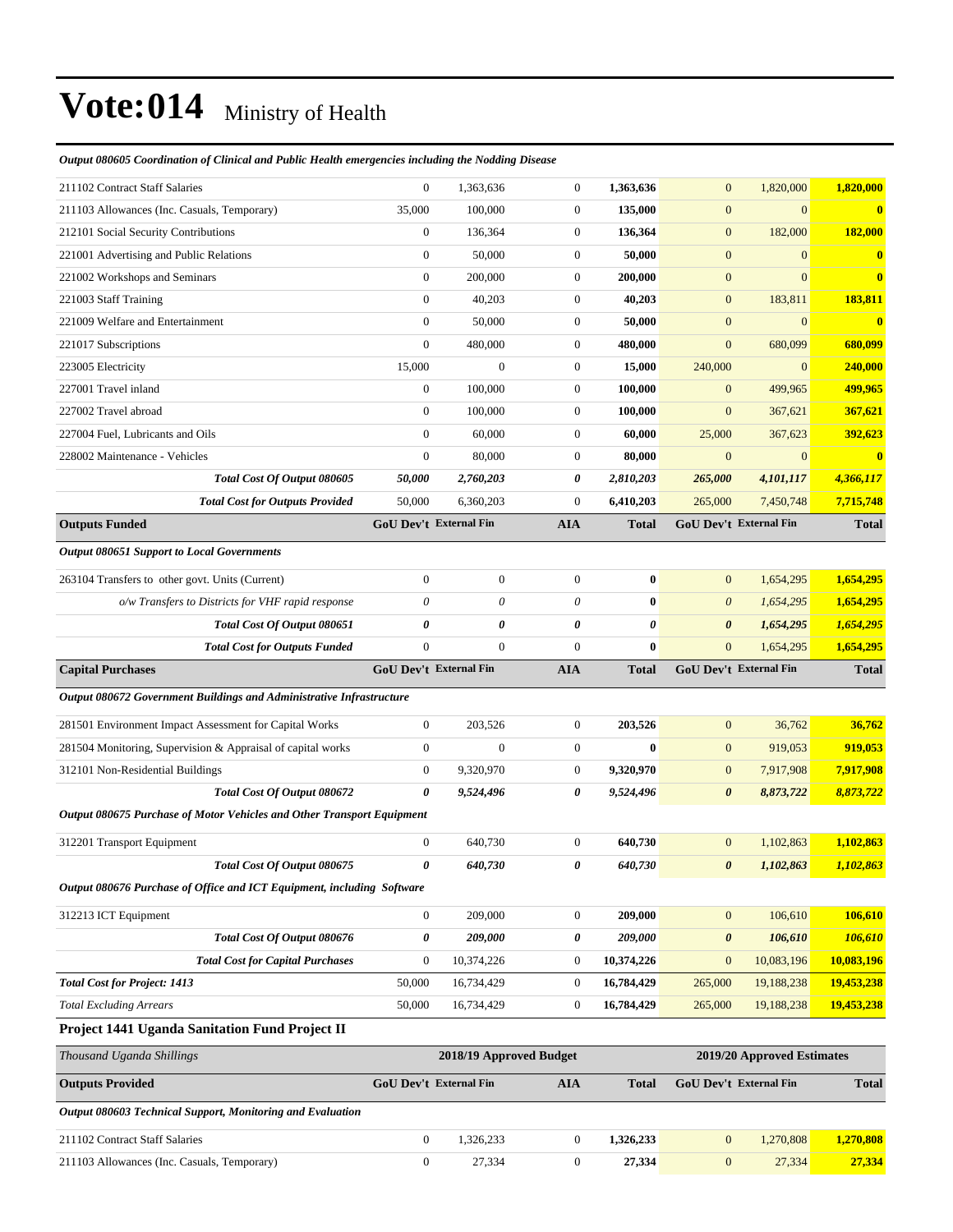| 212101 Social Security Contributions                                                                                               | $\boldsymbol{0}$ | 132,623                       | $\boldsymbol{0}$ | 132,623      | $\mathbf{0}$          | 127,081                    | 127,081                 |
|------------------------------------------------------------------------------------------------------------------------------------|------------------|-------------------------------|------------------|--------------|-----------------------|----------------------------|-------------------------|
| 221002 Workshops and Seminars                                                                                                      | $\overline{0}$   | 494,027                       | $\boldsymbol{0}$ | 494,027      | $\mathbf{0}$          | 592,171                    | 592,171                 |
| 221003 Staff Training                                                                                                              | $\boldsymbol{0}$ | 852,301                       | $\mathbf{0}$     | 852,301      | $\mathbf{0}$          | 715,031                    | 715,031                 |
| 221007 Books, Periodicals & Newspapers                                                                                             | $\boldsymbol{0}$ | 156,793                       | $\boldsymbol{0}$ | 156,793      | $\boldsymbol{0}$      | 83,522                     | 83,522                  |
| 221008 Computer supplies and Information Technology (IT)                                                                           | $\boldsymbol{0}$ | 37,964                        | $\boldsymbol{0}$ | 37,964       | $\boldsymbol{0}$      | $\mathbf{0}$               | $\bf{0}$                |
| 221009 Welfare and Entertainment                                                                                                   | $\boldsymbol{0}$ | 15,186                        | $\boldsymbol{0}$ | 15,186       | $\boldsymbol{0}$      | 22,779                     | 22,779                  |
| 221011 Printing, Stationery, Photocopying and Binding                                                                              | $\boldsymbol{0}$ | 268,788                       | $\boldsymbol{0}$ | 268,788      | $\boldsymbol{0}$      | 93,618                     | 93,618                  |
| 221012 Small Office Equipment                                                                                                      | $\boldsymbol{0}$ | 15,186                        | $\mathbf{0}$     | 15,186       | $\boldsymbol{0}$      | $\boldsymbol{0}$           | $\overline{\mathbf{0}}$ |
| 222001 Telecommunications                                                                                                          | $\boldsymbol{0}$ | 15,186                        | $\mathbf{0}$     | 15,186       | $\boldsymbol{0}$      | 15,541                     | 15,541                  |
| 225001 Consultancy Services- Short term                                                                                            | $\mathbf{0}$     | 294,127                       | $\mathbf{0}$     | 294,127      | $\boldsymbol{0}$      | 189,822                    | 189,822                 |
| 225002 Consultancy Services-Long-term                                                                                              | $\boldsymbol{0}$ | 30,372                        | $\boldsymbol{0}$ | 30,372       | $\boldsymbol{0}$      | 30,372                     | 30,372                  |
| 227001 Travel inland                                                                                                               | $\boldsymbol{0}$ | 787,433                       | $\boldsymbol{0}$ | 787,433      | $\mathbf{0}$          | 620,387                    | 620,387                 |
| 227004 Fuel, Lubricants and Oils                                                                                                   | $\boldsymbol{0}$ | 108,377                       | $\mathbf{0}$     | 108,377      | $\mathbf{0}$          | 113,893                    | 113,893                 |
| 228002 Maintenance - Vehicles                                                                                                      | $\boldsymbol{0}$ | 151,858                       | $\boldsymbol{0}$ | 151,858      | $\boldsymbol{0}$      | 15,186                     | 15,186                  |
| 228003 Maintenance - Machinery, Equipment & Furniture                                                                              | $\boldsymbol{0}$ | 7,593                         | $\boldsymbol{0}$ | 7,593        | $\mathbf{0}$          | 7,593                      | 7,593                   |
| Total Cost Of Output 080603                                                                                                        | 0                | 4,721,380                     | 0                | 4,721,380    | $\boldsymbol{\theta}$ | 3,925,137                  | 3,925,137               |
| <b>Total Cost for Outputs Provided</b>                                                                                             | $\boldsymbol{0}$ | 4,721,380                     | $\boldsymbol{0}$ | 4,721,380    | $\mathbf{0}$          | 3,925,137                  | 3,925,137               |
| <b>Outputs Funded</b>                                                                                                              |                  | <b>GoU Dev't External Fin</b> | AIA              | <b>Total</b> |                       | GoU Dev't External Fin     | <b>Total</b>            |
| <b>Output 080651 Support to Local Governments</b>                                                                                  |                  |                               |                  |              |                       |                            |                         |
| 263104 Transfers to other govt. Units (Current)                                                                                    | 450,000          | $\boldsymbol{0}$              | $\boldsymbol{0}$ | 450,000      | 450,000               | $\mathbf{0}$               | 450,000                 |
| o/w Transfers to 8 Local Governments; Napak, Nakasongola,<br>Hoima, Buliisa, Mayuge, Namayingo, Nakapiripiriti                     | 450,000          | $\theta$                      | 0                | 450,000      | $\boldsymbol{0}$      | $\theta$                   | $\bf{0}$                |
| o/w transfers to local governments                                                                                                 | $\theta$         | $\boldsymbol{\theta}$         | 0                | $\bf{0}$     | 450,000               | $\boldsymbol{\theta}$      | 450,000                 |
| Total Cost Of Output 080651                                                                                                        | 450,000          | 0                             | 0                | 450,000      | 450,000               | $\boldsymbol{\theta}$      | 450,000                 |
| <b>Total Cost for Outputs Funded</b>                                                                                               | 450,000          | $\boldsymbol{0}$              | $\boldsymbol{0}$ | 450,000      | 450,000               | $\mathbf{0}$               | 450,000                 |
| <b>Capital Purchases</b>                                                                                                           |                  | <b>GoU Dev't External Fin</b> | <b>AIA</b>       | <b>Total</b> |                       | GoU Dev't External Fin     | <b>Total</b>            |
| Output 080675 Purchase of Motor Vehicles and Other Transport Equipment                                                             |                  |                               |                  |              |                       |                            |                         |
| 312201 Transport Equipment                                                                                                         | $\boldsymbol{0}$ | 145,595                       | $\mathbf{0}$     | 145,595      | $\mathbf{0}$          | $\boldsymbol{0}$           | $\bf{0}$                |
| Total Cost Of Output 080675                                                                                                        | 0                | 145,595                       | 0                | 145,595      | $\boldsymbol{\theta}$ | $\boldsymbol{\theta}$      | $\boldsymbol{\theta}$   |
| <b>Total Cost for Capital Purchases</b>                                                                                            | $\mathbf{0}$     | 145,595                       | $\boldsymbol{0}$ | 145,595      | $\mathbf{0}$          | $\overline{0}$             | $\bf{0}$                |
| <b>Total Cost for Project: 1441</b>                                                                                                | 450,000          | 4,866,975                     | 0                | 5,316,975    | 450,000               | 3,925,137                  | 4,375,137               |
| <b>Total Excluding Arrears</b>                                                                                                     | 450,000          | 4,866,975                     | $\boldsymbol{0}$ | 5,316,975    | 450,000               | 3,925,137                  | 4,375,137               |
|                                                                                                                                    | GoU              | <b>External Fin</b>           | <b>AIA</b>       | <b>Total</b> | GoU                   | <b>External Fin</b>        | <b>Total</b>            |
| <b>Total Cost for Programme 06</b>                                                                                                 | 9,991,536        | 21,601,404                    | $\bf{0}$         | 31,592,940   | 10,541,436            | 23, 113, 375               | 33,654,810              |
| <b>Total Excluding Arrears</b>                                                                                                     | 9,991,536        | 21,601,404                    | $\boldsymbol{0}$ | 31,592,940   | 10,541,436            | 23,113,375                 | 33,654,810              |
| <b>Programme :0808 Clinical Health Services</b>                                                                                    |                  |                               |                  |              |                       |                            |                         |
| <b>Recurrent Budget Estimates</b>                                                                                                  |                  |                               |                  |              |                       |                            |                         |
| SubProgramme 09 shared National Services (Interns allowances, transfers to international organisations and transfers to districts) |                  |                               |                  |              |                       |                            |                         |
| Thousand Uganda Shillings                                                                                                          |                  | 2018/19 Approved Budget       |                  |              |                       | 2019/20 Approved Estimates |                         |
| <b>Outputs Provided</b>                                                                                                            | Wage             | Non Wage                      | AIA              | <b>Total</b> | Wage                  | Non Wage                   | <b>Total</b>            |

*Output 080801 Technical support, monitoring and evaluation*  223004 Guard and Security services 0 0 0 **0** 0 33,327 **33,327** 223005 Electricity 0 0 0 **0** 0 191,047 **191,047**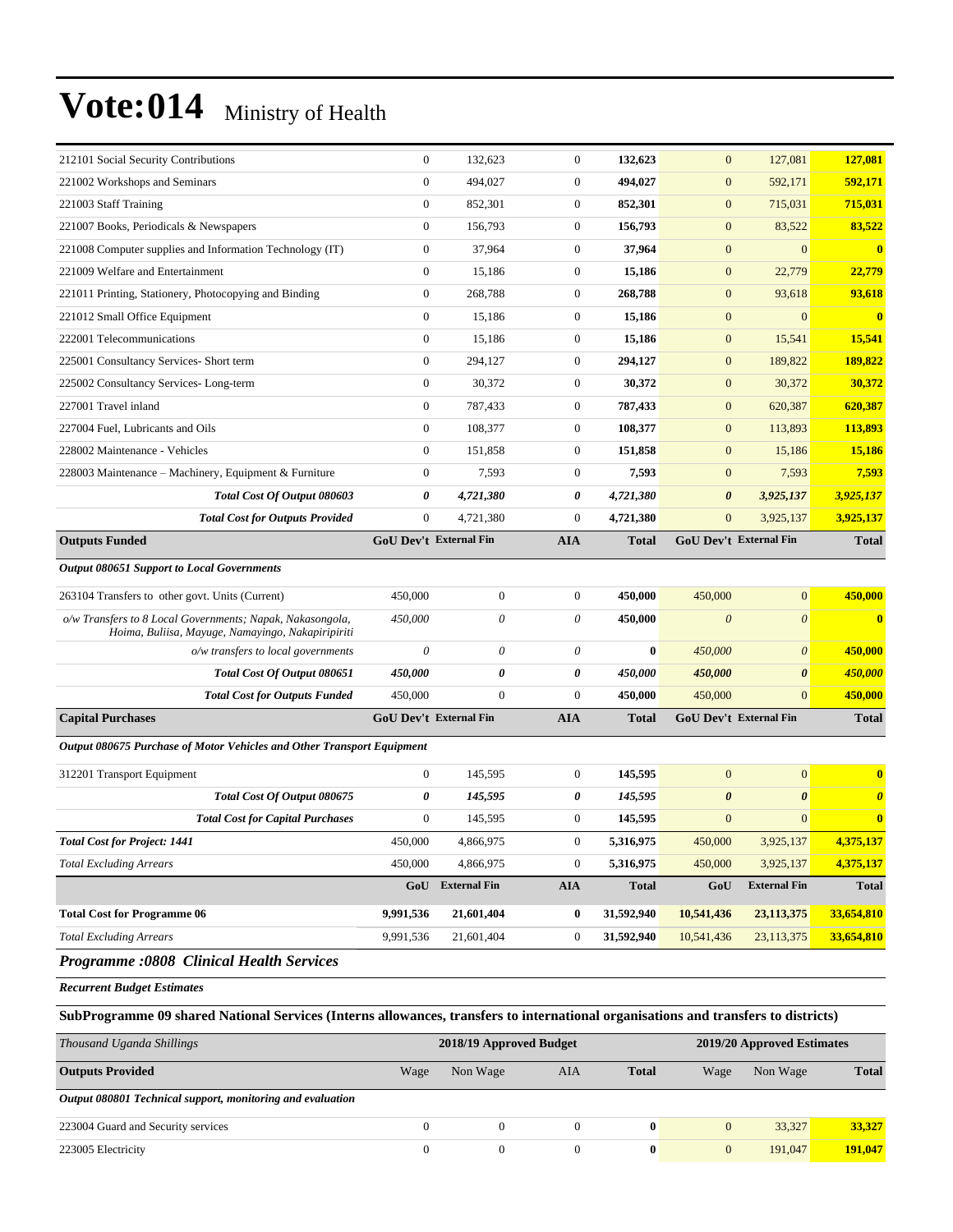| 223006 Water                                                                    | $\mathbf{0}$              | $\boldsymbol{0}$          | $\boldsymbol{0}$          | $\bf{0}$              | $\mathbf{0}$          | 129,562               | 129,562        |
|---------------------------------------------------------------------------------|---------------------------|---------------------------|---------------------------|-----------------------|-----------------------|-----------------------|----------------|
| 224004 Cleaning and Sanitation                                                  | $\overline{0}$            | $\overline{0}$            | $\boldsymbol{0}$          | $\bf{0}$              | $\mathbf{0}$          | 58,338                | 58,338         |
| <b>Total Cost of Output 01</b>                                                  | 0                         | $\boldsymbol{\theta}$     | 0                         | $\boldsymbol{\theta}$ | $\boldsymbol{\theta}$ | 412,274               | 412,274        |
| Output 080806 National Health Insurance Scheme                                  |                           |                           |                           |                       |                       |                       |                |
| 211103 Allowances (Inc. Casuals, Temporary)                                     | $\boldsymbol{0}$          | 221,000                   | $\boldsymbol{0}$          | 221,000               | $\mathbf{0}$          | 300,000               | 300,000        |
| 221001 Advertising and Public Relations                                         | $\mathbf{0}$              | 187,000                   | $\boldsymbol{0}$          | 187,000               | $\mathbf{0}$          | 120,000               | <b>120,000</b> |
| 221002 Workshops and Seminars                                                   | $\boldsymbol{0}$          | 280,000                   | $\boldsymbol{0}$          | 280,000               | $\mathbf{0}$          | 300,000               | 300,000        |
| 221003 Staff Training                                                           | $\mathbf{0}$              | 80,000                    | $\boldsymbol{0}$          | 80,000                | $\mathbf{0}$          | 100,000               | <b>100,000</b> |
| 221008 Computer supplies and Information Technology (IT)                        | $\boldsymbol{0}$          | 90,000                    | $\boldsymbol{0}$          | 90,000                | $\mathbf{0}$          | 100,000               | 100,000        |
| 221011 Printing, Stationery, Photocopying and Binding                           | $\boldsymbol{0}$          | 120,000                   | $\boldsymbol{0}$          | 120,000               | $\mathbf{0}$          | 100,000               | 100,000        |
| 221012 Small Office Equipment                                                   | $\boldsymbol{0}$          | 50,000                    | $\boldsymbol{0}$          | 50,000                | $\mathbf{0}$          | 50,000                | 50,000         |
| 225001 Consultancy Services- Short term                                         | $\boldsymbol{0}$          | 480,000                   | $\boldsymbol{0}$          | 480,000               | $\mathbf{0}$          | 400,000               | 400,000        |
| 227001 Travel inland                                                            | $\overline{0}$            | 292,000                   | $\boldsymbol{0}$          | 292,000               | $\mathbf{0}$          | 200,000               | 200,000        |
| 227002 Travel abroad                                                            | $\boldsymbol{0}$          | 150,000                   | $\boldsymbol{0}$          | 150,000               | $\mathbf{0}$          | 150,000               | 150,000        |
| 227004 Fuel, Lubricants and Oils                                                | $\boldsymbol{0}$          | 50,000                    | $\boldsymbol{0}$          | 50,000                | $\mathbf{0}$          | 80,000                | 80,000         |
| Total Cost of Output 06                                                         | 0                         | 2,000,000                 | 0                         | 2,000,000             | $\boldsymbol{\theta}$ | 1,900,000             | 1,900,000      |
| <b>Total Cost Of Outputs Provided</b>                                           | $\bf{0}$                  | 2,000,000                 | 0                         | 2,000,000             | $\bf{0}$              | 2,312,274             | 2,312,274      |
| <b>Outputs Funded</b>                                                           | Wage                      | Non Wage                  | <b>AIA</b>                | <b>Total</b>          | Wage                  | Non Wage              | <b>Total</b>   |
| <b>Output 080851 Support to Local Governments</b>                               |                           |                           |                           |                       |                       |                       |                |
| 263104 Transfers to other govt. Units (Current)                                 | $\boldsymbol{0}$          | 3,000,000                 | $\boldsymbol{0}$          | 3,000,000             | $\mathbf{0}$          | 3,000,000             | 3,000,000      |
| o/w Honoraria for CHEWs                                                         | $\theta$                  | 3,000,000                 | $\theta$                  | 3,000,000             | $\boldsymbol{\theta}$ | $\boldsymbol{\theta}$ | $\mathbf{0}$   |
| o/w Allowances for CHEWS                                                        | $\theta$                  | $\theta$                  | $\theta$                  | $\bf{0}$              | $\boldsymbol{\theta}$ | 3,000,000             | 3,000,000      |
| 263106 Other Current grants (Current)                                           | $\mathbf{0}$              | 7,400,000                 | $\boldsymbol{0}$          | 7,400,000             | $\mathbf{0}$          | 7,400,000             | 7,400,000      |
| $o/w$ JMS medicines and health supplies to PNFPs                                | 0                         | 7,400,000                 | 0                         | 7,400,000             | $\boldsymbol{\theta}$ | $\theta$              |                |
| o/w Medicine Credit line for PNFPS under JMS                                    | $\theta$                  | $\theta$                  | $\theta$                  | $\bf{0}$              | $\boldsymbol{\theta}$ | 7,400,000             | 7,400,000      |
| 264101 Contributions to Autonomous Institutions                                 | $\mathbf{0}$              | 1,000,000                 | $\boldsymbol{0}$          | 1,000,000             | $\mathbf{0}$          | 10,498,908            | 10,498,908     |
| o/w Blood mobilisation to Uganda Red Cross                                      | $\theta$                  | 1,000,000                 | $\theta$                  | 1,000,000             | $\boldsymbol{\theta}$ | $\boldsymbol{\theta}$ |                |
| o/w Funds transfer for Red Cross Activities                                     | 0                         | 0                         | $\theta$                  | $\bf{0}$              | $\boldsymbol{\theta}$ | 1,000,000             | 1,000,000      |
| o/w Support government effort to fight disasters through<br>Uganda Red Cross    | 0                         | $\theta$                  | $\theta$                  | $\bf{0}$              | $\boldsymbol{\theta}$ | 9,498,908             | 9,498,908      |
| 291001 Transfers to Government Institutions                                     | $\boldsymbol{0}$          | 7,500,000                 | $\boldsymbol{0}$          | 7,500,000             | $\mathbf{0}$          | 0                     |                |
| o/w Non-wage recurrent for KAwempe and Kiruddu                                  | $\theta$                  | 7,500,000                 | $\boldsymbol{\mathit{0}}$ | 7,500,000             | $\boldsymbol{\theta}$ | $\boldsymbol{\theta}$ | $\bf{0}$       |
| <b>Total Cost of Output 51</b>                                                  | 0                         | 18,900,000                | 0                         | 18,900,000            | $\boldsymbol{\theta}$ | 20,898,908            | 20,898,908     |
| Output 080853 Medical Intern Services                                           |                           |                           |                           |                       |                       |                       |                |
| 263104 Transfers to other govt. Units (Current)                                 | 0                         | 11,430,000                | $\boldsymbol{0}$          | 11,430,000            | $\boldsymbol{0}$      | 11,430,000            | 11,430,000     |
| o/w Payment of intern services                                                  | $\theta$                  | 11,430,000                | $\boldsymbol{\mathit{0}}$ | 11,430,000            | $\boldsymbol{\theta}$ | $\boldsymbol{\theta}$ | $\bf{0}$       |
| o/w Transfer of funds for medical interns allowances and<br>support supervision | $\theta$                  | $\boldsymbol{\theta}$     | $\boldsymbol{\mathit{0}}$ | $\bf{0}$              | $\boldsymbol{\theta}$ | 11,430,000            | 11,430,000     |
| Total Cost of Output 53                                                         | 0                         | 11,430,000                | 0                         | 11,430,000            | 0                     | 11,430,000            | 11,430,000     |
| <b>Output 080854 International Health Organisations</b>                         |                           |                           |                           |                       |                       |                       |                |
| 262101 Contributions to International Organisations (Current)                   | $\boldsymbol{0}$          | 1,500,000                 | $\boldsymbol{0}$          | 1,500,000             | $\boldsymbol{0}$      | 1,500,000             | 1,500,000      |
| o/w GoU Contribution to Global Fund                                             | $\boldsymbol{\mathit{0}}$ | 1,500,000                 | $\boldsymbol{\mathit{0}}$ | 1,500,000             | $\boldsymbol{\theta}$ | $\boldsymbol{\theta}$ | $\bf{0}$       |
| o/w GoU Contribution to Global Fund                                             | 0                         | $\boldsymbol{\mathit{0}}$ | $\boldsymbol{\mathit{0}}$ | $\bf{0}$              | $\boldsymbol{\theta}$ | 1,500,000             | 1,500,000      |
| <b>Total Cost of Output 54</b>                                                  | 0                         | 1,500,000                 | 0                         | 1,500,000             | 0                     | 1,500,000             | 1,500,000      |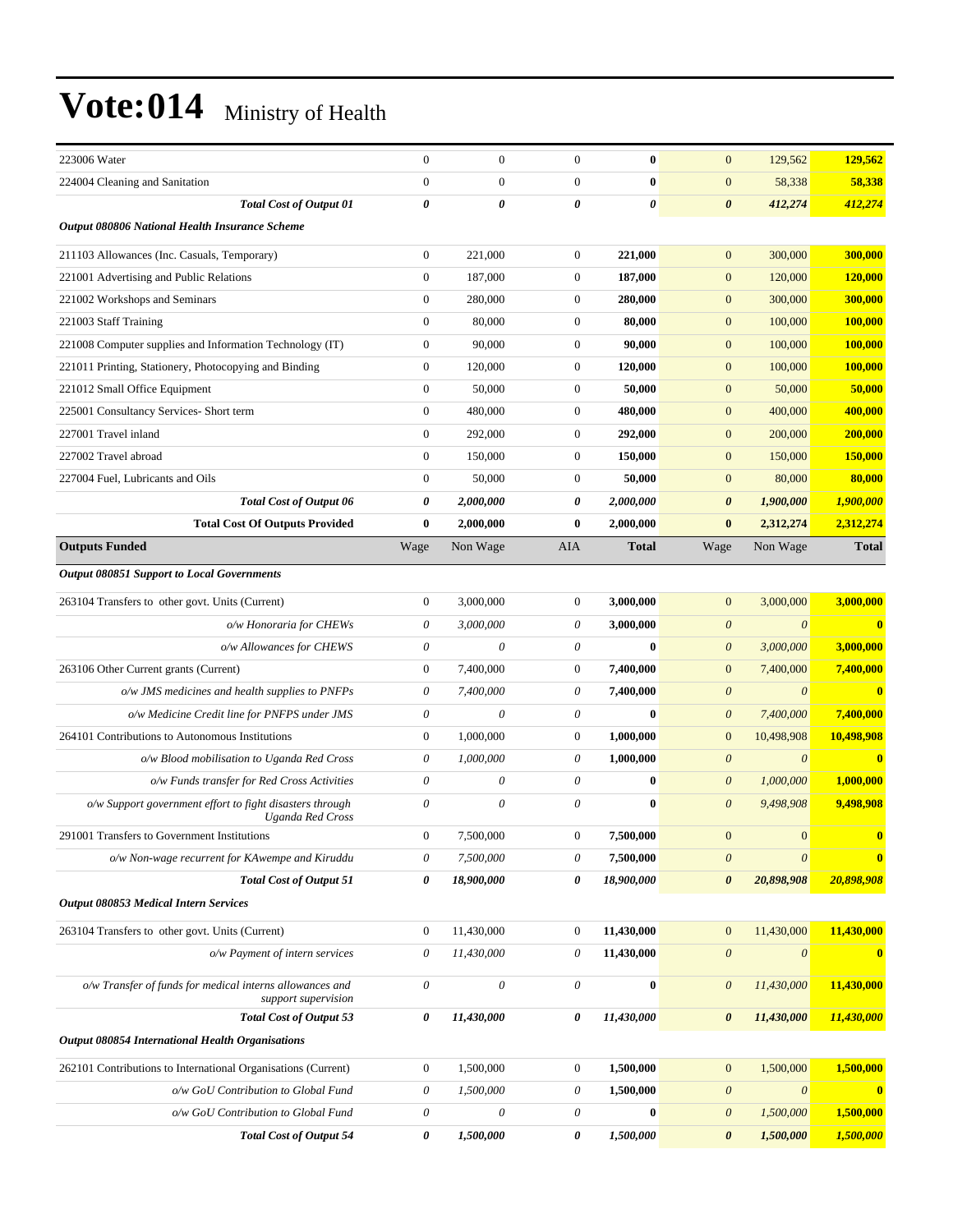| <b>Output 080855 Senior House Officers</b>                                                 |                       |                         |                  |              |                       |                            |                         |
|--------------------------------------------------------------------------------------------|-----------------------|-------------------------|------------------|--------------|-----------------------|----------------------------|-------------------------|
| 263104 Transfers to other govt. Units (Current)                                            | $\boldsymbol{0}$      | 4,180,000               | $\boldsymbol{0}$ | 4,180,000    | $\mathbf{0}$          | 4,180,000                  | 4,180,000               |
| o/w payment to Senior House Officers                                                       | $\theta$              | 4,180,000               | 0                | 4,180,000    | $\boldsymbol{\theta}$ | $\boldsymbol{\theta}$      | $\bf{0}$                |
| o/w Payment to Senior House Officers                                                       | 0                     | 0                       | 0                | $\bf{0}$     | $\boldsymbol{\theta}$ | 4,180,000                  | 4,180,000               |
| <b>Total Cost of Output 55</b>                                                             | 0                     | 4,180,000               | 0                | 4,180,000    | $\boldsymbol{\theta}$ | 4,180,000                  | 4,180,000               |
| <b>Total Cost Of Outputs Funded</b>                                                        | $\bf{0}$              | 36,010,000              | $\bf{0}$         | 36,010,000   | $\bf{0}$              | 38,008,908                 | 38,008,908              |
| <b>Total Cost for SubProgramme 09</b>                                                      | $\bf{0}$              | 38,010,000              | 0                | 38,010,000   | $\bf{0}$              | 40,321,182                 | 40,321,182              |
| <b>Total Excluding Arrears</b>                                                             | $\mathbf{0}$          | 38,010,000              | $\boldsymbol{0}$ | 38,010,000   | $\boldsymbol{0}$      | 40,321,182                 | 40,321,182              |
| <b>SubProgramme 11 Nursing &amp; Midwifery Services</b>                                    |                       |                         |                  |              |                       |                            |                         |
| Thousand Uganda Shillings                                                                  |                       | 2018/19 Approved Budget |                  |              |                       | 2019/20 Approved Estimates |                         |
| <b>Outputs Provided</b>                                                                    | Wage                  | Non Wage                | <b>AIA</b>       | <b>Total</b> | Wage                  | Non Wage                   | <b>Total</b>            |
| Output 080801 Technical support, monitoring and evaluation                                 |                       |                         |                  |              |                       |                            |                         |
| 211103 Allowances (Inc. Casuals, Temporary)                                                | $\boldsymbol{0}$      | 6,000                   | $\boldsymbol{0}$ | 6,000        | $\mathbf{0}$          | $\mathbf{0}$               | $\bf{0}$                |
| 227001 Travel inland                                                                       | $\boldsymbol{0}$      | 66,908                  | $\boldsymbol{0}$ | 66,908       | $\mathbf{0}$          | $\mathbf{0}$               | $\bf{0}$                |
| <b>Total Cost of Output 01</b>                                                             | $\boldsymbol{\theta}$ | 72,908                  | 0                | 72,908       | $\boldsymbol{\theta}$ | $\boldsymbol{\theta}$      | $\boldsymbol{\theta}$   |
| Output 080802 Provision of Standards, Leadership, Guidance and Support to Nursing Services |                       |                         |                  |              |                       |                            |                         |
| 211101 General Staff Salaries                                                              | 424,423               | $\boldsymbol{0}$        | $\boldsymbol{0}$ | 424,423      | 424,423               | $\overline{0}$             | 424,423                 |
| 211103 Allowances (Inc. Casuals, Temporary)                                                | $\boldsymbol{0}$      | 10.000                  | $\boldsymbol{0}$ | 10,000       | $\mathbf{0}$          | 16,000                     | 16,000                  |
| 221002 Workshops and Seminars                                                              | $\boldsymbol{0}$      | 25,344                  | $\boldsymbol{0}$ | 25,344       | $\mathbf{0}$          | 40,000                     | 40,000                  |
| 221008 Computer supplies and Information Technology (IT)                                   | $\boldsymbol{0}$      | 20,000                  | $\boldsymbol{0}$ | 20,000       | $\mathbf{0}$          | 6,000                      | 6,000                   |
| 221009 Welfare and Entertainment                                                           | $\boldsymbol{0}$      | 4,200                   | $\boldsymbol{0}$ | 4,200        | $\boldsymbol{0}$      | 4,800                      | 4,800                   |
| 221011 Printing, Stationery, Photocopying and Binding                                      | $\boldsymbol{0}$      | 10,000                  | $\boldsymbol{0}$ | 10,000       | $\boldsymbol{0}$      | 3,000                      | 3,000                   |
| 221012 Small Office Equipment                                                              | $\mathbf{0}$          | 10,000                  | $\boldsymbol{0}$ | 10,000       | $\boldsymbol{0}$      | 4,000                      | 4,000                   |
| 222001 Telecommunications                                                                  | $\boldsymbol{0}$      | 800                     | $\boldsymbol{0}$ | 800          | $\mathbf{0}$          | 400                        | 400                     |
| 223005 Electricity                                                                         | $\boldsymbol{0}$      | 3,000                   | $\boldsymbol{0}$ | 3,000        | $\boldsymbol{0}$      | $\mathbf{0}$               | $\bf{0}$                |
| 223006 Water                                                                               | $\boldsymbol{0}$      | 3,000                   | $\boldsymbol{0}$ | 3,000        | $\boldsymbol{0}$      | $\mathbf{0}$               | $\overline{\mathbf{0}}$ |
| 225001 Consultancy Services- Short term                                                    | $\boldsymbol{0}$      | $\boldsymbol{0}$        | $\boldsymbol{0}$ | $\bf{0}$     | $\boldsymbol{0}$      | 2,000                      | 2,000                   |
| 227001 Travel inland                                                                       | $\mathbf{0}$          | $\boldsymbol{0}$        | $\boldsymbol{0}$ | $\bf{0}$     | $\boldsymbol{0}$      | 78,007                     | 78,007                  |
| 227002 Travel abroad                                                                       | $\boldsymbol{0}$      | 8,756                   | $\boldsymbol{0}$ | 8,756        | $\mathbf{0}$          | 14,000                     | 14,000                  |
| 227004 Fuel, Lubricants and Oils                                                           | $\boldsymbol{0}$      | 30,000                  | $\mathbf{0}$     | 30,000       | $\mathbf{0}$          | 30,000                     | 30,000                  |
| 228002 Maintenance - Vehicles                                                              | $\boldsymbol{0}$      | 15,000                  | $\mathbf{0}$     | 15,000       | $\boldsymbol{0}$      | 8,800                      | 8,800                   |
| <b>Total Cost of Output 02</b>                                                             | 424,423               | 140,099                 | 0                | 564,522      | 424,423               | 207,007                    | 631,430                 |
| <b>Total Cost Of Outputs Provided</b>                                                      | 424,423               | 213,007                 | 0                | 637,430      | 424,423               | 207,007                    | 631,430                 |
| <b>Total Cost for SubProgramme 11</b>                                                      | 424,423               | 213,007                 | 0                | 637,430      | 424,423               | 207,007                    | 631,430                 |
| <b>Total Excluding Arrears</b>                                                             | 424,423               | 213,007                 | $\boldsymbol{0}$ | 637,430      | 424,423               | 207,007                    | 631,430                 |
| <b>SubProgramme 15 Clinical Services</b>                                                   |                       |                         |                  |              |                       |                            |                         |
| Thousand Uganda Shillings                                                                  |                       | 2018/19 Approved Budget |                  |              |                       | 2019/20 Approved Estimates |                         |
| <b>Outputs Provided</b>                                                                    | Wage                  | Non Wage                | AIA              | <b>Total</b> | Wage                  | Non Wage                   | <b>Total</b>            |
| Output 080801 Technical support, monitoring and evaluation                                 |                       |                         |                  |              |                       |                            |                         |
| 211101 General Staff Salaries                                                              | 370,421               | $\boldsymbol{0}$        | $\mathbf{0}$     | 370,421      | 370,421               | $\mathbf{0}$               | 370,421                 |
| 211103 Allowances (Inc. Casuals, Temporary)                                                | $\boldsymbol{0}$      | 200,000                 | $\boldsymbol{0}$ | 200,000      | $\boldsymbol{0}$      | 62,000                     | 62,000                  |
| 212101 Social Security Contributions                                                       | $\mathbf{0}$          | $\boldsymbol{0}$        | $\boldsymbol{0}$ | $\bf{0}$     | $\mathbf{0}$          | 8,000                      | 8,000                   |
| 213002 Incapacity, death benefits and funeral expenses                                     | $\boldsymbol{0}$      | 7,058                   | $\boldsymbol{0}$ | 7,058        | $\mathbf{0}$          | $\mathbf{0}$               | $\boldsymbol{0}$        |
|                                                                                            |                       |                         |                  |              |                       |                            |                         |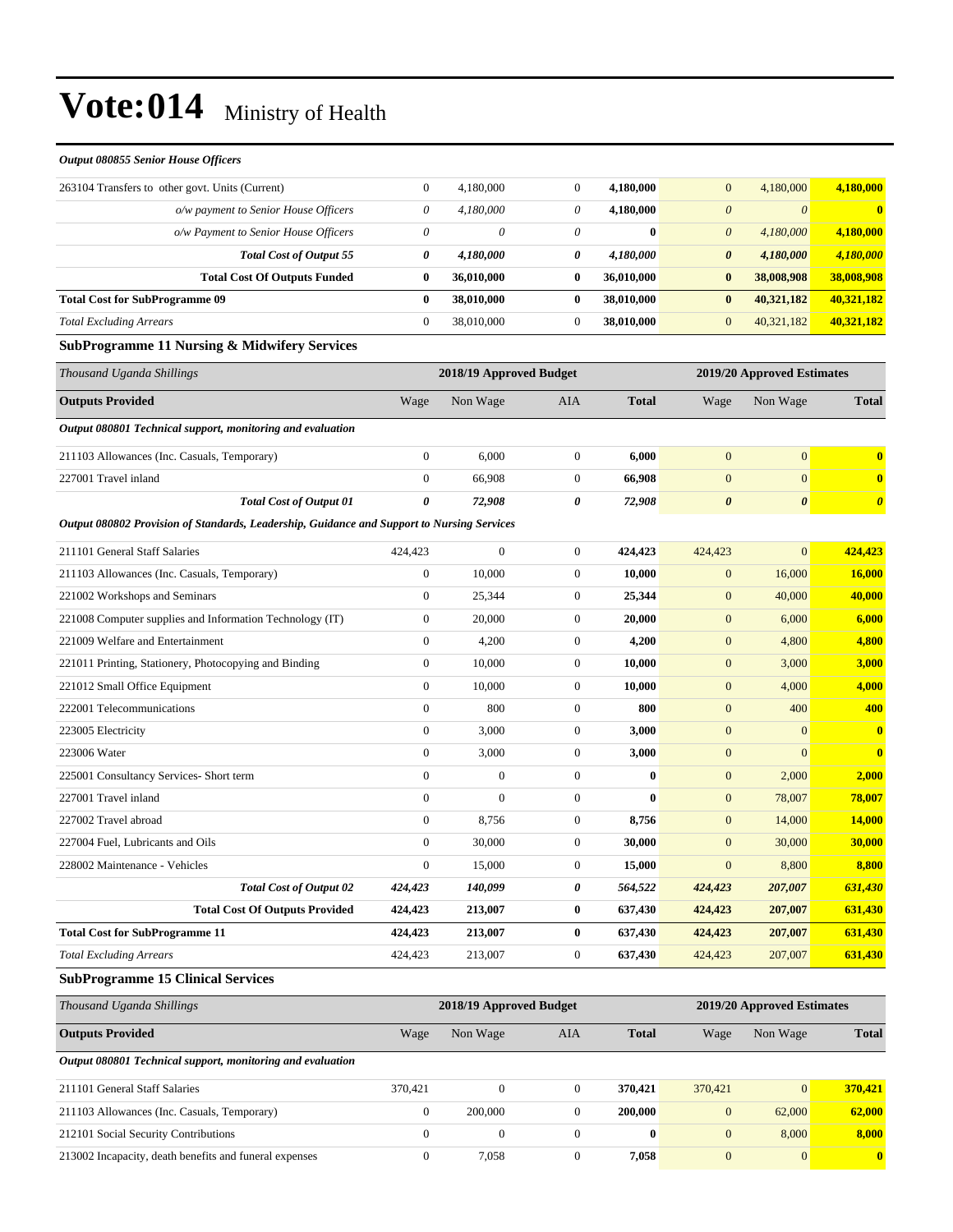| 221001 Advertising and Public Relations                                                             | $\overline{0}$   | 892            | $\mathbf{0}$          | 892          | $\overline{0}$        | 2,230          | 2,230        |
|-----------------------------------------------------------------------------------------------------|------------------|----------------|-----------------------|--------------|-----------------------|----------------|--------------|
| 221008 Computer supplies and Information Technology (IT)                                            | $\overline{0}$   | 5,000          | $\mathbf{0}$          | 5,000        | $\overline{0}$        | 4,000          | 4,000        |
| 221009 Welfare and Entertainment                                                                    | $\overline{0}$   | 892            | $\boldsymbol{0}$      | 892          | $\mathbf{0}$          | 5,000          | 5,000        |
| 221011 Printing, Stationery, Photocopying and Binding                                               | $\overline{0}$   | $\overline{0}$ | $\mathbf{0}$          | $\mathbf{0}$ | $\boldsymbol{0}$      | 6,000          | 6,000        |
| 221012 Small Office Equipment                                                                       | $\Omega$         | $\theta$       | $\Omega$              | $\bf{0}$     | $\overline{0}$        | 4,182          | 4,182        |
| 222001 Telecommunications                                                                           | $\overline{0}$   | 7,058          | $\mathbf{0}$          | 7,058        | $\overline{0}$        | 7,058          | 7,058        |
| 223006 Water                                                                                        | $\overline{0}$   | 8,471          | $\mathbf{0}$          | 8,471        | $\overline{0}$        | $\Omega$       | $\mathbf{0}$ |
| 224004 Cleaning and Sanitation                                                                      | $\boldsymbol{0}$ | 15,529         | $\boldsymbol{0}$      | 15,529       | $\boldsymbol{0}$      | $\mathbf{0}$   | $\mathbf{0}$ |
| 225001 Consultancy Services- Short term                                                             | $\overline{0}$   | $\overline{0}$ | $\boldsymbol{0}$      | $\bf{0}$     | $\mathbf{0}$          | 5,000          | 5,000        |
| 227001 Travel inland                                                                                | $\overline{0}$   | 24,952         | $\boldsymbol{0}$      | 24,952       | $\mathbf{0}$          | 96,952         | 96,952       |
| 227002 Travel abroad                                                                                | $\overline{0}$   | $\Omega$       | $\mathbf{0}$          | $\mathbf{0}$ | $\overline{0}$        | 20,000         | 20,000       |
| 227004 Fuel, Lubricants and Oils                                                                    | $\overline{0}$   | 40,000         | $\mathbf{0}$          | 40.000       | $\overline{0}$        | 66,000         | 66,000       |
| 228002 Maintenance - Vehicles                                                                       | $\overline{0}$   | 19,883         | $\boldsymbol{0}$      | 19,883       | $\mathbf{0}$          | 19,883         | 19,883       |
| <b>Total Cost of Output 01</b>                                                                      | 370,421          | 329,736        | $\boldsymbol{\theta}$ | 700,156      | 370,421               | 306,305        | 676,726      |
| Output 080805 Coordination of Clinical and Public Health Emergencies including the Nodding Syndrome |                  |                |                       |              |                       |                |              |
| 211103 Allowances (Inc. Casuals, Temporary)                                                         | $\boldsymbol{0}$ | 750,000        | $\mathbf{0}$          | 750,000      | $\overline{0}$        | 717,000        | 717,000      |
| 213001 Medical expenses (To employees)                                                              | $\boldsymbol{0}$ | 100,000        | $\boldsymbol{0}$      | 100,000      | $\boldsymbol{0}$      | 100,000        | 100,000      |
| 221001 Advertising and Public Relations                                                             | $\overline{0}$   | 133,772        | $\boldsymbol{0}$      | 133,772      | $\boldsymbol{0}$      | 33,772         | 33,772       |
| 221002 Workshops and Seminars                                                                       | $\overline{0}$   | $\theta$       | $\mathbf{0}$          | $\bf{0}$     | $\overline{0}$        | 234,707        | 234,707      |
| 221003 Staff Training                                                                               | $\overline{0}$   | 234,707        | $\boldsymbol{0}$      | 234,707      | $\boldsymbol{0}$      | $\mathbf{0}$   | $\mathbf{0}$ |
| 223004 Guard and Security services                                                                  | $\overline{0}$   | 7,059          | $\mathbf{0}$          | 7.059        | $\overline{0}$        | $\Omega$       | $\bf{0}$     |
| 223005 Electricity                                                                                  | $\overline{0}$   | 17,647         | $\boldsymbol{0}$      | 17,647       | $\mathbf{0}$          | $\overline{0}$ | $\bf{0}$     |
| 227001 Travel inland                                                                                | $\overline{0}$   | 90,754         | $\mathbf{0}$          | 90,754       | $\boldsymbol{0}$      | 170,754        | 170,754      |
| 227002 Travel abroad                                                                                | $\overline{0}$   | 29,186         | $\mathbf{0}$          | 29,186       | $\mathbf{0}$          | 29,186         | 29,186       |
| 227004 Fuel, Lubricants and Oils                                                                    | $\overline{0}$   | 200,000        | $\boldsymbol{0}$      | 200,000      | $\boldsymbol{0}$      | 105,200        | 105,200      |
| 228002 Maintenance - Vehicles                                                                       | $\overline{0}$   | 100,000        | $\mathbf{0}$          | 100,000      | $\overline{0}$        | 100,000        | 100,000      |
| <b>Total Cost of Output 05</b>                                                                      | 0                | 1,663,125      | $\pmb{\theta}$        | 1,663,125    | $\boldsymbol{\theta}$ | 1,490,620      | 1,490,620    |
| <b>Total Cost Of Outputs Provided</b>                                                               | 370,421          | 1,992,861      | $\bf{0}$              | 2,363,282    | 370,421               | 1,796,925      | 2,167,345    |
| <b>Total Cost for SubProgramme 15</b>                                                               | 370,421          | 1,992,861      | $\bf{0}$              | 2,363,282    | 370,421               | 1,796,925      | 2,167,345    |
| <b>Total Excluding Arrears</b>                                                                      | 370,421          | 1,992,861      | $\mathbf{0}$          | 2,363,282    | 370,421               | 1,796,925      | 2,167,345    |
| <b>SubProgramme 16 Emergency Medical Services</b>                                                   |                  |                |                       |              |                       |                |              |

| Thousand Uganda Shillings                              |                | 2018/19 Approved Budget | 2019/20 Approved Estimates |              |                |                |              |
|--------------------------------------------------------|----------------|-------------------------|----------------------------|--------------|----------------|----------------|--------------|
| <b>Outputs Provided</b>                                | Wage           | Non Wage                | AIA                        | <b>Total</b> | Wage           | Non Wage       | <b>Total</b> |
| <b>Output 080804 National Ambulance Services</b>       |                |                         |                            |              |                |                |              |
| 211101 General Staff Salaries                          | 477,891        | $\mathbf{0}$            | $\overline{0}$             | 477,891      | 477,891        | $\overline{0}$ | 477.891      |
| 211102 Contract Staff Salaries                         | 56,926         | $\mathbf{0}$            | $\overline{0}$             | 56,926       | 56,926         | $\Omega$       | 56,926       |
| 211103 Allowances (Inc. Casuals, Temporary)            | $\overline{0}$ | 28,324                  | $\overline{0}$             | 28,324       | $\overline{0}$ | 51,490         | 51,490       |
| 212101 Social Security Contributions                   | $\overline{0}$ | 5,693                   | $\mathbf{0}$               | 5,693        | $\mathbf{0}$   | 6,107          | 6,107        |
| 213002 Incapacity, death benefits and funeral expenses | $\overline{0}$ | 3,000                   | $\overline{0}$             | 3,000        | $\mathbf{0}$   | 3,000          | 3,000        |
| 221002 Workshops and Seminars                          | $\mathbf{0}$   | 48,500                  | $\overline{0}$             | 48,500       | $\mathbf{0}$   | 82,300         | 82,300       |
| 221003 Staff Training                                  | $\overline{0}$ | 17,299                  | $\Omega$                   | 17,299       | $\mathbf{0}$   | $\Omega$       | $\mathbf{0}$ |
| 221007 Books, Periodicals & Newspapers                 | $\mathbf{0}$   | 1,200                   | $\mathbf{0}$               | 1,200        | $\overline{0}$ | 1,200          | 1,200        |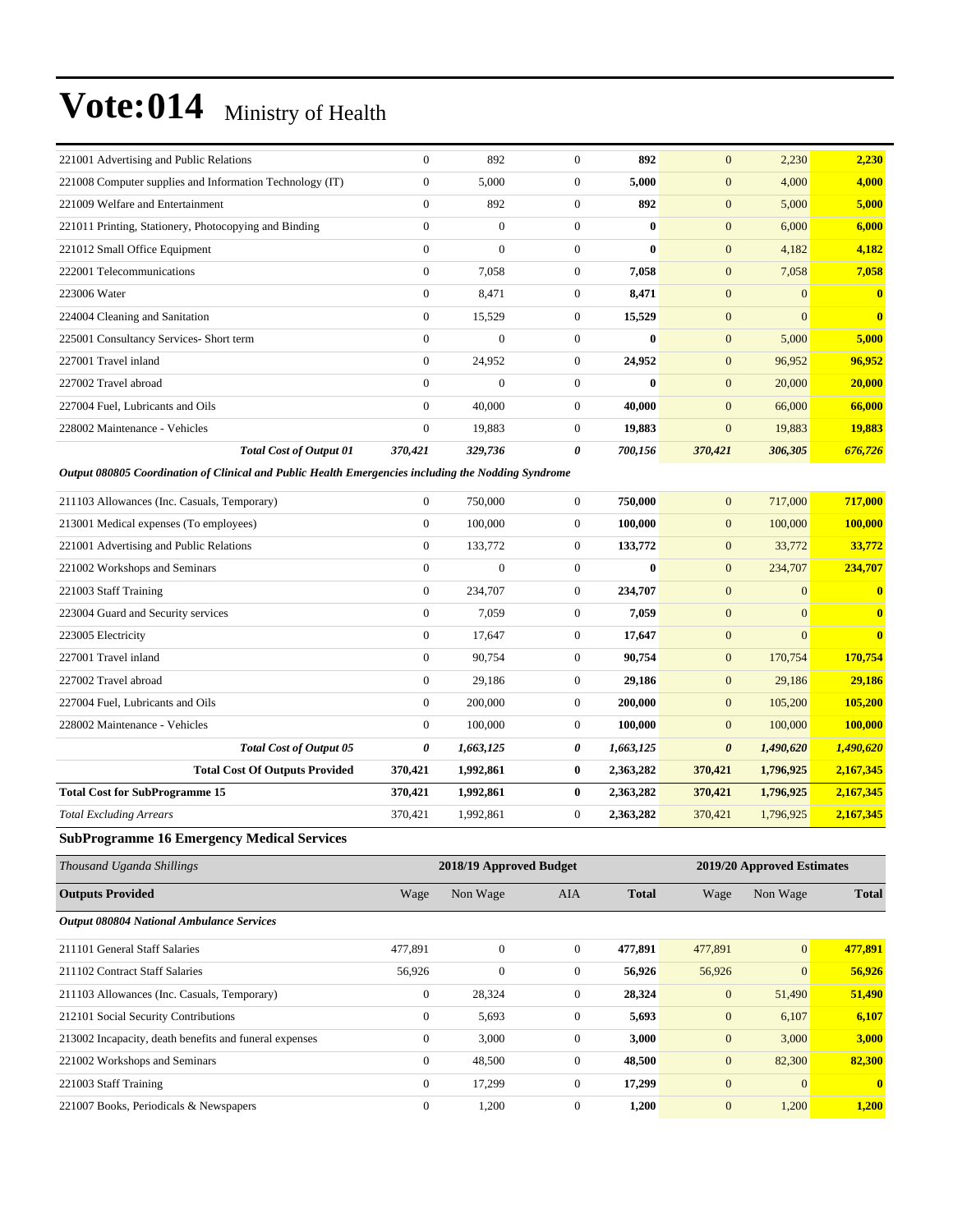| 221008 Computer supplies and Information Technology (IT) | $\mathbf{0}$   | 14,000  | $\Omega$     | 14,000  | $\mathbf{0}$   | 14,000         | 14,000                  |
|----------------------------------------------------------|----------------|---------|--------------|---------|----------------|----------------|-------------------------|
| 221009 Welfare and Entertainment                         | $\mathbf{0}$   | 10,116  | $\mathbf{0}$ | 10,116  | $\mathbf{0}$   | 10,116         | 10,116                  |
| 221011 Printing, Stationery, Photocopying and Binding    | $\mathbf{0}$   | 56,160  | $\mathbf{0}$ | 56,160  | $\mathbf{0}$   | 6,200          | 6,200                   |
| 222001 Telecommunications                                | $\mathbf{0}$   | 500     | $\mathbf{0}$ | 500     | $\mathbf{0}$   | 500            | 500                     |
| 223004 Guard and Security services                       | $\mathbf{0}$   | 2,400   | $\mathbf{0}$ | 2,400   | $\overline{0}$ | $\overline{0}$ | $\mathbf{0}$            |
| 223005 Electricity                                       | $\mathbf{0}$   | 12,000  | $\mathbf{0}$ | 12,000  | $\mathbf{0}$   | $\overline{0}$ | $\overline{\mathbf{0}}$ |
| 223006 Water                                             | $\mathbf{0}$   | 2,000   | $\mathbf{0}$ | 2,000   | $\mathbf{0}$   | $\overline{0}$ | $\overline{\mathbf{0}}$ |
| 227001 Travel inland                                     | $\mathbf{0}$   | 108,960 | $\mathbf{0}$ | 108,960 | $\mathbf{0}$   | 84,380         | 84,380                  |
| 227002 Travel abroad                                     | $\overline{0}$ | 17,657  | $\mathbf{0}$ | 17,657  | $\mathbf{0}$   | 28,127         | 28,127                  |
| 227004 Fuel, Lubricants and Oils                         | $\Omega$       | 86,290  | $\Omega$     | 86,290  | $\mathbf{0}$   | 104,680        | 104,680                 |
| 228002 Maintenance - Vehicles                            | $\mathbf{0}$   | 8,800   | $\mathbf{0}$ | 8,800   | $\mathbf{0}$   | 14,400         | 14,400                  |
| <b>Total Cost of Output 04</b>                           | 534,817        | 422,900 | 0            | 957,716 | 534,817        | 406,500        | 941,316                 |
| <b>Total Cost Of Outputs Provided</b>                    | 534,817        | 422,900 | $\bf{0}$     | 957,716 | 534,817        | 406,500        | 941,316                 |
| <b>Total Cost for SubProgramme 16</b>                    | 534,817        | 422,900 | $\bf{0}$     | 957,716 | 534,817        | 406,500        | 941,316                 |
| <b>Total Excluding Arrears</b>                           | 534,817        | 422,900 | $\mathbf{0}$ | 957,716 | 534,817        | 406,500        | 941,316                 |
| <b>SubProgramme 17 Health Infrastructure</b>             |                |         |              |         |                |                |                         |

| Thousand Uganda Shillings                                  |                | 2018/19 Approved Budget |                |              |                       | 2019/20 Approved Estimates |              |  |
|------------------------------------------------------------|----------------|-------------------------|----------------|--------------|-----------------------|----------------------------|--------------|--|
| <b>Outputs Provided</b>                                    | Wage           | Non Wage                | <b>AIA</b>     | <b>Total</b> | Wage                  | Non Wage                   | <b>Total</b> |  |
| Output 080801 Technical support, monitoring and evaluation |                |                         |                |              |                       |                            |              |  |
| 211101 General Staff Salaries                              | 1,330,440      | $\boldsymbol{0}$        | $\overline{0}$ | 1,330,440    | 1,330,440             | $\overline{0}$             | 1,330,440    |  |
| 212101 Social Security Contributions                       | $\mathbf{0}$   | $\overline{0}$          | $\mathbf{0}$   | $\bf{0}$     | $\mathbf{0}$          | 5,000                      | 5,000        |  |
| 221001 Advertising and Public Relations                    | $\overline{0}$ | 2,230                   | $\overline{0}$ | 2,230        | $\mathbf{0}$          | 2,230                      | 2,230        |  |
| 221008 Computer supplies and Information Technology (IT)   | $\overline{0}$ | 4,000                   | $\mathbf{0}$   | 4.000        | $\mathbf{0}$          | 4,000                      | 4,000        |  |
| 221009 Welfare and Entertainment                           | $\overline{0}$ | 5,000                   | $\mathbf{0}$   | 5,000        | $\mathbf{0}$          | 5,000                      | 5,000        |  |
| 221011 Printing, Stationery, Photocopying and Binding      | $\overline{0}$ | 6,000                   | $\overline{0}$ | 6,000        | $\mathbf{0}$          | 6,000                      | 6,000        |  |
| 223004 Guard and Security services                         | $\overline{0}$ | 9,750                   | $\overline{0}$ | 9,750        | $\overline{0}$        | $\overline{0}$             | $\mathbf{0}$ |  |
| 223005 Electricity                                         | $\overline{0}$ | 6,000                   | $\overline{0}$ | 6,000        | $\mathbf{0}$          | $\overline{0}$             | $\mathbf{0}$ |  |
| 223006 Water                                               | $\overline{0}$ | 3,000                   | $\overline{0}$ | 3,000        | $\mathbf{0}$          | $\overline{0}$             | $\mathbf{0}$ |  |
| 224004 Cleaning and Sanitation                             | $\overline{0}$ | 11,250                  | $\overline{0}$ | 11,250       | $\overline{0}$        | $\overline{0}$             | $\mathbf{0}$ |  |
| 227001 Travel inland                                       | $\overline{0}$ | 15,743                  | $\overline{0}$ | 15,743       | $\mathbf{0}$          | 60,027                     | 60,027       |  |
| 228002 Maintenance - Vehicles                              | $\overline{0}$ | 50,000                  | $\overline{0}$ | 50,000       | $\mathbf{0}$          | 64,851                     | 64,851       |  |
| <b>Total Cost of Output 01</b>                             | 1,330,440      | 112,973                 | 0              | 1,443,413    | 1,330,440             | 147,108                    | 1,477,548    |  |
| Output 080803 Maintenance of medical and solar equipment   |                |                         |                |              |                       |                            |              |  |
| 221002 Workshops and Seminars                              | $\overline{0}$ | 7,920                   | $\mathbf{0}$   | 7,920        | $\mathbf{0}$          | 30,000                     | 30,000       |  |
| 227001 Travel inland                                       | $\overline{0}$ | 283,374                 | $\overline{0}$ | 283,374      | $\overline{0}$        | 110,000                    | 110,000      |  |
| 227004 Fuel, Lubricants and Oils                           | $\overline{0}$ | 35,000                  | $\mathbf{0}$   | 35,000       | $\mathbf{0}$          | 10,000                     | 10,000       |  |
| 228003 Maintenance – Machinery, Equipment & Furniture      | $\overline{0}$ | 1,990,000               | $\overline{0}$ | 1,990,000    | $\mathbf{0}$          | 2,001,267                  | 2,001,267    |  |
| <b>Total Cost of Output 03</b>                             | 0              | 2,316,294               | 0              | 2,316,294    | $\boldsymbol{\theta}$ | 2,151,267                  | 2,151,267    |  |
| <b>Total Cost Of Outputs Provided</b>                      | 1,330,440      | 2,429,267               | $\bf{0}$       | 3,759,707    | 1,330,440             | 2,298,375                  | 3,628,815    |  |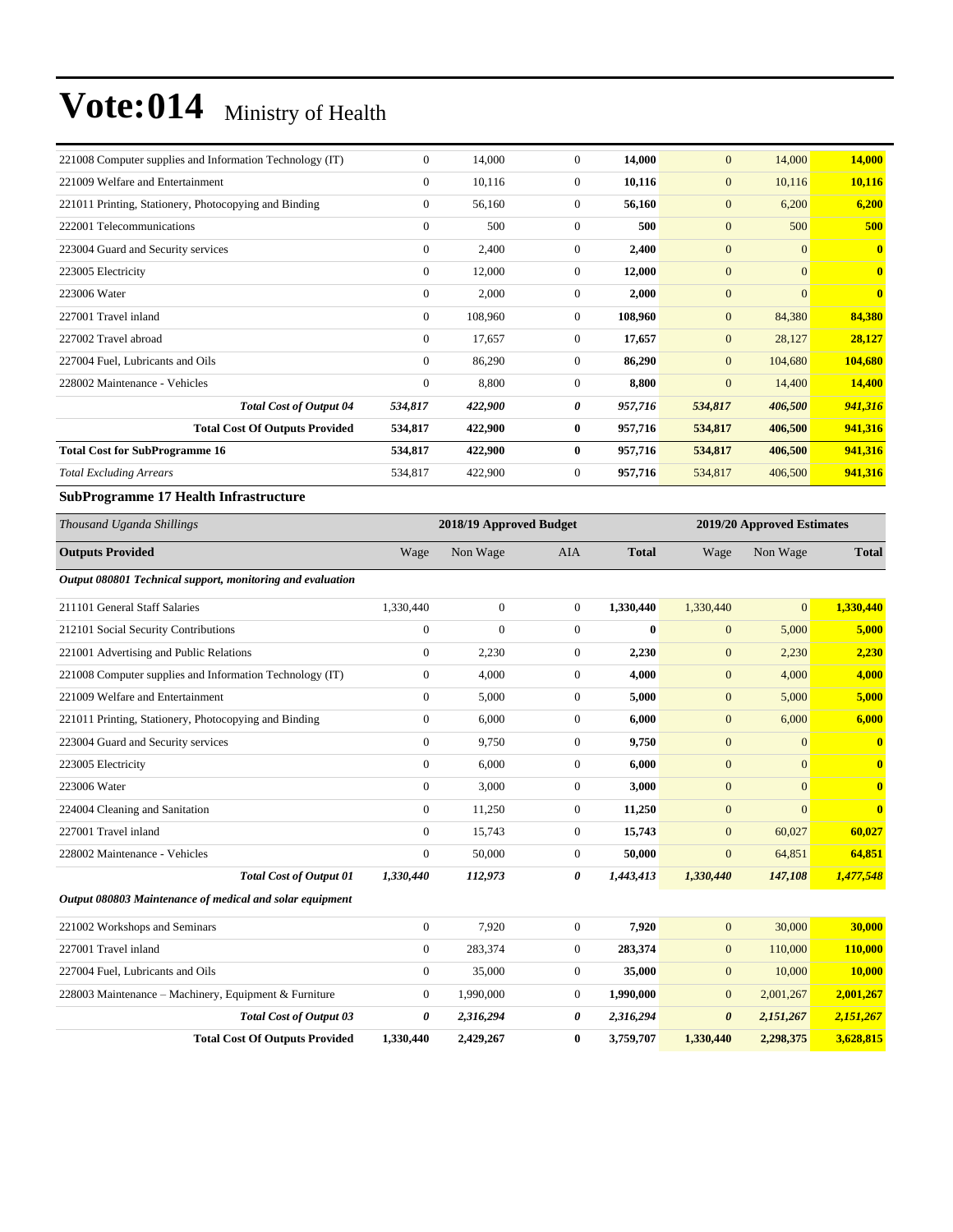| <b>Outputs Funded</b>                                             | Wage             | Non Wage                | AIA              | <b>Total</b> | Wage             | Non Wage                   | <b>Total</b>   |
|-------------------------------------------------------------------|------------------|-------------------------|------------------|--------------|------------------|----------------------------|----------------|
| Output 080852 Support to District Hospitals                       |                  |                         |                  |              |                  |                            |                |
| 263104 Transfers to other govt. Units (Current)                   | $\boldsymbol{0}$ | $\boldsymbol{0}$        | $\boldsymbol{0}$ | $\bf{0}$     | $\mathbf{0}$     | 100,000                    | 100,000        |
| o/w Transfer to Masaka RRH for support to maintenance<br>workshop | $\theta$         | $\theta$                | $\theta$         | $\bf{0}$     | $\theta$         | 100,000                    | 100,000        |
| <b>Total Cost of Output 52</b>                                    | 0                | 0                       | 0                | 0            | 0                | 100,000                    | 100,000        |
| <b>Total Cost Of Outputs Funded</b>                               | $\bf{0}$         | $\bf{0}$                | $\bf{0}$         | $\bf{0}$     | $\bf{0}$         | 100,000                    | 100,000        |
| <b>Total Cost for SubProgramme 17</b>                             | 1,330,440        | 2,429,267               | $\bf{0}$         | 3,759,707    | 1,330,440        | 2,398,375                  | 3,728,815      |
| <b>Total Excluding Arrears</b>                                    | 1,330,440        | 2,429,267               | $\boldsymbol{0}$ | 3,759,707    | 1,330,440        | 2,398,375                  | 3,728,815      |
| N/A                                                               |                  |                         |                  |              |                  |                            |                |
|                                                                   |                  | <b>GoU</b> External Fin | <b>AIA</b>       | <b>Total</b> | GoU              | <b>External Fin</b>        | <b>Total</b>   |
| <b>Total Cost for Programme 08</b>                                | 45,728,135       | $\bf{0}$                | $\bf{0}$         | 45,728,135   | 47,790,089       | $\bf{0}$                   | 47,790,089     |
| <b>Total Excluding Arrears</b>                                    | 45,728,135       | $\boldsymbol{0}$        | $\mathbf{0}$     | 45,728,135   | 47,790,089       | $\mathbf{0}$               | 47,790,089     |
| Programme :0849 Policy, Planning and Support Services             |                  |                         |                  |              |                  |                            |                |
| <b>Recurrent Budget Estimates</b>                                 |                  |                         |                  |              |                  |                            |                |
| <b>SubProgramme 01 Headquarters</b>                               |                  |                         |                  |              |                  |                            |                |
| Thousand Uganda Shillings                                         |                  | 2018/19 Approved Budget |                  |              |                  | 2019/20 Approved Estimates |                |
| <b>Outputs Provided</b>                                           | Wage             | Non Wage                | AIA              | <b>Total</b> | Wage             | Non Wage                   | <b>Total</b>   |
| <b>Output 084902 Ministry Support Services</b>                    |                  |                         |                  |              |                  |                            |                |
| 211101 General Staff Salaries                                     | 1,229,487        | $\boldsymbol{0}$        | $\boldsymbol{0}$ | 1,229,487    | 1,229,487        | $\mathbf{0}$               | 1,229,487      |
| 211102 Contract Staff Salaries                                    | 75,348           | $\mathbf{0}$            | $\boldsymbol{0}$ | 75,348       | 75,348           | $\mathbf{0}$               | 75,348         |
| 211103 Allowances (Inc. Casuals, Temporary)                       | $\boldsymbol{0}$ | 67,000                  | $\boldsymbol{0}$ | 67,000       | $\boldsymbol{0}$ | 123,000                    | <b>123,000</b> |
| 212101 Social Security Contributions                              | $\boldsymbol{0}$ | 7,500                   | $\boldsymbol{0}$ | 7,500        | $\boldsymbol{0}$ | 8,000                      | 8,000          |
| 212102 Pension for General Civil Service                          | $\boldsymbol{0}$ | 7,481,761               | $\boldsymbol{0}$ | 7,481,761    | $\mathbf{0}$     | 8,364,795                  | 8,364,795      |
| 213001 Medical expenses (To employees)                            | $\boldsymbol{0}$ | 60,000                  | $\boldsymbol{0}$ | 60,000       | $\mathbf{0}$     | 40,000                     | 40,000         |
| 213002 Incapacity, death benefits and funeral expenses            | $\boldsymbol{0}$ | 41,121                  | $\boldsymbol{0}$ | 41,121       | $\mathbf{0}$     | 40,000                     | 40,000         |
| 213004 Gratuity Expenses                                          | $\boldsymbol{0}$ | 2,295,124               | $\boldsymbol{0}$ | 2,295,124    | $\mathbf{0}$     | 2,295,124                  | 2,295,124      |
| 221001 Advertising and Public Relations                           | $\boldsymbol{0}$ | 111,477                 | $\boldsymbol{0}$ | 111,477      | $\mathbf{0}$     | 52,942                     | 52,942         |
| 221002 Workshops and Seminars                                     | $\boldsymbol{0}$ | $\boldsymbol{0}$        | $\boldsymbol{0}$ | $\bf{0}$     | $\mathbf{0}$     | 20,000                     | 20,000         |
| 221003 Staff Training                                             | $\boldsymbol{0}$ | 65,196                  | $\boldsymbol{0}$ | 65,196       | $\boldsymbol{0}$ | 60,000                     | 60,000         |
| 221007 Books, Periodicals & Newspapers                            | $\boldsymbol{0}$ | 3,290                   | $\boldsymbol{0}$ | 3,290        | $\mathbf{0}$     | 12,213                     | 12,213         |
| 221008 Computer supplies and Information Technology (IT)          | $\boldsymbol{0}$ | 30,200                  | $\boldsymbol{0}$ | 30,200       | $\boldsymbol{0}$ | 40,000                     | 40,000         |
| 221009 Welfare and Entertainment                                  | $\boldsymbol{0}$ | 84,712                  | $\boldsymbol{0}$ | 84,712       | $\boldsymbol{0}$ | 123,712                    | 123,712        |
| 221011 Printing, Stationery, Photocopying and Binding             | $\boldsymbol{0}$ | 13,000                  | $\boldsymbol{0}$ | 13,000       | $\boldsymbol{0}$ | 55,000                     | 55,000         |
| 221012 Small Office Equipment                                     | $\boldsymbol{0}$ | 29,400                  | $\boldsymbol{0}$ | 29,400       | $\boldsymbol{0}$ | 30,000                     | 30,000         |
| 221016 IFMS Recurrent costs                                       | $\boldsymbol{0}$ | 50,000                  | $\boldsymbol{0}$ | 50,000       | $\mathbf{0}$     | 60,000                     | 60,000         |
| 221017 Subscriptions                                              | $\boldsymbol{0}$ | $\boldsymbol{0}$        | $\boldsymbol{0}$ | $\bf{0}$     | $\boldsymbol{0}$ | 5,000                      | 5,000          |
| 222001 Telecommunications                                         | $\boldsymbol{0}$ | 75,000                  | $\boldsymbol{0}$ | 75,000       | $\boldsymbol{0}$ | 75,000                     | 75,000         |
| 222002 Postage and Courier                                        | $\boldsymbol{0}$ | 10,000                  | $\boldsymbol{0}$ | 10,000       | $\boldsymbol{0}$ | 12,000                     | 12,000         |
| 223001 Property Expenses                                          | $\boldsymbol{0}$ | 88,157                  | $\boldsymbol{0}$ | 88,157       | $\boldsymbol{0}$ | 78,394                     | 78,394         |
| 223004 Guard and Security services                                | $\boldsymbol{0}$ | 50,000                  | $\boldsymbol{0}$ | 50,000       | $\boldsymbol{0}$ | 50,000                     | 50,000         |
| 223005 Electricity                                                | $\boldsymbol{0}$ | 170,000                 | $\boldsymbol{0}$ | 170,000      | $\boldsymbol{0}$ | 170,000                    | <b>170,000</b> |
| 223006 Water                                                      | $\boldsymbol{0}$ | 75,000                  | $\boldsymbol{0}$ | 75,000       | $\boldsymbol{0}$ | 40,000                     | 40,000         |
| 224004 Cleaning and Sanitation                                    | $\boldsymbol{0}$ | 60,000                  | $\boldsymbol{0}$ | 60,000       | $\mathbf{0}$     | 109,000                    | 109,000        |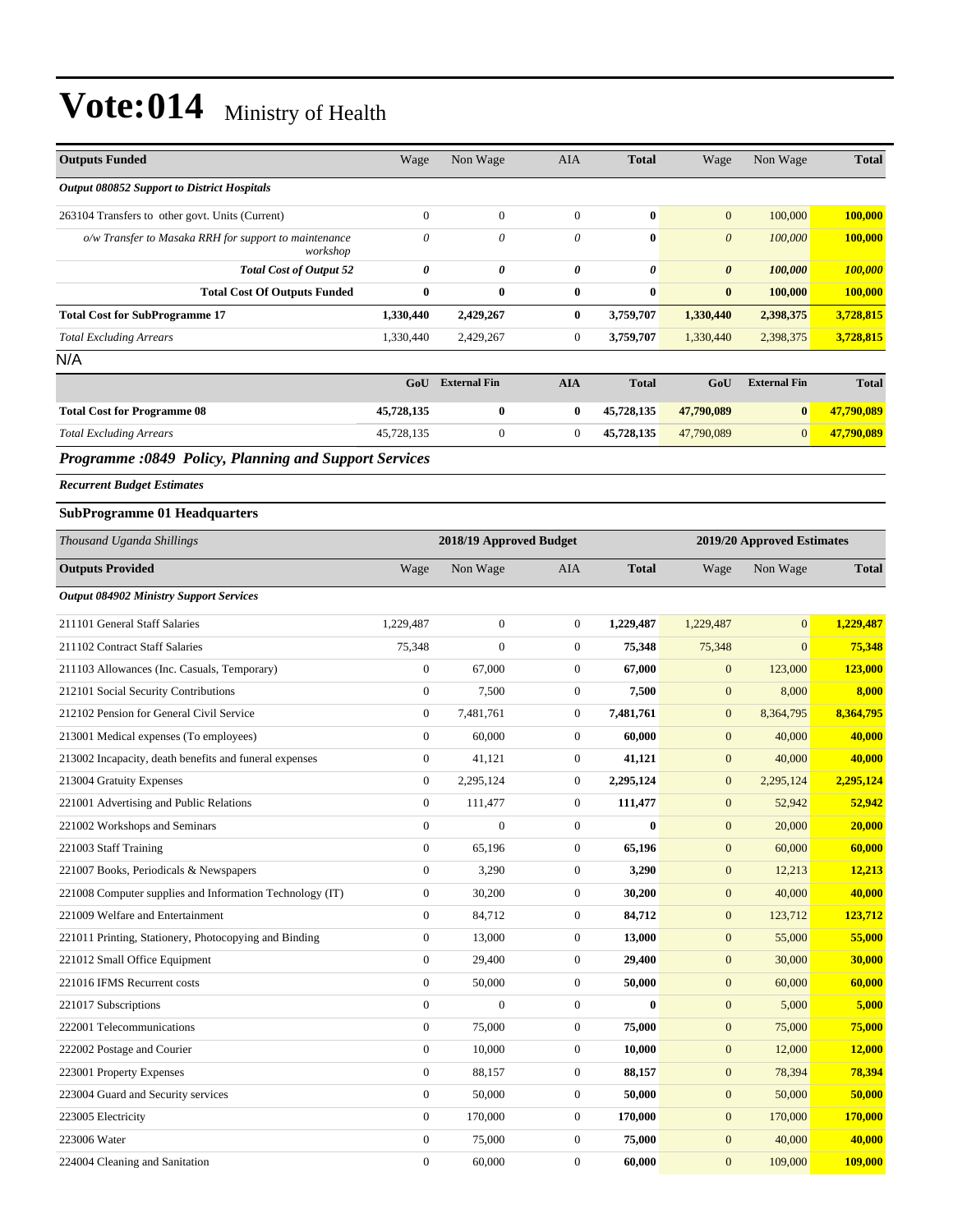| 227001 Travel inland                                          | $\boldsymbol{0}$      | 118,073          | $\boldsymbol{0}$ | 118,073      | $\mathbf{0}$          | 186,000               | 186,000        |
|---------------------------------------------------------------|-----------------------|------------------|------------------|--------------|-----------------------|-----------------------|----------------|
| 227002 Travel abroad                                          | $\overline{0}$        | 5,837            | $\boldsymbol{0}$ | 5,837        | $\overline{0}$        | 6,000                 | 6,000          |
| 227004 Fuel, Lubricants and Oils                              | $\mathbf{0}$          | 150,000          | $\boldsymbol{0}$ | 150,000      | $\boldsymbol{0}$      | 146,000               | 146,000        |
| 228002 Maintenance - Vehicles                                 | $\boldsymbol{0}$      | 155,000          | $\boldsymbol{0}$ | 155,000      | $\boldsymbol{0}$      | 100,000               | 100,000        |
| 228003 Maintenance - Machinery, Equipment & Furniture         | $\boldsymbol{0}$      | 60,000           | $\boldsymbol{0}$ | 60,000       | $\mathbf{0}$          | 60,000                | 60,000         |
| 228004 Maintenance – Other                                    | $\boldsymbol{0}$      | $\boldsymbol{0}$ | $\boldsymbol{0}$ | $\bf{0}$     | $\mathbf{0}$          | 40,000                | 40,000         |
| <b>Total Cost of Output 02</b>                                | 1,304,835             | 11,356,848       | 0                | 12,661,683   | 1,304,835             | 12,402,180            | 13,707,015     |
| <b>Output 084903 Ministerial and Top Management Services</b>  |                       |                  |                  |              |                       |                       |                |
| 211103 Allowances (Inc. Casuals, Temporary)                   | $\boldsymbol{0}$      | 160,000          | $\boldsymbol{0}$ | 160,000      | $\mathbf{0}$          | 160,000               | 160,000        |
| 213001 Medical expenses (To employees)                        | $\boldsymbol{0}$      | 90,000           | $\mathbf{0}$     | 90,000       | $\boldsymbol{0}$      | 40,000                | 40,000         |
| 221001 Advertising and Public Relations                       | $\boldsymbol{0}$      | 111,477          | $\boldsymbol{0}$ | 111,477      | $\boldsymbol{0}$      | 42,321                | 42,321         |
| 221007 Books, Periodicals & Newspapers                        | $\boldsymbol{0}$      | 2,632            | $\boldsymbol{0}$ | 2,632        | $\mathbf{0}$          | 8,000                 | 8,000          |
| 221009 Welfare and Entertainment                              | $\boldsymbol{0}$      | 15,000           | $\boldsymbol{0}$ | 15,000       | $\boldsymbol{0}$      | 98,000                | 98,000         |
| 221011 Printing, Stationery, Photocopying and Binding         | $\boldsymbol{0}$      | 10,000           | $\boldsymbol{0}$ | 10,000       | $\boldsymbol{0}$      | 10,000                | 10,000         |
| 221012 Small Office Equipment                                 | $\boldsymbol{0}$      | 3,379            | $\boldsymbol{0}$ | 3,379        | $\boldsymbol{0}$      | 6,000                 | 6,000          |
| 222001 Telecommunications                                     | $\boldsymbol{0}$      | 15,000           | $\boldsymbol{0}$ | 15,000       | $\boldsymbol{0}$      | 15,000                | 15,000         |
| 227001 Travel inland                                          | $\boldsymbol{0}$      | 157,430          | $\boldsymbol{0}$ | 157,430      | $\mathbf{0}$          | 118,073               | 118,073        |
| 227002 Travel abroad                                          | $\mathbf{0}$          | 70,047           | $\boldsymbol{0}$ | 70,047       | $\boldsymbol{0}$      | 70,000                | 70,000         |
| 227004 Fuel, Lubricants and Oils                              | $\boldsymbol{0}$      | 50,000           | $\boldsymbol{0}$ | 50,000       | $\boldsymbol{0}$      | 50,000                | 50,000         |
| 228002 Maintenance - Vehicles                                 | $\boldsymbol{0}$      | 40,000           | $\boldsymbol{0}$ | 40,000       | $\boldsymbol{0}$      | 40,000                | 40,000         |
| <b>Total Cost of Output 03</b>                                | 0                     | 724,965          | 0                | 724,965      | 0                     | 657,394               | 657,394        |
| <b>Output 084920 Records Management Services</b>              |                       |                  |                  |              |                       |                       |                |
| 211103 Allowances (Inc. Casuals, Temporary)                   | $\boldsymbol{0}$      | 12,000           | $\boldsymbol{0}$ | 12,000       | $\mathbf{0}$          | 12,000                | 12,000         |
| 221009 Welfare and Entertainment                              | $\boldsymbol{0}$      | 10,000           | $\boldsymbol{0}$ | 10,000       | $\boldsymbol{0}$      | 10,000                | 10,000         |
| 221011 Printing, Stationery, Photocopying and Binding         | $\boldsymbol{0}$      | 8,000            | $\boldsymbol{0}$ | 8,000        | $\boldsymbol{0}$      | $\mathbf{0}$          | $\mathbf{0}$   |
| 221012 Small Office Equipment                                 | $\boldsymbol{0}$      | 5,000            | $\boldsymbol{0}$ | 5,000        | $\mathbf{0}$          | 5,000                 | 5,000          |
| 227001 Travel inland                                          | $\boldsymbol{0}$      | 3,936            | $\boldsymbol{0}$ | 3,936        | $\boldsymbol{0}$      | 3,937                 | 3,937          |
| 227004 Fuel, Lubricants and Oils                              | $\boldsymbol{0}$      | 10,000           | $\boldsymbol{0}$ | 10,000       | $\mathbf{0}$          | 10,000                | 10,000         |
| <b>Total Cost of Output 20</b>                                | 0                     | 48,936           | 0                | 48,936       | $\boldsymbol{\theta}$ | 40,937                | 40,937         |
| <b>Total Cost Of Outputs Provided</b>                         | 1,304,835             | 12,130,749       | $\bf{0}$         | 13,435,584   | 1,304,835             | 13,100,511            | 14,405,346     |
| <b>Outputs Funded</b>                                         | Wage                  | Non Wage         | AIA              | <b>Total</b> | Wage                  | Non Wage              | <b>Total</b>   |
| Output 084951 Transfers to International Health Organisation  |                       |                  |                  |              |                       |                       |                |
| 262101 Contributions to International Organisations (Current) | $\boldsymbol{0}$      | 460,000          | $\boldsymbol{0}$ | 460,000      | $\mathbf{0}$          | 460,000               | 460,000        |
| o/w Contributions to international organization i.e ECSA and  | $\theta$              | 460,000          | $\theta$         | 460,000      | $\boldsymbol{\theta}$ | $\boldsymbol{\theta}$ | $\bf{0}$       |
| <b>WHO</b>                                                    |                       |                  |                  |              |                       |                       |                |
| o/w Contributions to International Organisations              | $\theta$              | $\theta$         | $\theta$         | $\bf{0}$     | $\boldsymbol{\theta}$ | 460,000               | 460,000        |
| <b>Total Cost of Output 51</b>                                | $\pmb{\theta}$        | 460,000          | $\pmb{\theta}$   | 460,000      | $\boldsymbol{\theta}$ | 460,000               | <b>460,000</b> |
| Output 084952 Health Regulatory Councils                      |                       |                  |                  |              |                       |                       |                |
| 263204 Transfers to other govt. Units (Capital)               | $\boldsymbol{0}$      | 300,000          | $\boldsymbol{0}$ | 300,000      | $\mathbf{0}$          | 300,000               | 300,000        |
| o/w Transfers to Health professional councils                 | $\boldsymbol{\theta}$ | 300,000          | $\theta$         | 300,000      | $\boldsymbol{\theta}$ | $\boldsymbol{\theta}$ | $\bf{0}$       |
| o/w Health Regulatory Councils                                | $\theta$              | $\theta$         | $\theta$         | $\bf{0}$     | $\boldsymbol{\theta}$ | 300,000               | 300,000        |
| <b>Total Cost of Output 52</b>                                | 0                     | 300,000          | 0                | 300,000      | $\boldsymbol{\theta}$ | 300,000               | 300,000        |
| <b>Total Cost Of Outputs Funded</b>                           | $\bf{0}$              | 760,000          | $\bf{0}$         | 760,000      | $\bf{0}$              | 760,000               | 760,000        |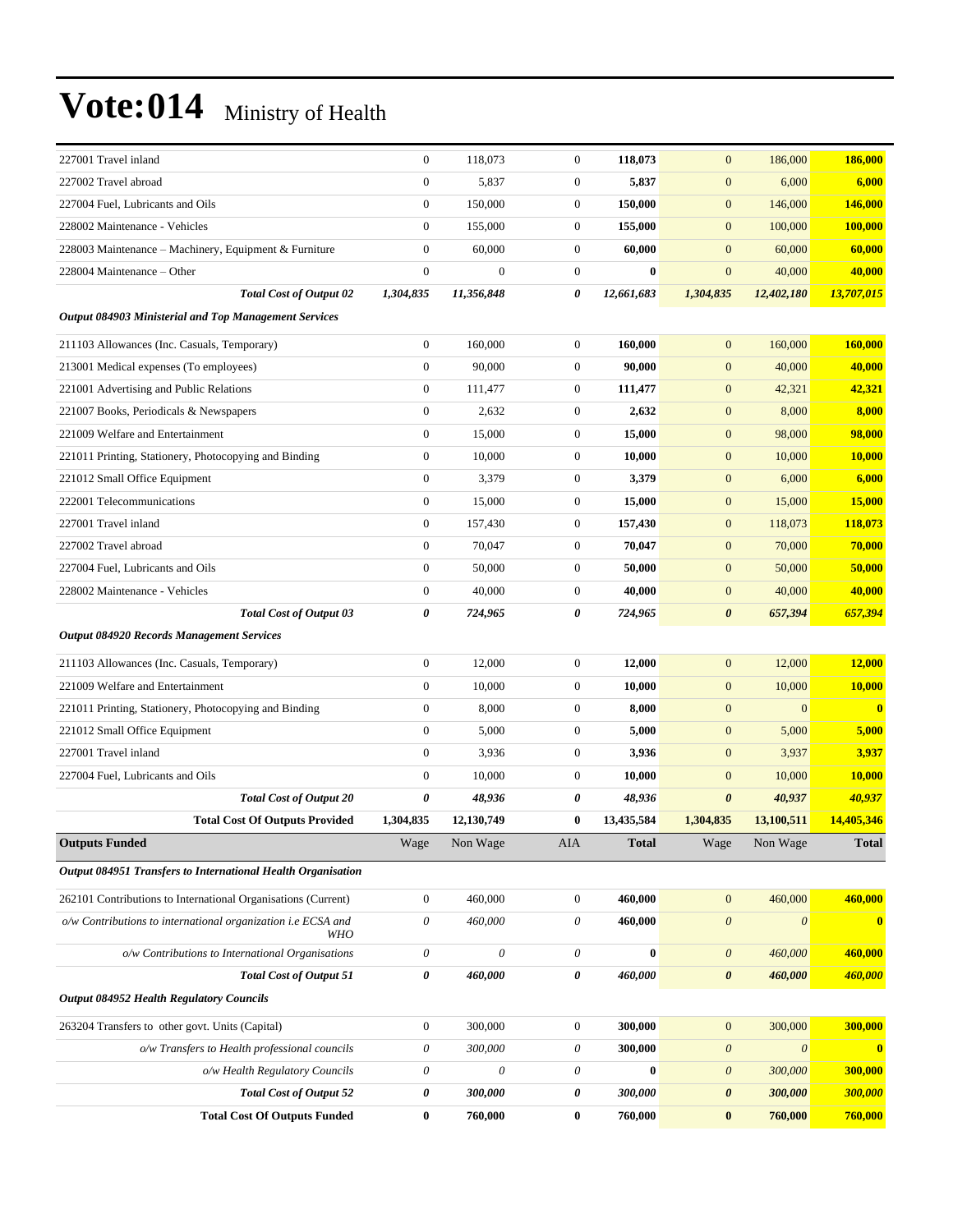| <b>Arrears</b>                                                                       | Wage             | Non Wage                | AIA              | <b>Total</b> | Wage                  | Non Wage                   | <b>Total</b> |
|--------------------------------------------------------------------------------------|------------------|-------------------------|------------------|--------------|-----------------------|----------------------------|--------------|
| Output 084999 Arrears                                                                |                  |                         |                  |              |                       |                            |              |
| 321608 General Public Service Pension arrears (Budgeting)                            | $\boldsymbol{0}$ | 162,814                 | $\boldsymbol{0}$ | 162,814      | $\mathbf{0}$          | 11,551                     | 11,551       |
| 321612 Water arrears(Budgeting)                                                      | $\mathbf{0}$     | $\mathbf{0}$            | $\mathbf{0}$     | $\bf{0}$     | $\mathbf{0}$          | 36,020                     | 36,020       |
| 321613 Telephone arrears (Budgeting)                                                 | $\mathbf{0}$     | $\mathbf{0}$            | $\mathbf{0}$     | $\bf{0}$     | $\mathbf{0}$          | 36,020                     | 36,020       |
| 321614 Electricity arrears (Budgeting)                                               | $\boldsymbol{0}$ | $\mathbf{0}$            | $\boldsymbol{0}$ | $\bf{0}$     | $\mathbf{0}$          | 89,763                     | 89,763       |
| 321617 Salary Arrears (Budgeting)                                                    | $\boldsymbol{0}$ | 34,627                  | $\boldsymbol{0}$ | 34,627       | $\mathbf{0}$          | 55,260                     | 55,260       |
| <b>Total Cost of Output 99</b>                                                       | 0                | 197,441                 | 0                | 197,441      | $\boldsymbol{\theta}$ | 228,615                    | 228,615      |
| <b>Total Cost Of Arrears</b>                                                         | $\bf{0}$         | 197,441                 | $\bf{0}$         | 197,441      | $\bf{0}$              | 228,615                    | 228,615      |
| <b>Total Cost for SubProgramme 01</b>                                                | 1,304,835        | 13,088,190              | $\bf{0}$         | 14,393,025   | 1,304,835             | 14,089,125                 | 15,393,960   |
| <b>Total Excluding Arrears</b>                                                       | 1,304,835        | 12,890,749              | $\mathbf{0}$     | 14,195,584   | 1,304,835             | 13,860,511                 | 15,165,346   |
| <b>SubProgramme 02 Health Sector Strategy and Policy</b>                             |                  |                         |                  |              |                       |                            |              |
| Thousand Uganda Shillings                                                            |                  | 2018/19 Approved Budget |                  |              |                       | 2019/20 Approved Estimates |              |
| <b>Outputs Provided</b>                                                              | Wage             | Non Wage                | <b>AIA</b>       | <b>Total</b> | Wage                  | Non Wage                   | <b>Total</b> |
|                                                                                      |                  |                         |                  |              |                       |                            |              |
| Output 084901 Policy, consultation, planning and monitoring services                 |                  |                         |                  |              |                       |                            |              |
| 211101 General Staff Salaries                                                        | 1,144,225        | $\boldsymbol{0}$        | $\boldsymbol{0}$ | 1,144,225    | 1,233,998             | $\mathbf{0}$               | 1,233,998    |
| 211102 Contract Staff Salaries                                                       | 89,772           | $\mathbf{0}$            | $\boldsymbol{0}$ | 89,772       | $\boldsymbol{0}$      | $\mathbf{0}$               | $\bf{0}$     |
| 211103 Allowances (Inc. Casuals, Temporary)                                          | $\boldsymbol{0}$ | 83.805                  | $\mathbf{0}$     | 83,805       | $\mathbf{0}$          | 45,708                     | 45,708       |
| 212101 Social Security Contributions                                                 | $\mathbf{0}$     | 8,977                   | $\boldsymbol{0}$ | 8,977        | $\mathbf{0}$          | 8,977                      | 8,977        |
| 213001 Medical expenses (To employees)                                               | $\boldsymbol{0}$ | 7,059                   | $\boldsymbol{0}$ | 7,059        | $\mathbf{0}$          | 7,059                      | 7,059        |
| 213002 Incapacity, death benefits and funeral expenses                               | $\boldsymbol{0}$ | 9,448                   | $\boldsymbol{0}$ | 9,448        | $\mathbf{0}$          | 9,448                      | 9,448        |
| 221001 Advertising and Public Relations                                              | $\boldsymbol{0}$ | 2,645                   | $\boldsymbol{0}$ | 2,645        | $\mathbf{0}$          | 2,645                      | 2,645        |
| 221002 Workshops and Seminars                                                        | $\boldsymbol{0}$ | 175,475                 | $\mathbf{0}$     | 175,475      | $\mathbf{0}$          | 105,475                    | 105,475      |
| 221003 Staff Training                                                                | $\boldsymbol{0}$ | 161,903                 | $\mathbf{0}$     | 161,903      | $\mathbf{0}$          | 70,000                     | 70,000       |
| 221007 Books, Periodicals & Newspapers                                               | $\boldsymbol{0}$ | 5,516                   | $\boldsymbol{0}$ | 5,516        | $\mathbf{0}$          | 5,516                      | 5,516        |
| 221008 Computer supplies and Information Technology (IT)                             | $\boldsymbol{0}$ | 8,847                   | $\boldsymbol{0}$ | 8,847        | $\mathbf{0}$          | 8,847                      | 8,847        |
| 221009 Welfare and Entertainment                                                     | $\boldsymbol{0}$ | 43,079                  | $\mathbf{0}$     | 43,079       | $\mathbf{0}$          | 43,079                     | 43,079       |
| 221011 Printing, Stationery, Photocopying and Binding                                | $\boldsymbol{0}$ | 74,377                  | $\mathbf{0}$     | 74,377       | $\mathbf{0}$          | 74,377                     | 74,377       |
| 221012 Small Office Equipment                                                        | $\mathbf{0}$     | 8,826                   | $\mathbf{0}$     | 8,826        | $\mathbf{0}$          | 8,826                      | 8,826        |
| 222001 Telecommunications                                                            | $\boldsymbol{0}$ | 10,377                  | $\boldsymbol{0}$ | 10,377       | $\mathbf{0}$          | 10,377                     | 10,377       |
| 223004 Guard and Security services                                                   | $\boldsymbol{0}$ | 7,059                   | $\boldsymbol{0}$ | 7,059        | $\mathbf{0}$          | $\mathbf{0}$               | $\mathbf{0}$ |
| 223005 Electricity                                                                   | $\boldsymbol{0}$ | 17,647                  | $\boldsymbol{0}$ | 17,647       | $\boldsymbol{0}$      | $\mathbf{0}$               | $\bf{0}$     |
| 223006 Water                                                                         | $\boldsymbol{0}$ | 8,471                   | $\boldsymbol{0}$ | 8,471        | $\boldsymbol{0}$      | $\mathbf{0}$               | $\bf{0}$     |
| 224004 Cleaning and Sanitation                                                       | $\mathbf{0}$     | 15,529                  | $\boldsymbol{0}$ | 15,529       | $\boldsymbol{0}$      | $\mathbf{0}$               | $\bf{0}$     |
| 227001 Travel inland                                                                 | $\boldsymbol{0}$ | 246,077                 | $\boldsymbol{0}$ | 246,077      | $\boldsymbol{0}$      | 246,077                    | 246,077      |
| 227002 Travel abroad                                                                 | $\mathbf{0}$     | 65,833                  | $\boldsymbol{0}$ | 65,833       | $\mathbf{0}$          | 65,833                     | 65,833       |
| 227004 Fuel, Lubricants and Oils                                                     | $\boldsymbol{0}$ | 123,326                 | $\boldsymbol{0}$ | 123,326      | $\boldsymbol{0}$      | 123,326                    | 123,326      |
| 228002 Maintenance - Vehicles                                                        | $\boldsymbol{0}$ | 49,146                  | $\boldsymbol{0}$ | 49,146       | $\mathbf{0}$          | 49,146                     | 49,146       |
| 228004 Maintenance - Other                                                           | $\boldsymbol{0}$ | 6,121                   | $\boldsymbol{0}$ | 6,121        | $\mathbf{0}$          | 6,121                      | 6,121        |
| <b>Total Cost of Output 01</b>                                                       | 1,233,998        | 1,139,542               | 0                | 2,373,540    | 1,233,998             | 890,836                    | 2,124,834    |
| Output 084904 Health Sector reforms including financing and national health accounts |                  |                         |                  |              |                       |                            |              |
| 211103 Allowances (Inc. Casuals, Temporary)                                          | $\boldsymbol{0}$ | 10,000                  | $\boldsymbol{0}$ | 10,000       | $\boldsymbol{0}$      | 10,000                     | 10,000       |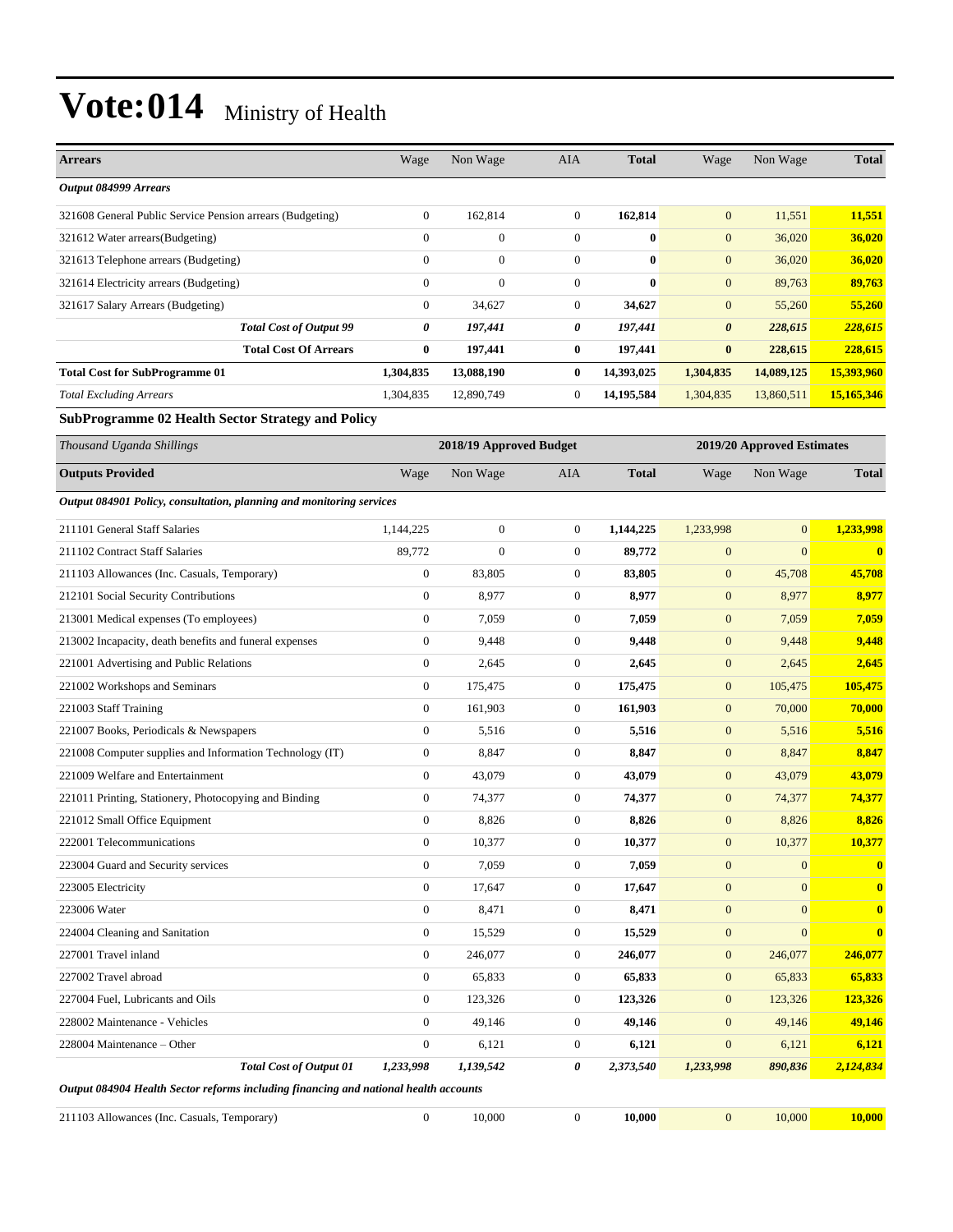| 221009 Welfare and Entertainment                                   | $\theta$     | 600       | $\mathbf{0}$     | 600       | $\overline{0}$        | 600     | 600       |
|--------------------------------------------------------------------|--------------|-----------|------------------|-----------|-----------------------|---------|-----------|
| 227001 Travel inland                                               | 0            | 40,000    | $\mathbf{0}$     | 40,000    | $\bf{0}$              | 40,000  | 40,000    |
| 227004 Fuel, Lubricants and Oils                                   | $\mathbf{0}$ | 7,400     | $\mathbf{0}$     | 7,400     | $\boldsymbol{0}$      | 7,400   | 7,400     |
| 228002 Maintenance - Vehicles                                      | 0            | 2,000     | $\mathbf{0}$     | 2,000     | $\overline{0}$        | 2,000   | 2,000     |
| <b>Total Cost of Output 04</b>                                     | 0            | 60,000    | 0                | 60,000    | $\boldsymbol{\theta}$ | 60.000  | 60,000    |
| <b>Total Cost Of Outputs Provided</b>                              | 1,233,998    | 1,199,542 | $\bf{0}$         | 2,433,540 | 1,233,998             | 950,836 | 2,184,834 |
| <b>Total Cost for SubProgramme 02</b>                              | 1,233,998    | 1,199,542 | $\bf{0}$         | 2,433,540 | 1,233,998             | 950,836 | 2,184,834 |
| <b>Total Excluding Arrears</b>                                     | 1,233,998    | 1,199,542 | $\boldsymbol{0}$ | 2,433,540 | 1,233,998             | 950,836 | 2,184,834 |
| $\sim$ $\sim$<br>$\sim$ $\sim$ $\sim$<br>$\cdots$<br>$\sim$ $\sim$ |              |           |                  |           |                       |         |           |

#### **SubProgramme 10 Internal Audit Department**

| Thousand Uganda Shillings                                            | 2018/19 Approved Budget |              |                |              | 2019/20 Approved Estimates |                |              |
|----------------------------------------------------------------------|-------------------------|--------------|----------------|--------------|----------------------------|----------------|--------------|
| <b>Outputs Provided</b>                                              | Wage                    | Non Wage     | <b>AIA</b>     | <b>Total</b> | Wage                       | Non Wage       | <b>Total</b> |
| Output 084901 Policy, consultation, planning and monitoring services |                         |              |                |              |                            |                |              |
| 211101 General Staff Salaries                                        | 104,086                 | $\mathbf{0}$ | 0              | 104,086      | 104,086                    | $\mathbf{0}$   | 104,086      |
| 211103 Allowances (Inc. Casuals, Temporary)                          | $\mathbf{0}$            | $\mathbf{0}$ | 0              | $\bf{0}$     | $\mathbf{0}$               | 10,000         | 10,000       |
| 221003 Staff Training                                                | $\mathbf{0}$            | $\mathbf{0}$ | $\overline{0}$ | 0            | $\mathbf{0}$               | 43,841         | 43,841       |
| 221009 Welfare and Entertainment                                     | $\mathbf{0}$            | 11,000       | $\mathbf{0}$   | 11,000       | $\mathbf{0}$               | 13,000         | 13,000       |
| 223005 Electricity                                                   | $\mathbf{0}$            | 647          | $\overline{0}$ | 647          | $\mathbf{0}$               | $\mathbf{0}$   | $\mathbf{0}$ |
| 223006 Water                                                         | $\mathbf{0}$            | 1,000        | $\mathbf{0}$   | 1,000        | $\mathbf{0}$               | $\overline{0}$ | $\mathbf{0}$ |
| 224004 Cleaning and Sanitation                                       | $\mathbf{0}$            | 500          | $\overline{0}$ | 500          | $\overline{0}$             | $\Omega$       | $\mathbf{0}$ |
| 227001 Travel inland                                                 | $\mathbf{0}$            | 136,792      | $\overline{0}$ | 136,792      | $\mathbf{0}$               | 136,612        | 136,612      |
| 227002 Travel abroad                                                 | $\mathbf{0}$            | 7,588        | $\mathbf{0}$   | 7,588        | $\boldsymbol{0}$           | $\overline{0}$ | $\mathbf{0}$ |
| 227004 Fuel, Lubricants and Oils                                     | $\mathbf{0}$            | 95,572       | $\overline{0}$ | 95,572       | $\boldsymbol{0}$           | 110,000        | 110,000      |
| 228002 Maintenance - Vehicles                                        | $\mathbf{0}$            | 4,500        | $\overline{0}$ | 4,500        | $\boldsymbol{0}$           | 15,000         | 15,000       |
| <b>Total Cost of Output 01</b>                                       | 104,086                 | 257,599      | 0              | 361,685      | 104,086                    | 328,452        | 432,538      |
| <b>Total Cost Of Outputs Provided</b>                                | 104,086                 | 257,599      | $\bf{0}$       | 361,685      | 104,086                    | 328,452        | 432,538      |
| <b>Total Cost for SubProgramme 10</b>                                | 104,086                 | 257,599      | $\bf{0}$       | 361,685      | 104,086                    | 328,452        | 432,538      |
| <b>Total Excluding Arrears</b>                                       | 104,086                 | 257,599      | $\overline{0}$ | 361,685      | 104,086                    | 328,452        | 432,538      |

#### **SubProgramme 12 Human Resource Management Department**

| Thousand Uganda Shillings                              |              | 2018/19 Approved Budget |                | 2019/20 Approved Estimates |                |              |              |
|--------------------------------------------------------|--------------|-------------------------|----------------|----------------------------|----------------|--------------|--------------|
| <b>Outputs Provided</b>                                | Wage         | Non Wage                | <b>AIA</b>     | <b>Total</b>               | Wage           | Non Wage     | <b>Total</b> |
| Output 084919 Human Resource Management Services       |              |                         |                |                            |                |              |              |
| 211101 General Staff Salaries                          | 482,267      | $\mathbf{0}$            | $\overline{0}$ | 482,267                    | 3,680,949      | $\mathbf{0}$ | 3,680,949    |
| 211102 Contract Staff Salaries                         | 14,432       | $\boldsymbol{0}$        | $\overline{0}$ | 14,432                     | 14,432         | $\mathbf{0}$ | 14,432       |
| 211103 Allowances (Inc. Casuals, Temporary)            | $\mathbf{0}$ | 50,000                  | $\overline{0}$ | 50,000                     | $\mathbf{0}$   | 76,829       | 76,829       |
| 212101 Social Security Contributions                   | $\mathbf{0}$ | 1,443                   | $\overline{0}$ | 1,443                      | $\overline{0}$ | 1,443        | 1,443        |
| 213001 Medical expenses (To employees)                 | $\bf{0}$     | 10,000                  | $\overline{0}$ | 10,000                     | $\mathbf{0}$   | 5,000        | 5,000        |
| 213002 Incapacity, death benefits and funeral expenses | $\bf{0}$     | 5,000                   | $\mathbf{0}$   | 5,000                      | $\mathbf{0}$   | 5,000        | 5,000        |
| 221002 Workshops and Seminars                          | $\mathbf{0}$ | 37,223                  | $\overline{0}$ | 37,223                     | $\mathbf{0}$   | 40,000       | 40,000       |
| 221003 Staff Training                                  | $\mathbf{0}$ | 9,779                   | $\overline{0}$ | 9,779                      | $\mathbf{0}$   | 5,000        | 5,000        |
| 221004 Recruitment Expenses                            | $\mathbf{0}$ | 50,000                  | $\mathbf{0}$   | 50,000                     | $\mathbf{0}$   | 20,000       | 20,000       |
| 221007 Books, Periodicals & Newspapers                 | $\mathbf{0}$ | 1,974                   | $\overline{0}$ | 1,974                      | $\mathbf{0}$   | 7,500        | 7,500        |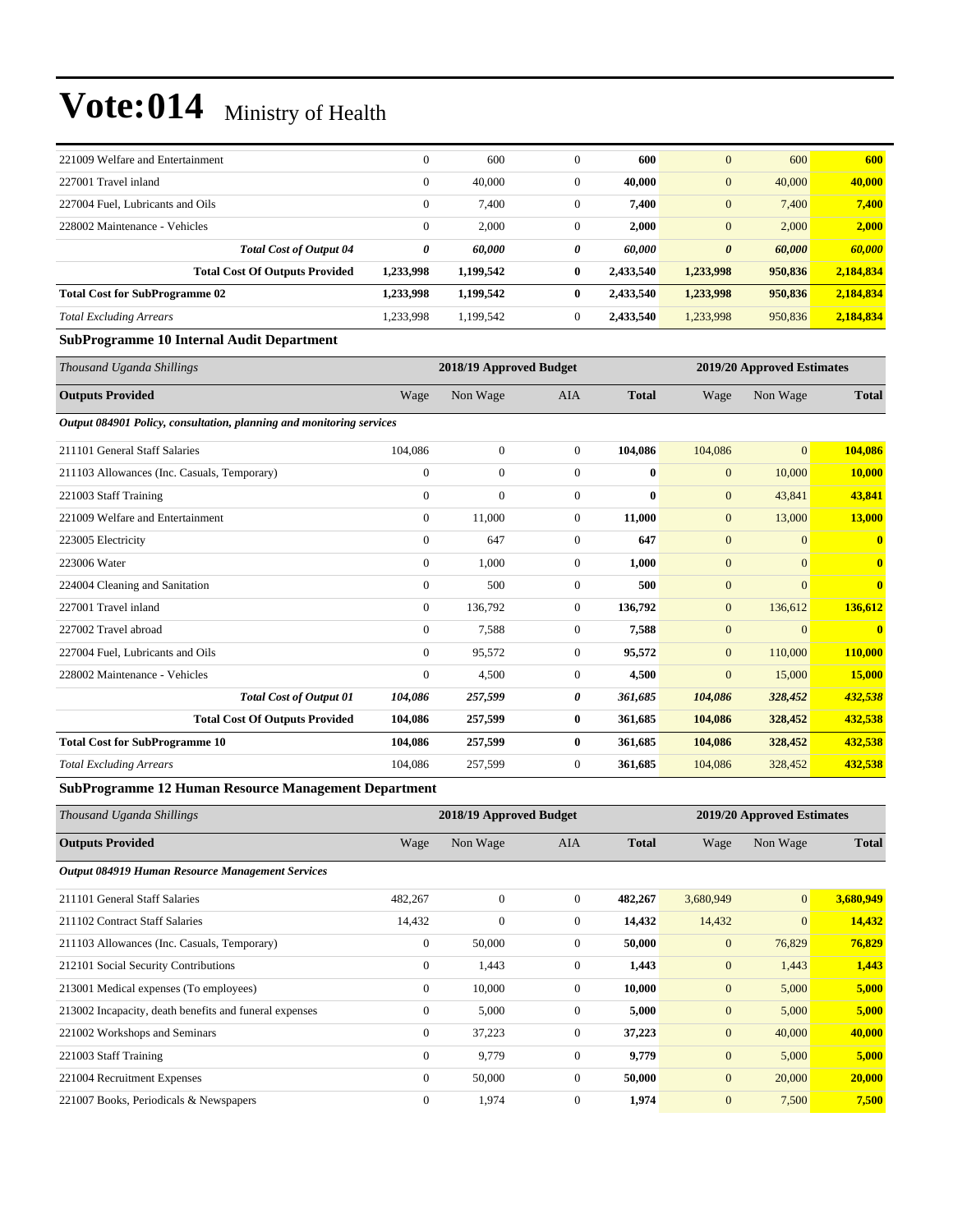| 221008 Computer supplies and Information Technology (IT) | $\overline{0}$ | 5.000            | $\Omega$         | 5,000        | $\overline{0}$   | 20,000  | 20,000    |
|----------------------------------------------------------|----------------|------------------|------------------|--------------|------------------|---------|-----------|
| 221009 Welfare and Entertainment                         | $\overline{0}$ | 30,000           | $\overline{0}$   | 30,000       | $\mathbf{0}$     | 39,124  | 39,124    |
| 221011 Printing, Stationery, Photocopying and Binding    | $\overline{0}$ | 46,100           | $\overline{0}$   | 46,100       | $\boldsymbol{0}$ | 24,500  | 24,500    |
| 221012 Small Office Equipment                            | $\overline{0}$ | 10,000           | $\boldsymbol{0}$ | 10,000       | $\mathbf{0}$     | 10,000  | 10,000    |
| 221020 IPPS Recurrent Costs                              | $\overline{0}$ | 10,000           | $\overline{0}$   | 10,000       | $\mathbf{0}$     | 15,000  | 15,000    |
| 222001 Telecommunications                                | $\overline{0}$ | 7,200            | $\overline{0}$   | 7,200        | $\boldsymbol{0}$ | 9,500   | 9,500     |
| 222002 Postage and Courier                               | $\overline{0}$ | $\boldsymbol{0}$ | $\boldsymbol{0}$ | $\bf{0}$     | $\boldsymbol{0}$ | 20,000  | 20,000    |
| 223005 Electricity                                       | $\overline{0}$ | 13,000           | $\overline{0}$   | 13,000       | $\mathbf{0}$     | 8,400   | 8,400     |
| 223006 Water                                             | $\overline{0}$ | 5,000            | $\overline{0}$   | 5,000        | $\mathbf{0}$     | 10,000  | 10,000    |
| 224004 Cleaning and Sanitation                           | $\overline{0}$ | $\overline{0}$   | $\overline{0}$   | $\mathbf{0}$ | $\mathbf{0}$     | 11,000  | 11,000    |
| 227001 Travel inland                                     | $\overline{0}$ | 71,382           | $\overline{0}$   | 71,382       | $\mathbf{0}$     | 90,328  | 90,328    |
| 227002 Travel abroad                                     | $\Omega$       | $\overline{0}$   | $\Omega$         | $\mathbf{0}$ | $\overline{0}$   | 9,528   | 9,528     |
| 227004 Fuel, Lubricants and Oils                         | $\Omega$       | 100,000          | $\Omega$         | 100,000      | $\overline{0}$   | 100,000 | 100,000   |
| 228002 Maintenance - Vehicles                            | $\Omega$       | 25,000           | $\overline{0}$   | 25,000       | $\overline{0}$   | 25,000  | 25,000    |
| 282103 Scholarships and related costs                    | $\Omega$       | 300,000          | $\Omega$         | 300,000      | $\overline{0}$   | 200,000 | 200,000   |
| <b>Total Cost of Output 19</b>                           | 496,699        | 788,102          | 0                | 1,284,801    | 3,695,381        | 753,152 | 4,448,533 |
| <b>Total Cost Of Outputs Provided</b>                    | 496,699        | 788,102          | $\bf{0}$         | 1,284,801    | 3,695,381        | 753,152 | 4,448,533 |
| <b>Total Cost for SubProgramme 12</b>                    | 496,699        | 788,102          | $\bf{0}$         | 1,284,801    | 3,695,381        | 753,152 | 4,448,533 |
| <b>Total Excluding Arrears</b>                           | 496,699        | 788,102          | $\overline{0}$   | 1,284,801    | 3,695,381        | 753,152 | 4,448,533 |

**SubProgramme 19 Health Sector Partners & Multi-Sectoral Coordination** 

| Thousand Uganda Shillings                                            | 2018/19 Approved Budget |                  |                  |              |                       | 2019/20 Approved Estimates |              |
|----------------------------------------------------------------------|-------------------------|------------------|------------------|--------------|-----------------------|----------------------------|--------------|
| <b>Outputs Provided</b>                                              | Wage                    | Non Wage         | <b>AIA</b>       | <b>Total</b> | Wage                  | Non Wage                   | <b>Total</b> |
| Output 084901 Policy, consultation, planning and monitoring services |                         |                  |                  |              |                       |                            |              |
| 211103 Allowances (Inc. Casuals, Temporary)                          | $\mathbf{0}$            | $\boldsymbol{0}$ | $\overline{0}$   | $\bf{0}$     | $\mathbf{0}$          | 37,200                     | 37,200       |
| 221002 Workshops and Seminars                                        | $\mathbf{0}$            | $\boldsymbol{0}$ | $\overline{0}$   | $\mathbf{0}$ | $\boldsymbol{0}$      | 33,000                     | 33,000       |
| 221003 Staff Training                                                | $\mathbf{0}$            | $\overline{0}$   | $\overline{0}$   | $\mathbf{0}$ | $\overline{0}$        | 20,000                     | 20,000       |
| 221007 Books, Periodicals & Newspapers                               | $\mathbf{0}$            | $\overline{0}$   | $\overline{0}$   | $\mathbf{0}$ | $\overline{0}$        | 1,000                      | 1,000        |
| 221008 Computer supplies and Information Technology (IT)             | $\mathbf{0}$            | $\boldsymbol{0}$ | $\overline{0}$   | $\bf{0}$     | $\mathbf{0}$          | 1,000                      | 1,000        |
| 221009 Welfare and Entertainment                                     | $\mathbf{0}$            | $\mathbf{0}$     | $\overline{0}$   | $\mathbf{0}$ | $\overline{0}$        | 13,000                     | 13,000       |
| 221011 Printing, Stationery, Photocopying and Binding                | $\mathbf{0}$            | $\mathbf{0}$     | $\overline{0}$   | $\bf{0}$     | $\mathbf{0}$          | 2,800                      | 2,800        |
| 227001 Travel inland                                                 | $\mathbf{0}$            | $\mathbf{0}$     | $\overline{0}$   | $\bf{0}$     | $\mathbf{0}$          | 45,000                     | 45,000       |
| 227004 Fuel, Lubricants and Oils                                     | $\theta$                | $\overline{0}$   | $\overline{0}$   | $\mathbf{0}$ | $\overline{0}$        | 39,800                     | 39,800       |
| 228002 Maintenance - Vehicles                                        | $\Omega$                | $\overline{0}$   | $\Omega$         | $\mathbf{0}$ | $\overline{0}$        | 7,200                      | 7,200        |
| <b>Total Cost of Output 01</b>                                       | 0                       | 0                | 0                | 0            | $\boldsymbol{\theta}$ | 200,000                    | 200,000      |
| <b>Total Cost Of Outputs Provided</b>                                | 0                       | $\bf{0}$         | $\bf{0}$         | $\bf{0}$     | $\bf{0}$              | 200,000                    | 200,000      |
| <b>Total Cost for SubProgramme 19</b>                                | $\bf{0}$                | $\bf{0}$         | $\bf{0}$         | $\bf{0}$     | $\bf{0}$              | 200,000                    | 200,000      |
| <b>Total Excluding Arrears</b>                                       | $\mathbf{0}$            | $\boldsymbol{0}$ | $\boldsymbol{0}$ | $\bf{0}$     | $\mathbf{0}$          | 200,000                    | 200,000      |

*Development Budget Estimates*

**Project 1500 Institutional Capacity Building in the Health Sector-Phase II**

| Thousand Uganda Shillings                                            | 2018/19 Approved Budget                                     | 2019/20 Approved Estimates |           |                               |   |              |
|----------------------------------------------------------------------|-------------------------------------------------------------|----------------------------|-----------|-------------------------------|---|--------------|
| <b>Outputs Provided</b>                                              | <b>GoU Dev't External Fin</b><br><b>AIA</b><br><b>Total</b> |                            |           | <b>GoU</b> Dev't External Fin |   | <b>Total</b> |
| Output 084901 Policy, consultation, planning and monitoring services |                                                             |                            |           |                               |   |              |
| 211102 Contract Staff Salaries                                       | 1.023.012                                                   |                            | 1.023.012 |                               | 0 | $\mathbf{0}$ |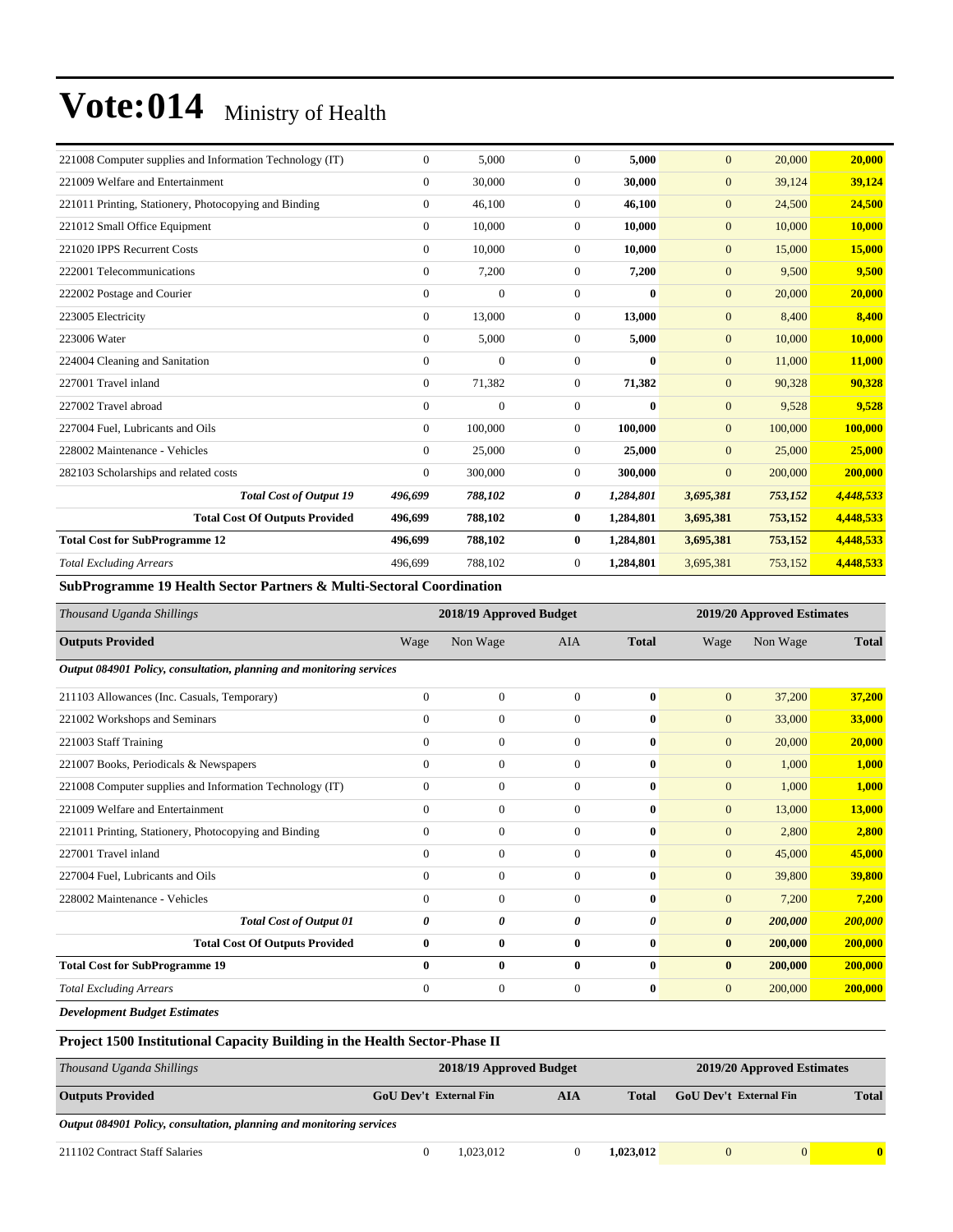| 211103 Allowances (Inc. Casuals, Temporary)                                 | $\overline{0}$ | 240,000             | $\mathbf{0}$   | 240,000           | $\overline{0}$        | $\overline{0}$                          | $\overline{\mathbf{0}}$ |
|-----------------------------------------------------------------------------|----------------|---------------------|----------------|-------------------|-----------------------|-----------------------------------------|-------------------------|
| 212101 Social Security Contributions                                        | $\overline{0}$ | 102,301             | $\mathbf{0}$   | 102,301           | $\overline{0}$        | $\overline{0}$                          | $\mathbf{0}$            |
| 221002 Workshops and Seminars                                               | $\overline{0}$ | 400,000             | $\overline{0}$ | 400,000           | $\overline{0}$        | $\Omega$                                | $\mathbf{0}$            |
| 221003 Staff Training                                                       | $\overline{0}$ | 1,200,000           | $\overline{0}$ | 1,200,000         | $\overline{0}$        | $\overline{0}$                          | $\mathbf{0}$            |
| 221011 Printing, Stationery, Photocopying and Binding                       | $\overline{0}$ | 103,779             | $\overline{0}$ | 103,779           | $\mathbf{0}$          | $\Omega$                                | $\mathbf{0}$            |
| 221015 Financial and related costs (e.g. shortages, pilferages,<br>$etc.$ ) | $\overline{0}$ | 1.436               | $\mathbf{0}$   | 1.436             | $\overline{0}$        | $\overline{0}$                          | $\mathbf{0}$            |
| 222001 Telecommunications                                                   | $\overline{0}$ | 110,417             | $\overline{0}$ | 110,417           | $\mathbf{0}$          | $\overline{0}$                          | $\bf{0}$                |
| 224001 Medical Supplies                                                     | $\overline{0}$ | 5.571.644           | $\overline{0}$ | 5,571,644         | $\overline{0}$        | $\overline{0}$                          | $\bf{0}$                |
| 225001 Consultancy Services- Short term                                     | $\overline{0}$ | 900,336             | $\overline{0}$ | 900,336           | $\mathbf{0}$          | $\Omega$                                | $\mathbf{0}$            |
| 227001 Travel inland                                                        | $\overline{0}$ | 300,425             | $\overline{0}$ | 300,425           | $\overline{0}$        | $\overline{0}$                          | $\mathbf{0}$            |
| 227002 Travel abroad                                                        | $\overline{0}$ | 220,058             | $\overline{0}$ | 220,058           | $\overline{0}$        | $\Omega$                                | $\mathbf{0}$            |
| 227004 Fuel, Lubricants and Oils                                            | $\Omega$       | 160,000             | $\overline{0}$ | 160,000           | $\overline{0}$        | $\Omega$                                | $\mathbf{0}$            |
| 228002 Maintenance - Vehicles                                               | $\overline{0}$ | 60.615              | $\overline{0}$ | 60.615            | $\overline{0}$        | $\overline{0}$                          | $\mathbf{0}$            |
| 228004 Maintenance - Other                                                  | $\overline{0}$ | 10,758              | $\overline{0}$ | 10,758            | $\overline{0}$        | $\overline{0}$                          | $\overline{\mathbf{0}}$ |
| Total Cost Of Output 084901                                                 | 0              | 10,404,781          | 0              | 10,404,781        | $\boldsymbol{\theta}$ | $\theta$                                | $\boldsymbol{\theta}$   |
| <b>Total Cost for Outputs Provided</b>                                      | $\mathbf{0}$   | 10,404,781          | $\mathbf{0}$   | 10,404,781        | $\mathbf{0}$          | $\overline{0}$                          | $\bf{0}$                |
| <b>Total Cost for Project: 1500</b>                                         | $\overline{0}$ | 10,404,781          | $\overline{0}$ | 10,404,781        | $\mathbf{0}$          | $\Omega$                                | $\mathbf{0}$            |
| <b>Total Excluding Arrears</b>                                              | $\overline{0}$ | 10,404,781          | $\mathbf{0}$   | 10,404,781        | $\overline{0}$        | $\overline{0}$                          | $\bf{0}$                |
|                                                                             | GoU            | <b>External Fin</b> | <b>AIA</b>     | <b>Total</b>      | GoU                   | <b>External Fin</b>                     | <b>Total</b>            |
| <b>Total Cost for Programme 49</b>                                          | 18,473,051     | 10,404,781          | $\bf{0}$       | 28,877,832        | 22,659,866            | $\bf{0}$                                | 22,659,866              |
| <b>Total Excluding Arrears</b>                                              | 18,275,610     | 10,404,781          | $\Omega$       | 28,680,392        | 22,431,251            | $\Omega$                                | 22,431,251              |
|                                                                             | GoU            | <b>External Fin</b> | <b>AIA</b>     | <b>Total</b>      | GoU                   | <b>External Fin.</b>                    | <b>Total</b>            |
| <b>Grand Total for Vote 014</b>                                             | 127,918,039    | 997,445,444         |                | 0 1,125,363,483   |                       | 150,323,057 1,059,366,535               | 1,209,689,592           |
| <b>Total Excluding Arrears</b>                                              | 127,720,598    | 997,445,444         |                | $0$ 1,125,166,042 |                       | 150,094,442 1,059,366,535 1,209,460,977 |                         |